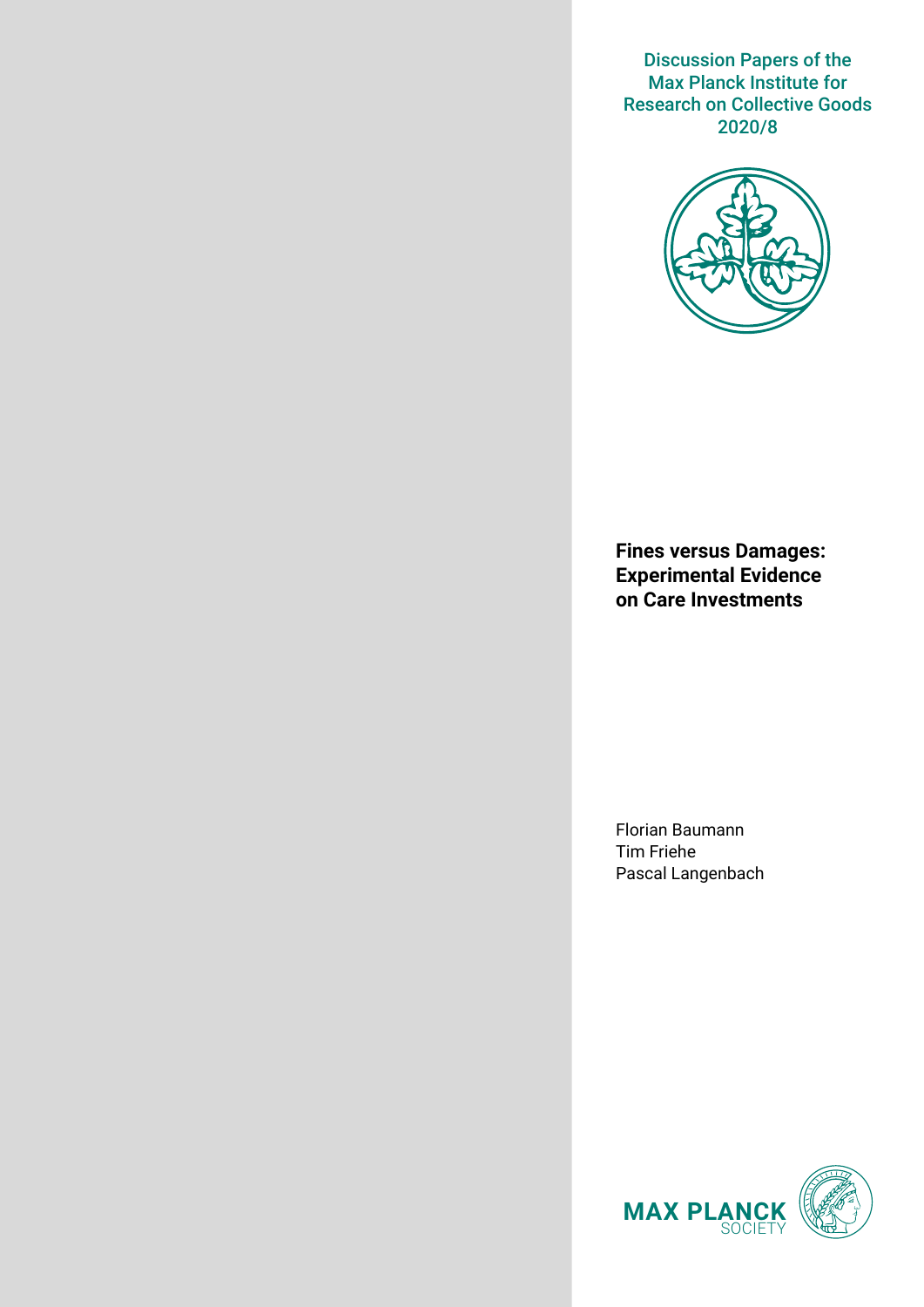

# **Fines versus Damages: Experimental Evidence on Care Investments**

Florian Baumann / Tim Friehe / Pascal Langenbach

May 2020

Max Planck Institute for Research on Collective Goods, Kurt-Schumacher-Str. 10, D-53113 Bonn https://www.coll.mpg.de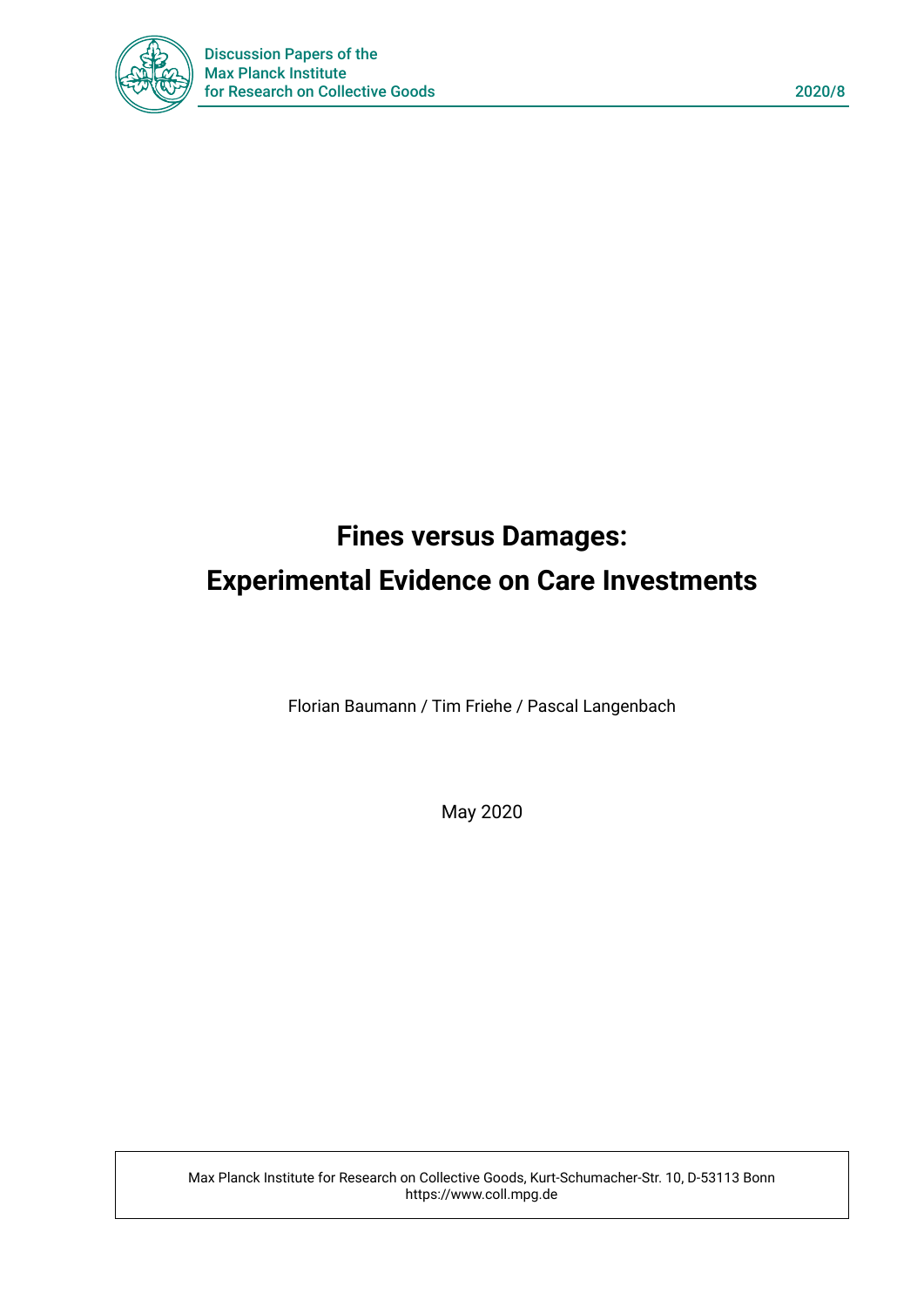# **Fines versus Damages:**

# **Experimental Evidence on Care Investments**

 $Florian$  Baumann<sup>1</sup>

Tim Friehe2

Pascal Langenbach<sup>3</sup>

May 2020

# **Abstract**

This paper studies the differential effects of fines and damages on people's investment in accident prevention. We report results from a laboratory experiment in which monetary payoffs are maintained across the two policy instruments. While standard theory predicts no difference in behavior, we find that potential injurers invest substantially more money in accident prevention when they are subject to damages instead of a fine. We discuss possible behavioral channels that may explain our findings.

**JEL-Classification:** H62, K42

-

**Keywords:** Externality; Care; Liability; Damages; Fine

<sup>1</sup> Center for Advanced Studies in Law and Economics (CASTLE), University of Bonn, Adenauerallee 24- 42, 53113 Bonn, Germany. E-Mail: fbaumann@uni-bonn.de.

<sup>2</sup> Public Economics Group, University of Marburg, Am Plan 2, 35037 Marburg, Germany. CESifo, Poschingerstr. 5, 81679 Munich, Germany. E-Mail: tim.friehe@uni-marburg.de.

<sup>3</sup> Max Planck Institute for Research on Collective Goods, Kurt-Schumacher-Str. 10, 53113 Bonn, Germany. E-Mail: langenbach@coll.mpg.de.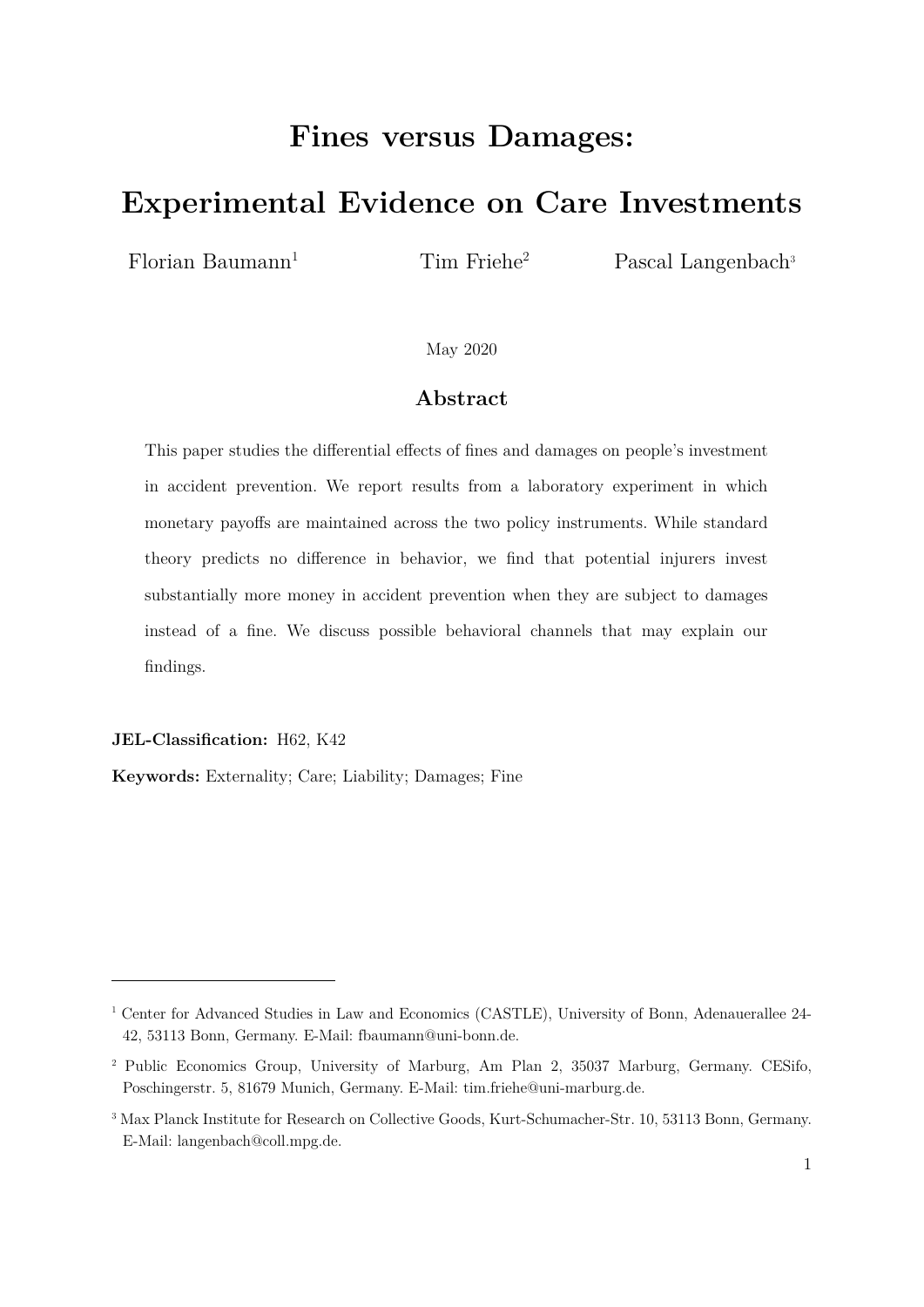## **1. Introduction**

"The economic essence of tort law is its use of liability to internalize externalities created by high transaction costs" (Cooter and Ulen 2016, p. 190). Accordingly, threatening individuals with damages obligations is the most common instrument for controlling harmful behavior in the law-and-economics literature on tort law. However, it is commonly accepted that liability is only one instrument among many methods societies may use to control harm. Other formidable methods are the corrective tax, under which an agent pays the state an amount equal to the expected harm before an accident, and a fine regime, in which an agent pays the state an amount equal to the level of harm after an accident (e.g., Shavell 2007, 2011). Theoretically, a fine regime induces the exact same level of care as liability when the only difference between the two instruments is in terms of who eventually receives the payment. In this paper, we question this suggested equivalence using experimental data.

Our results show that different methods for controlling harmful behavior produce very different levels of care – even though the injurer's expected payments are the same across methods. In our experimental data, injurers who owe damages in the event of harm invest significantly more money in harm prevention than injurers who eventually owe a fine payment. Our paper complements the previous literature which compares the different instruments to control harmful externalities. While this literature, for example, has focused on potential informational or administrative differences between the instruments (e.g., Shavell 2013), it has always assumed that instruments with the exact same financial incentives will induce the exact same behavior.

Using a laboratory experiment, we compare the care investments of potential injurers when they owe damages after an accident to the care investments when they owe a fine. Our treatment variation thus only changes who eventually receives the payment while keeping the amount injurers have to pay constant. We compare strict liability, mandating injurers to pay damages to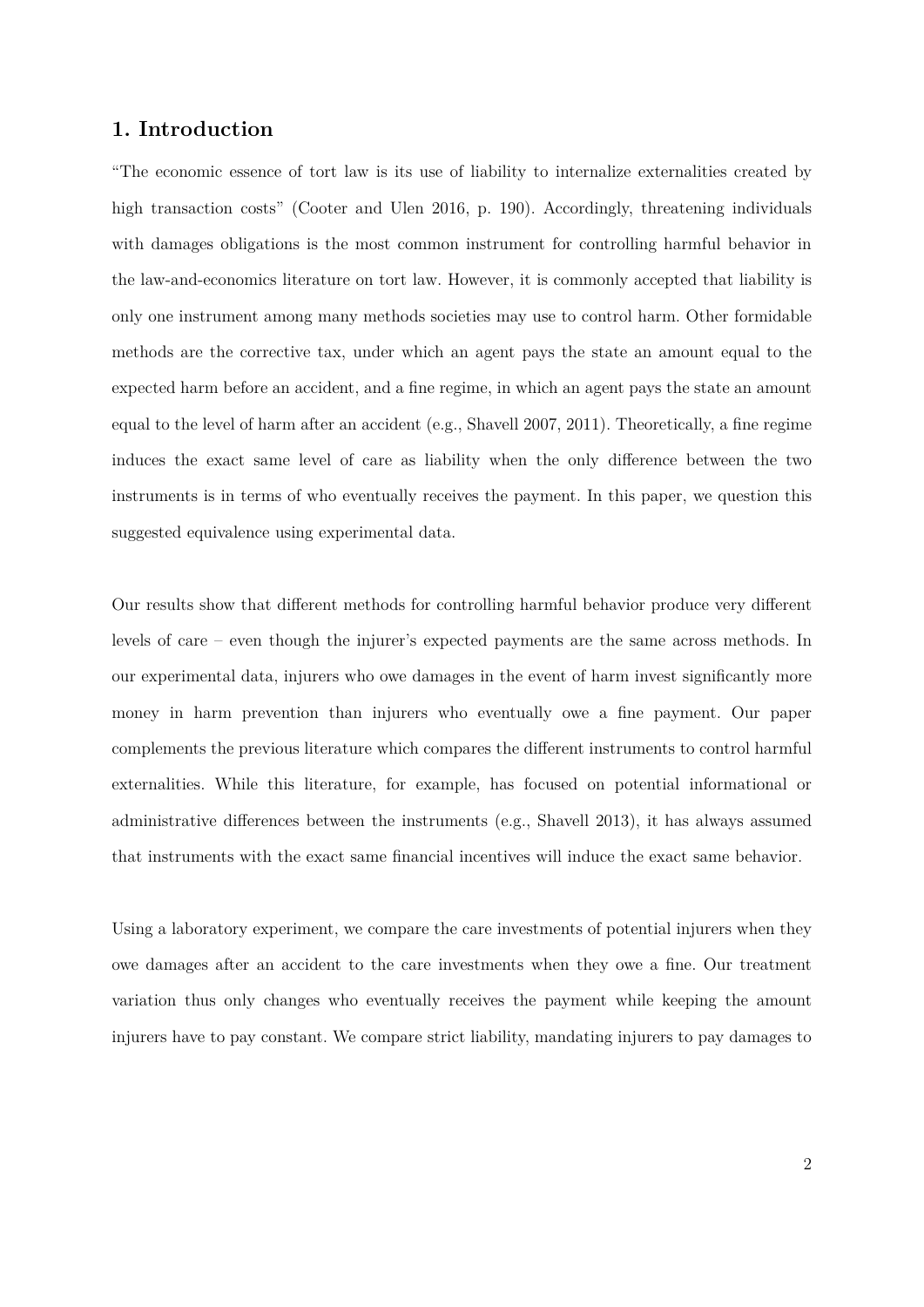the victim after any accident, with a fine regime, forcing the injurer to pay a fine to society at large in the event of harm.<sup>4</sup>

Monetary payoffs are kept constant across treatments. This implies that the standard model predicts that equilibrium care will be independent of whether injurers are subject to fines or damages after an accident. However, individuals may perceive regime differences in other ways: For example, while notions of fairness that require the injurer to pay for harm caused are served in both scenarios, concerns about victim compensation are addressed only under liability (e.g., Kaplow and Shavell 2001). This already indicates that both conditions might provide different care motives for potential injurers. Below, we will elaborate on why care levels may depend on who eventually receives the payment even though monetary payoffs are the same. We will build on the recent literature in behavioral economics, particularly on theories of altruism, inequity aversion, and guilt aversion.

By means of a laboratory experiment, we are able to observe the injurer's incurred cost of precautions, whereas these are practically impossible to track in the field (e.g., van Velthoven 2009). Moreover, we can maintain the decision-making context across different regimes (e.g., regarding how the accident probability responds to variations in the level of care). In addition, we are able to collect information on potential injurers' pro-sociality, risk attitudes, and justice perceptions, as well as on their individual beliefs about what other participants expect them to do.

In our experiment, we find that the average care investment in the damages treatment is about 25 percent higher than the one in the fine treatment. Both levels are significantly higher than the average care investment in a control condition without any financial obligation after an accident. In addition, we find a strong correlation between the injurers' actual care investments

<sup>4</sup> These payments may also be considered as liability to the state (Shavell 2019).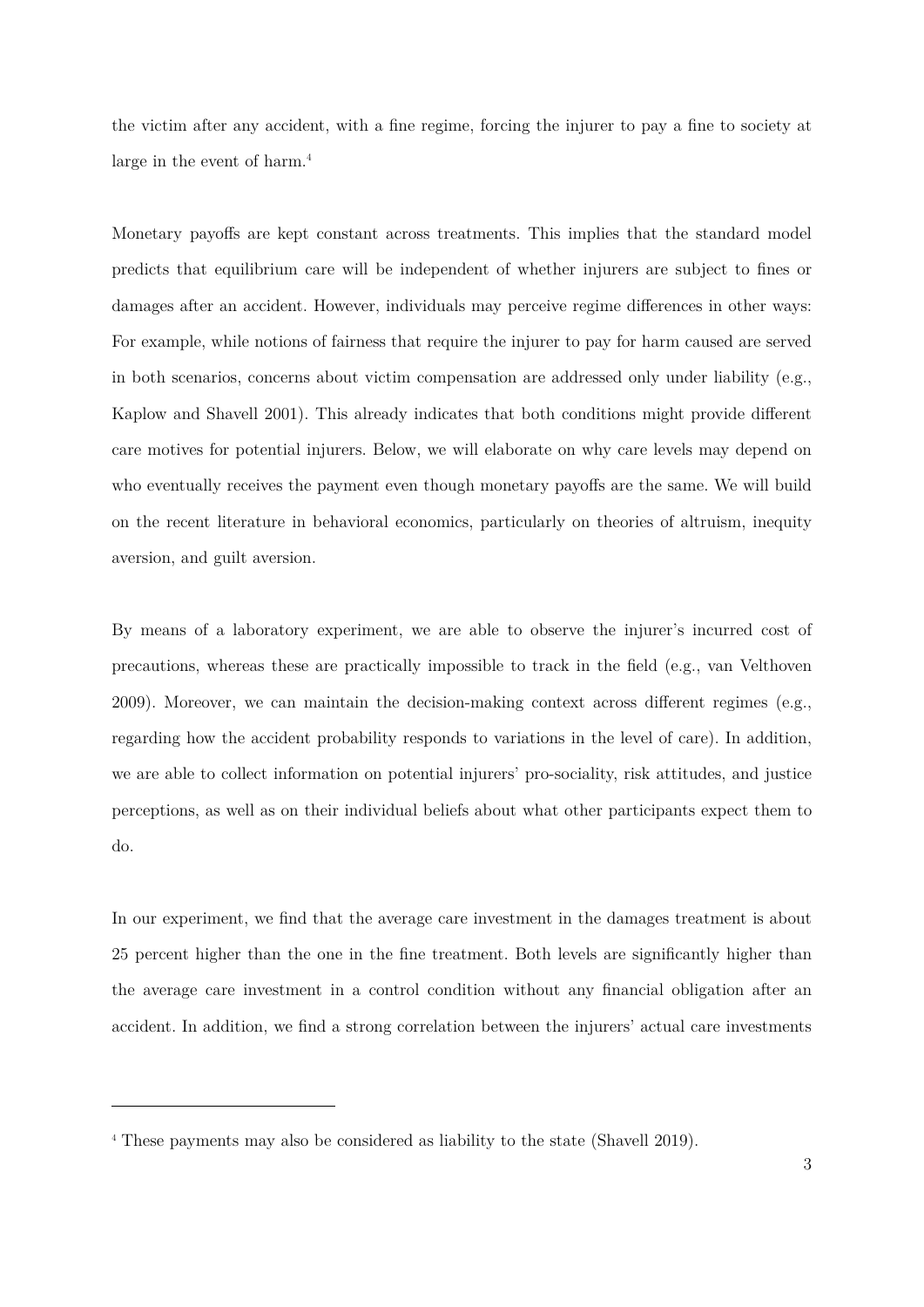and beliefs about care-taking (both regarding potential victims' beliefs about the injurers' care levels and potential injurers' assessment of victims' beliefs).

The structure of the paper is as follows. Next, we discuss the related literature. In Section 3, we present the experimental design and the procedures. In Section 4, we describe behavioral hypotheses for our design. In Section 5, we present our results. We discuss our results and how they relate to our predictions in Section 6, before concluding with a brief summary of our findings and some policy implications of our research in Section 7.

## **2. Literature**

-

Our paper compares care levels of potential injurers obliged to pay either a fine or damages after an accident. So far, only a small experimental literature examining the behavioral effects of different liability rules exists (Angelova et al. 2014, Deffains et al. 2019, Kornhauser and Schotter 1990, 1992, Wittman et al. 1997). In the first paper in this area, Kornhauser and Schotter (1990) find that strict liability and negligence induce different care choices, although theory predicts behavioral equivalence. In their data, the negligence rule with the standard of due care set at the efficient level dominated strict liability. However, their experiment did not feature a real victim, but only monetary consequences for the injurer. In contrast, Angelova et al. (2014) found the predicted behavioral equivalence between strict liability and negligence. Yet, their setting only allowed for binary care levels, whereas Kornhauser and Schotter (1990) had a large set of alternative care levels. Guerra and Parisi (2019) study whether participants choose the same level of care when they either act as a potential injurer under strict liability or as a potential victim under no liability. In analogy to our inquiry, they keep monetary payoffs constant across conditions and nevertheless observe behavioral differences. On a different note, Deffains et al.  $(2019)$  explore the interaction of obligations from tort law and social norms.<sup>5</sup>

<sup>&</sup>lt;sup>5</sup> Croson (2009) and Sullivan and Holt (2017) survey the use of experiments in law and economics and discuss some more contributions to the realm of tort law. Dopuch and King (1992) and King and Schwartz (1999) are examples from the accounting literature investigating liability rules in experimental settings.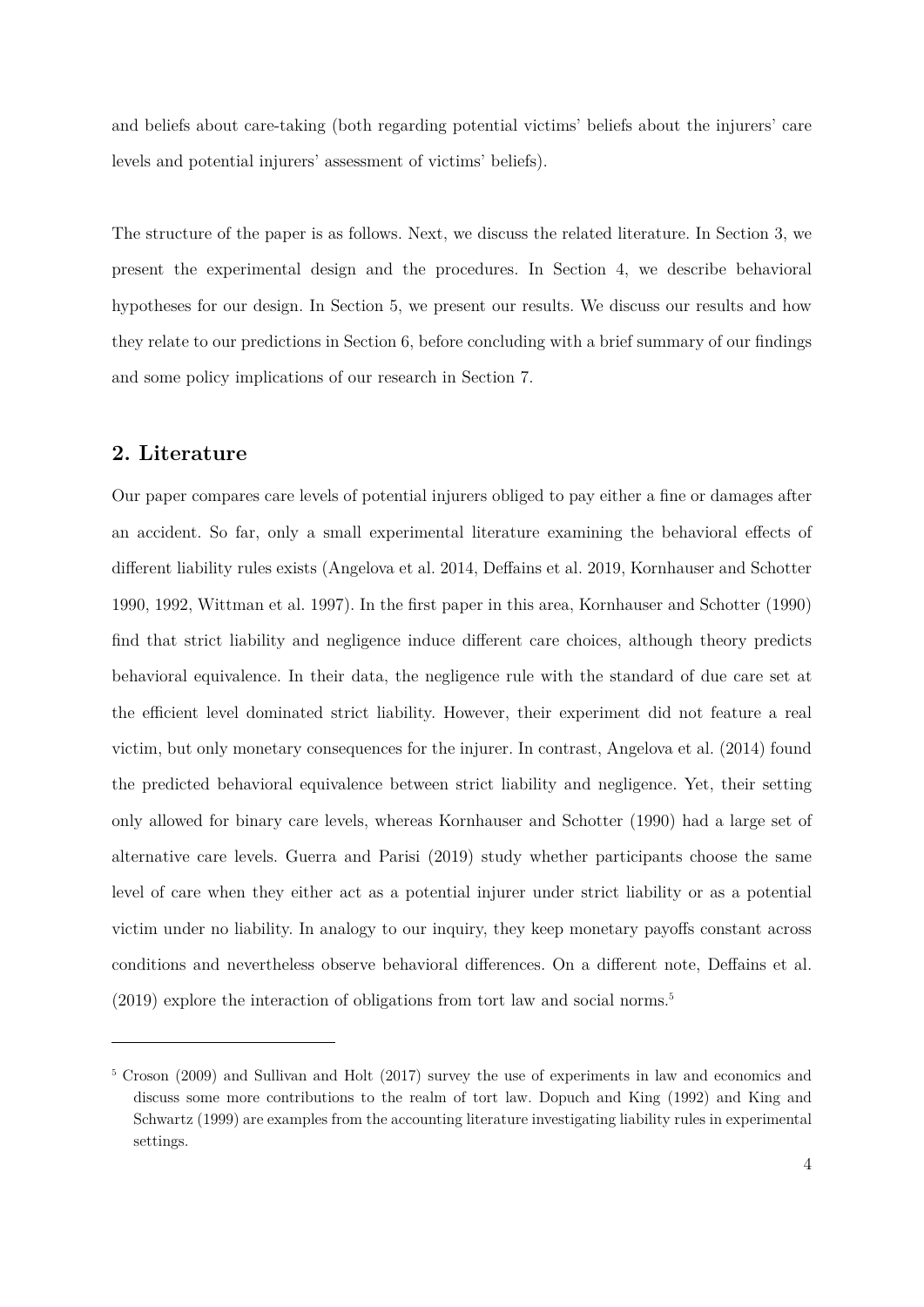In our design, we keep the injurer's financial obligation after an accident constant, but vary who receives the payment, considering either a fine or damages. To the best of our knowledge, we are the first to explore this distinction's implications for care choices using laboratory data. There are other experimental papers contrasting compensatory payments with non-compensatory payments, but they investigate very different frameworks. Hoeppner et al. (2017) study a principal-agent setup in which the principal decides about establishing the principal-agent relationship. The agent then chooses a level of effort that increases the project's success probability at a private cost to the agent. The authors contrast different possible arrangements for payments due after a project failure, including a control condition in which the agent's payment is not received by the principal. In contrast to our study, they do not find a significant difference between the control condition and the damages condition. Eisenberg and Engel (2014) contribute to the literature on public goods and punishment. They empower one member of any group of four participants to reduce the earnings of one other group member when the publicgood contribution of the other group members has fallen short of a reference level. They compare, inter alia, behavior when the empowered player can transfer income for private gain to behavior when the player can destroy the other players' income. In Eisenberg and Engel (2014), in contrast to our study, whether losses enable transfers or not is chosen by the subjects themselves. Desmet et al. (2020) compare incentive effects of a compensation and a fine payment in a setup in which one participant may lie to another one for private gain. Whereas our design features incomplete compensation to ensure that subjects care about the bad event even in the damages treatment, Desmet et al. (2020) set the fine/compensation at the level of harm. In the first part of their experiment, subjects play the one-shot game and no statistically significant difference between treatments regarding the probability of lying results. In the second part of their experiment, the game is repeated four times and the data from this part suggest that the fine deters lying to a greater extent than a compensation requirement. The stronger deterrent effect of the fine may be due to their specific experimental game. Lying to another participant is a clear norm violation and a fine may have expressive value in this context. In contrast, we consider a tort setting in which precaution can be implemented at very different levels and where a simple social norm in terms of care-taking is less obvious.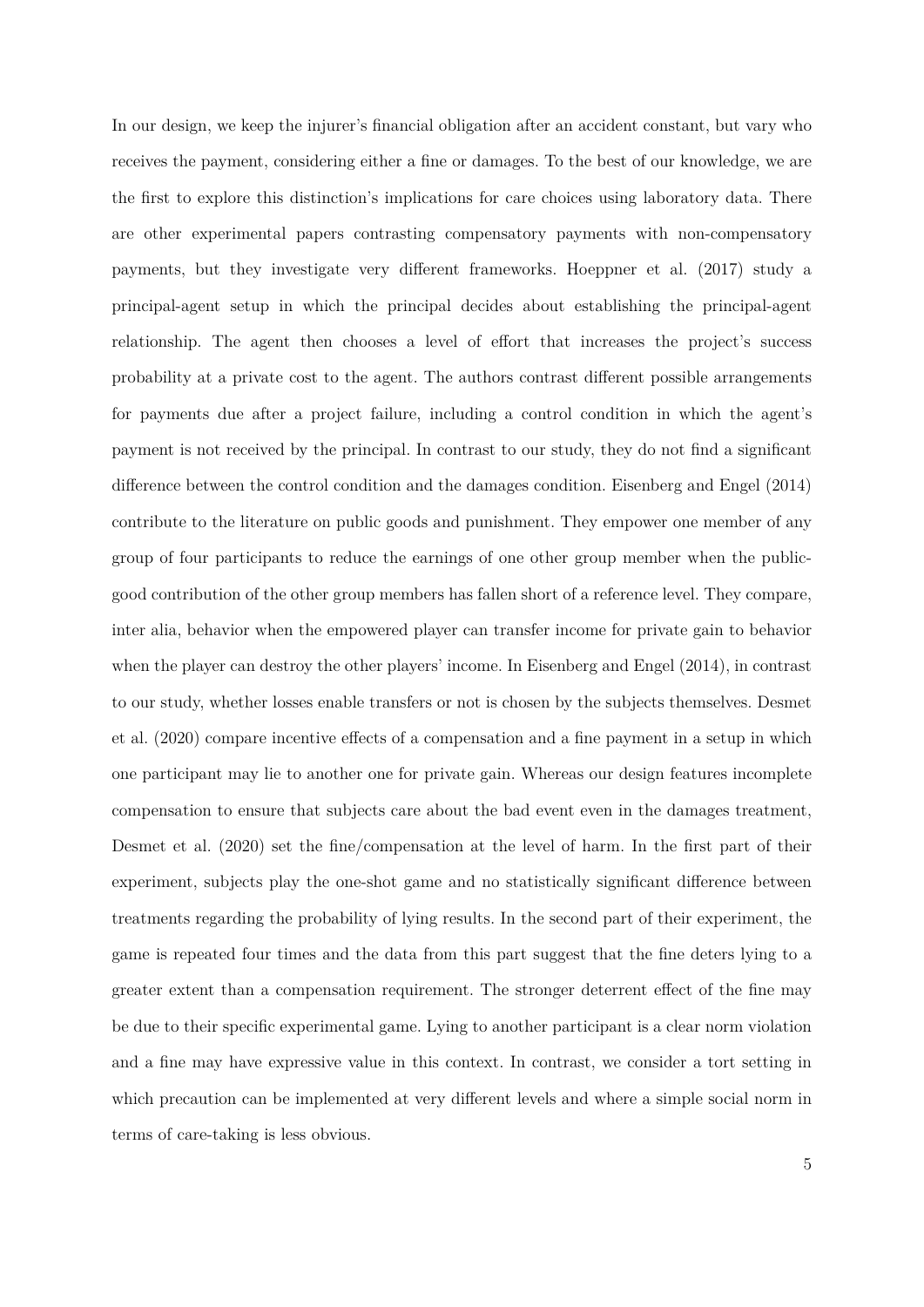# **3. Experiment Design and Procedures**

# **3.1 Design**

-

Our experiment consists of four parts. In Part 1, participants earn their (uniform) endowment in a real-effort task. In Part 2, participants act either as injurer or victim in one of the treatments. In Part 3, participants act in the same role as in Part 2, but play a different treatment. In Part 4, subjects participate in a social value orientation test, a risk elicitation task, a questionnaire on justice attitudes, and they assess the appropriateness of the policy instruments investigated in our study.

At the start of the experiment, participants receive information about the fact that either Part 2 or Part 3 will be randomly selected for payment. Part 4 is always payoff-relevant. Subjects first obtain a general introduction and, sequentially, receive instructions in hard copy for Part 1, Part 2, and Part 3. In other words, written instructions for each part are distributed only immediately before subjects begin the relevant part.<sup>6</sup> From the start, subjects know that the experiment consists of several parts. However, the specific content of later parts remains unknown during the previous parts. The tasks in Part 4 are explained on screen. For Parts 2 and 3, all participants have to solve control questions regarding the rules of the respective part before they are able to make their decisions. Next, we describe Parts 1 to 4, which are summarized in Table 1, in more detail.

<sup>6</sup> A translated version of our German instructions is included in the Supplementary Material.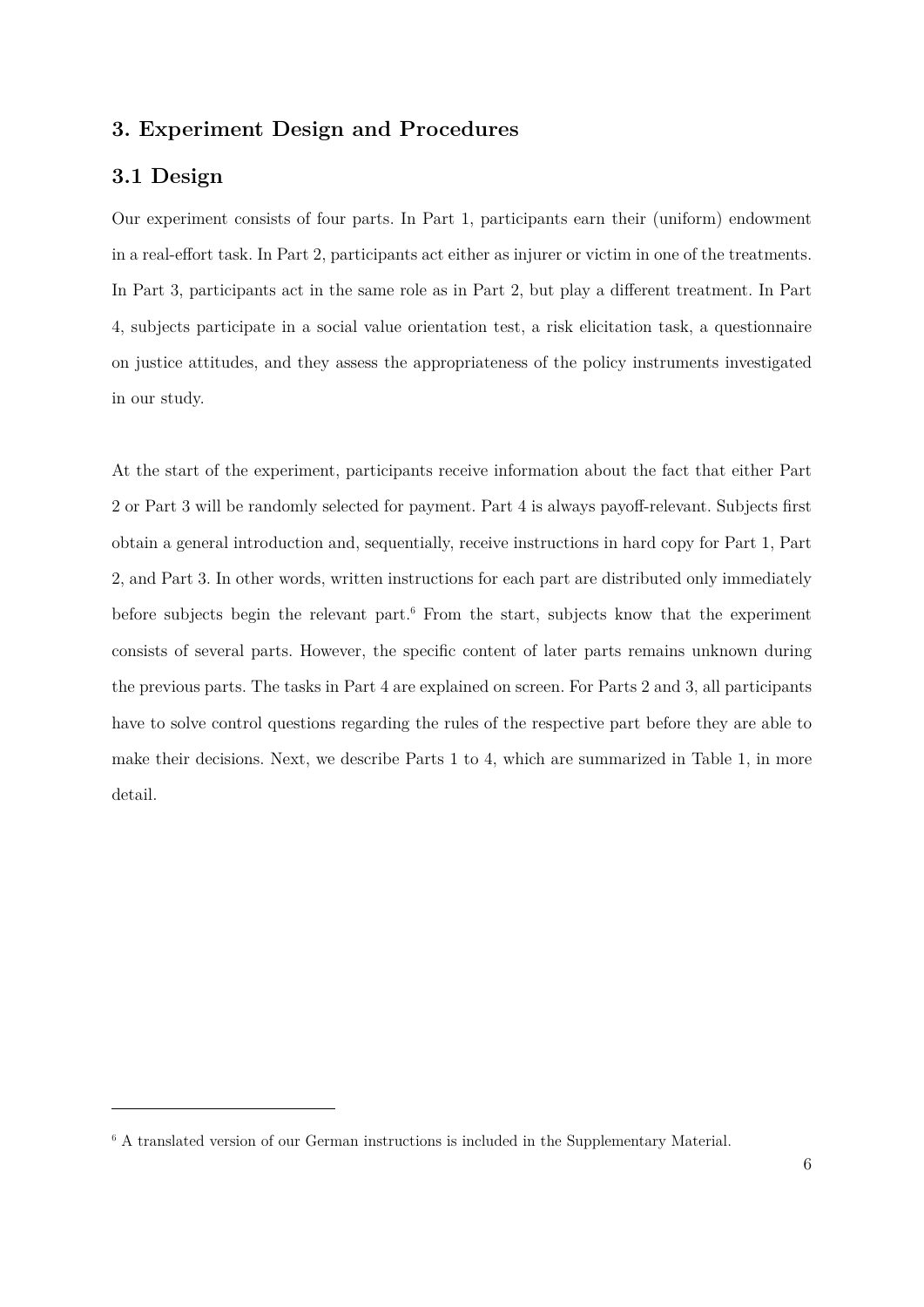| Part 1 | Real-effort task                                  |
|--------|---------------------------------------------------|
|        | Participants earn a fixed endowment of 750 points |

*Instructions for Part 2: Participants learn their role (injurer or victim) and are matched*

| Part 2 | Stage 1 | Injurer chooses care investment                                         |  |
|--------|---------|-------------------------------------------------------------------------|--|
|        | Stage 2 | Nature determines whether an accident results                           |  |
|        |         | Victim loses 300 points in case of an accident                          |  |
|        | Stage 3 | In case of an accident                                                  |  |
|        |         | <b>BASELINE:</b> Injurer pays nothing<br>$\bullet$                      |  |
|        |         | DAMAGES: Injurer pays 270 points as damages to vic-<br>$\bullet$        |  |
|        |         | tim                                                                     |  |
|        |         | FINE: Injurer pays 270 points as a fine (received by a<br>$\bullet$     |  |
|        |         | charity)                                                                |  |
|        |         | Incentivized belief elicitation regarding behavior in Stage 1 of Part 2 |  |

*Instructions for Part 3: Participants keep their roles, are matched with a new partner, and play a different treatment* 

| Part 3 | Stage 1 | Injurer chooses care investment                                         |  |  |
|--------|---------|-------------------------------------------------------------------------|--|--|
|        | Stage 2 | Nature determines whether an accident results                           |  |  |
|        |         | Victim loses 300 points in case of an accident                          |  |  |
|        | Stage 3 | In case of an accident                                                  |  |  |
|        |         | BASELINE: Injurer pays nothing<br>$\bullet$                             |  |  |
|        |         | DAMAGES: Injurer pays 270 points as damages to vic-<br>$\bullet$        |  |  |
|        |         | tim                                                                     |  |  |
|        |         | FINE: Injurer pays 270 points as a fine (received by a<br>$\bullet$     |  |  |
|        |         | charity)                                                                |  |  |
|        |         | Incentivized belief elicitation regarding behavior in Stage 1 of Part 3 |  |  |
| Part 4 |         | Post-experimental tests                                                 |  |  |
|        |         | Social Value Orientation                                                |  |  |
|        |         | Risk Attitude                                                           |  |  |
|        |         | Justice Sensitivity                                                     |  |  |
|        |         | Appropriateness of policy instrument used for the context at            |  |  |
|        |         | hand                                                                    |  |  |
|        |         | Demographic questionnaire                                               |  |  |
|        |         | 1.00<br>$\blacksquare$                                                  |  |  |

*Notes*: All injurers decide about the level of care investments in two different treatments. We have participants in sequences BASELINE-FINE, BASELINE-DAMAGES, FINE-BASELINE, DAMAGES-BASELINE, FINE-DAMAGES, and DAMAGES-FINE.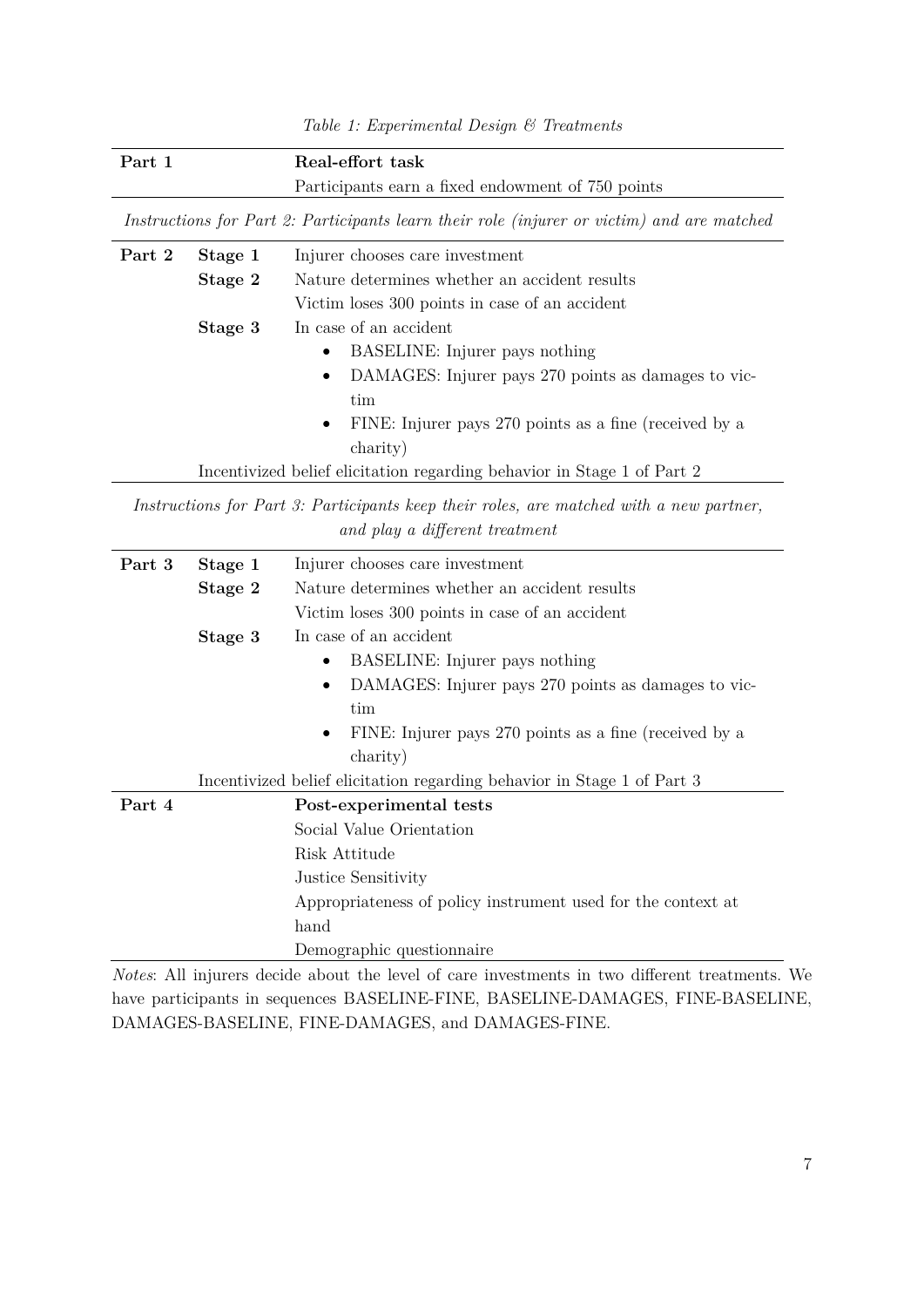## **Part 1: Real-Effort Task**

Participants work to obtain an endowment of 750 points. We included the real-effort task to create a notion of entitlement (see, e.g., Oxoby and Spraggon 2008). For comparability, we selected a threshold task such that all subjects who make choices in Parts 2 to 4 have symmetric endowments (see, e.g., Duersch and Müller 2015). Participants must correctly count the number of zeros in tables of 150 randomly ordered zeros and ones. As Abeler et al. (2011) emphasize, this boring task does not require any prior knowledge, performance is easily measurable, comes at a positive cost of effort, and there is little learning possibility. Each participant has to count correctly the number of zeros in three tables.<sup>7</sup> Failing to solve three tables correctly within 10 minutes leads to the exclusion from the experiment. Overall, 28 participants (out of 338) did not continue with the experiment after Part 1, either because they had not completed the task within the time limit or because they had to be excluded to retain an even number of participants in Parts 2 to 4 when other subjects failed to solve the task.<sup>8</sup>

After Part 1, participants are informed about their role in Part 2. Roles are fixed throughout Parts 2 and 3. We distinguish *injurers* from *victims*. These players are referred to as Players A and B in the neutrally framed instructions. Victims remain passive in Parts 2 and 3, except for stating their beliefs about the injurers' choices.

#### **Parts 2 + 3: Care Choice**

-

Parts 2 and 3 each consist of three stages. In Stage 1, injurers choose their level of care. Our design very closely follows the unilateral-care accident setup (see, e.g., Shavell 2007). We distinguish three treatments: BASELINE, FINE, and DAMAGES. The possible care levels and their

<sup>7</sup> Participants had three trials per table. They received a new table after three unsuccessful trials.

<sup>&</sup>lt;sup>8</sup> This possibility of being excluded from the rest of the experiment despite having completed the realeffort task in case an uneven number of participants remained after Part 1 was clearly communicated to participants up front (see the experimental instructions in the Supplementary Material for the exact wording). Naturally, subjects who were excluded to balance the number of participants were paid for their participation in the experiment and for solving the real-effort task.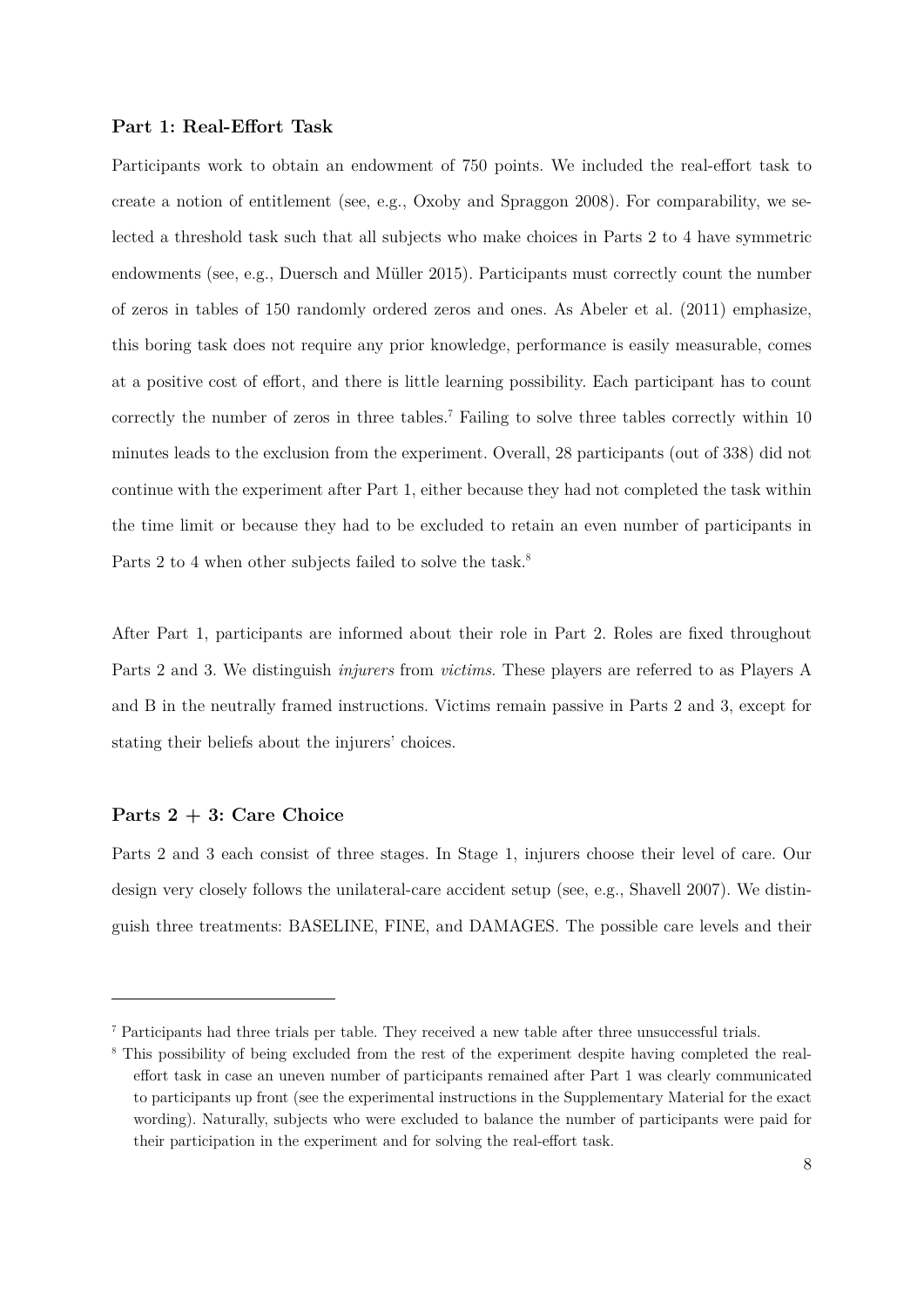respective effectiveness in terms of lowering the accident probability are represented in Table 2. The accident probability decreases at a diminishing rate with care to reflect the diminishing returns to care from the standard unilateral-care model. Before injurers commit to a care investment, they can experiment with different levels of care using a visualization of the accident probability.<sup>9</sup> Based on the injurer's care choice, the computer randomly determines for each injurer-victim pair whether or not an accident occurs in Stage 2. In the event of an accident, the victim loses 300 points. Payoff calculations in Stage 3 depend on the treatment. In treatment BASELINE, payoffs remain unchanged, that is, injurers keep their points after the care investment and victims receive no compensation for the losses incurred. In treatment FINE, in the event of an accident, the injurer pays 270 points (90 percent of the victim's loss) as a fine, but the victim remains uncompensated. It is clearly communicated that the payment by the injurer will be donated to a charity randomly chosen from a list of four charities presented to all subjects.10 This feature of our design reflects the redistributive element of fines justifying that fines are frequently treated as socially costless transfers in many circumstances (see, e.g., Polinsky and Shavell 2007).<sup>11</sup> In treatment DAMAGES, in the event of an accident, the injurer transfers 270 points to the victim such that the victim's uncompensated harm amounts to only 30 points.<sup>12</sup>

After Part 2 (and again after Part 3), we elicit beliefs. Victims state what care investment they expect from injurers, that is, we elicit victims' first-order beliefs. Injurers state their beliefs about what care level their matched victim expects from them. This is the injurer's second-order belief. Participants choose from a list of 17 intervals ranging from 0 to 240 points to state their belief.

<sup>9</sup> Figure A.1 in Appendix A shows the injurers' decision screen.

<sup>10</sup> The charities are: the German Red Cross, Médecins sans frontières, Welthungerhilfe, and SOS Children's Villages. A charity was selected randomly to show that individuals usually cannot determine what the fine revenue is used for.

<sup>&</sup>lt;sup>11</sup> Moreover, in criminal proceedings in Germany, the legal system relevant for our participants, judges can under certain circumstances determine that monetary fines will be transferred to a specified charity (see, for this practice, e.g., Weigend 2001).

 $12$  Incomplete compensation is commonly considered to be descriptive of tort liability and thus an important characteristic of comparisons of liability with other instruments (e.g., Shavell 2011).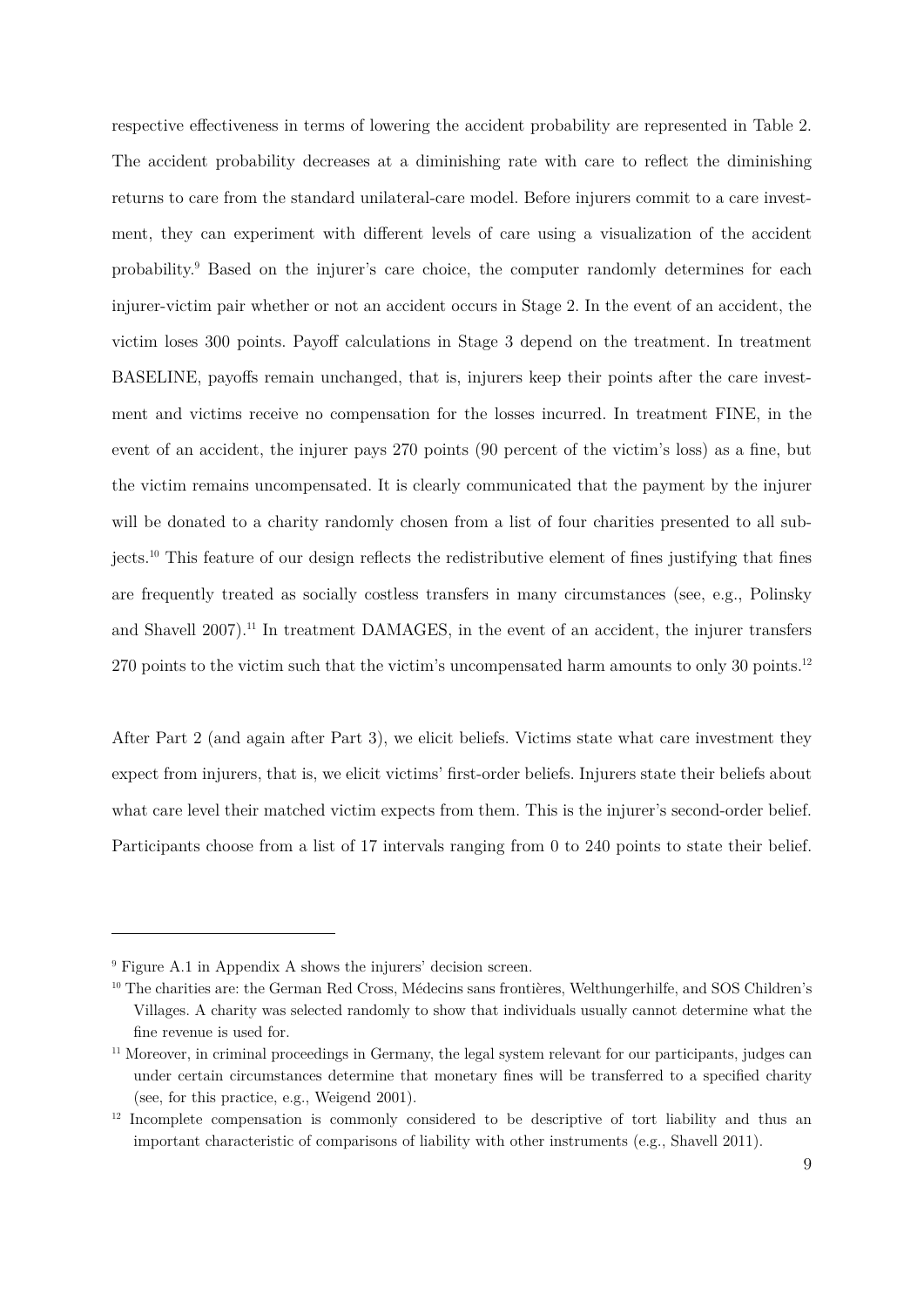The belief elicitation is incentivized as follows (see, e.g., Cartwright 2018, Charness and Dufwenberg 2006): we use the average care investment by all injurers from the session except for the matched injurer to check the accuracy of a victim's first-order belief. The victim's first-order belief is considered accurate if the true average care investment lies inside the interval chosen by the victim. To test the precision of the injurer's second-order belief, we use the first-order belief of the matched victim.13 Players earn 25 points for each correct belief statement.

| $\operatorname{Care}\,$ Investment | <b>Accident Probability</b> |
|------------------------------------|-----------------------------|
| $\boldsymbol{0}$                   | $100\,$                     |
| $15\,$                             | $80\,$                      |
| 30                                 | $72\,$                      |
| $\rm 45$                           | $65\,$                      |
| $60\,$                             | $60\,$                      |
| $75\,$                             | $55\,$                      |
| $90\,$                             | $51\,$                      |
| $105\,$                            | $47\,$                      |
| $120\,$                            | $43\,$                      |
| $135\,$                            | $40\,$                      |
| $150\,$                            | $37\,$                      |
| $165\,$                            | $34\,$                      |
| $180\,$                            | $31\,$                      |
| $195\,$                            | $28\,$                      |
| $210\,$                            | $25\,$                      |
| $225\,$                            | $22\,$                      |
| $240\,$                            | $20\,$                      |

*Table 2: Alternative Levels of Care and Implied Accident Probabilities* 

<sup>&</sup>lt;sup>13</sup> We guaranteed injurers that their matched victim will not learn their care investment. As victims were paid for correct beliefs about care investments, we asked them for their beliefs about care investment by *all other* injurers except their matched injurer in the session. No similar adjustment was necessary for the injurers' second-order beliefs.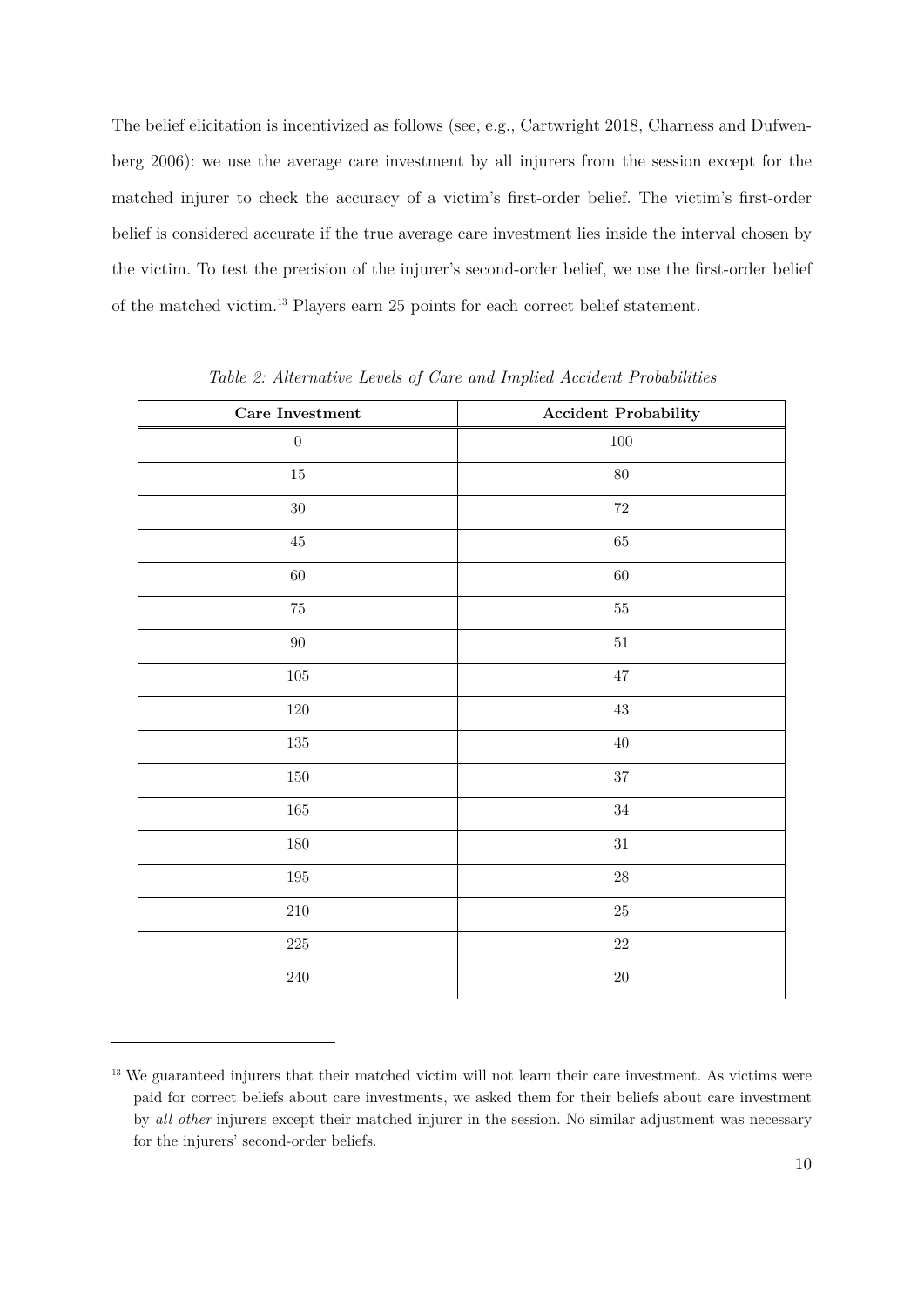Parts 2 and 3 differ only in the applicable treatment. The experimental procedures for the sequence of Parts 2 and 3 are as follows: After Part 2, participants receive no information about the actual care choices, the stated beliefs, or whether or not an accident occurred. When participants enter Part 3, they are informed that they will continue with the same role as in Part 2, but that they will be matched with a different individual and that there will be a change to the rules. This leads to six possible treatment sequences: BASELINE-FINE, BASELINE-DAM-AGES, FINE-BASELINE, DAMAGES-BASELINE, FINE-DAMAGES, and DAMAGES-FINE. The number of subjects per treatment sequence is shown in Table 3 in Section 3.2.

#### **Parts 4: Heterogeneity**

In Part 4, participants complete a battery of individual tasks. First, subjects complete a version of the social value orientation slider measure (Murphy et al. 2011), as programmed by Crosetto et al. (2019). Next, we elicit participants' risk attitudes using the incentivized measure by Eckel and Grossman (Eckel and Grossman 2002, 2008, Dave et al. 2010), in which the participants choose between six lotteries. Additionally, we ask participants about their justice sensitivity using the short version from Baumert et al. (2014) of the items originally introduced in Schmitt et al. (2010). We also elicit participants' evaluation of the moral appropriateness of the different policy instruments that we consider in our treatments. Finally, participants complete a demographic survey.

## **3.2 Procedures**

We conducted the on-screen experiment in the *DecisionLab* at the Max Planck Institute for Research on Collective Goods in Bonn, Germany, in the fall of 2018. Participants were administered and recruited online via ORSEE (Greiner 2015) from the laboratory's subject pool. The experiment was implemented in z-Tree (Fischbacher 2007). We ran 12 sessions. Only subjects who completed the real-effort task in Part 1 and correctly answered control questions for Parts 2 and 3 are included in the analysis. This leads to a number of 308 subjects for Parts 2 to 4, with 22 to 30 subjects per session. Table 3 presents the number of subjects per treatment sequence.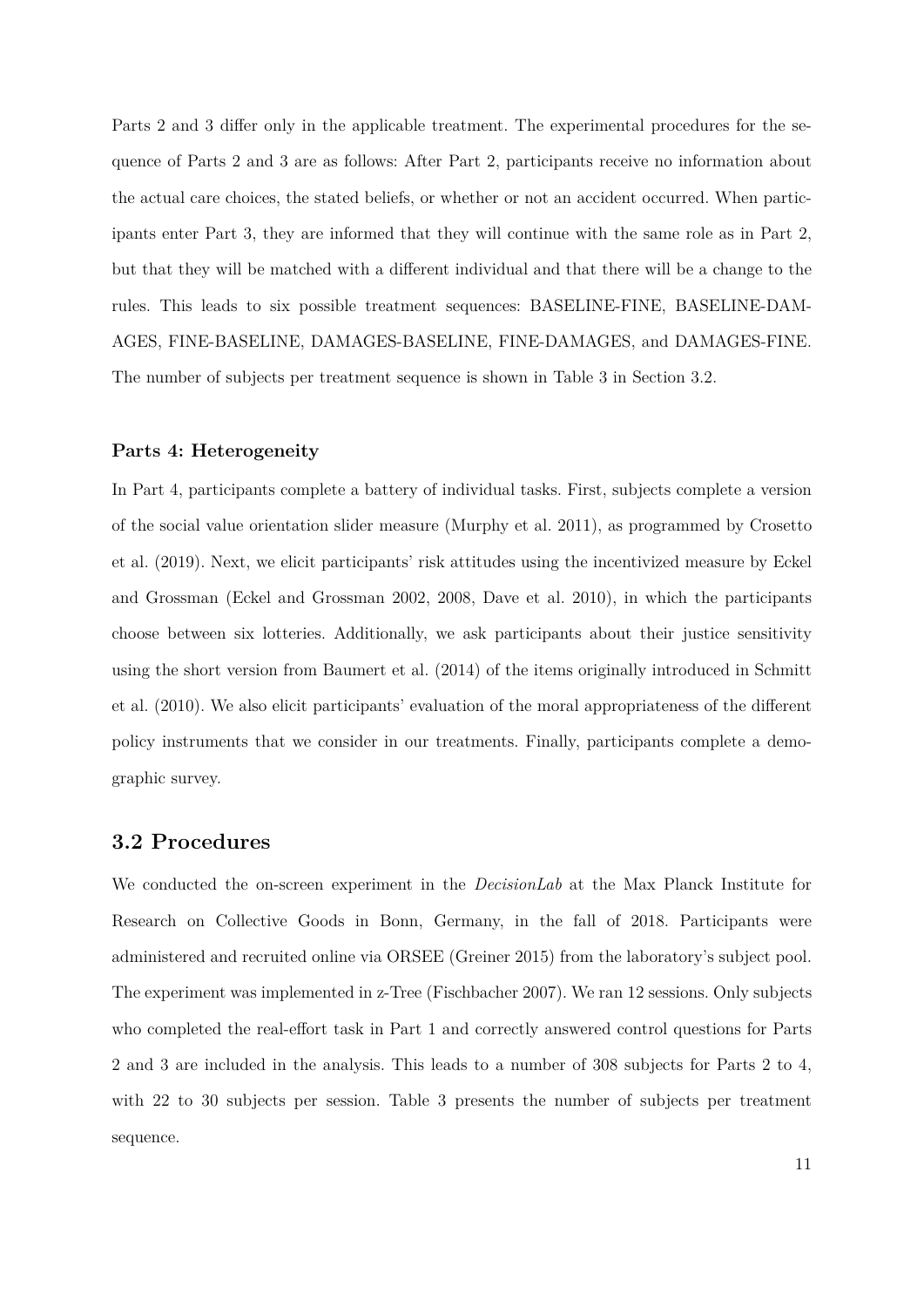| Part $2$ /Part 3 | <b>BASELINE</b> | <b>FINE</b> | <b>DAMAGES</b> |
|------------------|-----------------|-------------|----------------|
| <b>BASELINE</b>  |                 | 54          |                |
| <b>FINE</b>      | 56              |             | 53             |
| <b>DAMAGES</b>   | 48              | 50          |                |

*Table 3: Number of Subjects Overall per Treatment Sequence* 

*Notes*: There is an odd number of subjects in two treatment sequences because we excluded two observations from the data set. The excluded subjects did not master the control questions prior to Part 2.

The subjects' mean age was 23 years. 66 percent of our participants were female. The vast majority of subjects were university students (around 97 percent). Their fields of study included, amongst others, economics, law, linguistic science, agriculture and forestry, and medicine.

A typical session lasted around 90 minutes (including payment). Subjects could earn points during the experiment which were converted to Euro at the end of the experiment at a conversion rate of 0.02 Euro per point. Subjects were paid in cash. The average earnings were around 14.20 Euro. The donation to the charities was made by the experimenter after all sessions had been concluded.

## **4. Predictions**

In this section, we describe behavioral predictions relying on different models from behavioral theory. Formal derivations are delegated to our Appendix B. We study standard theory, altruism, inequity aversion, and guilt aversion, focusing on the comparison of care investments in treatments FINE and DAMAGES.

**Standard Theory.** Standard theory assumes that subjects are only concerned about own material payoffs. Positive care investments result only if injurers face a financial obligation in the event of an accident (i.e., standard theory predicts no care in the BASELINE treatment). In treatments FINE and DAMAGES, subjects trade off higher costs of care and lower expected payments. Care investments only depend on the expected magnitude of the injurer's transfer,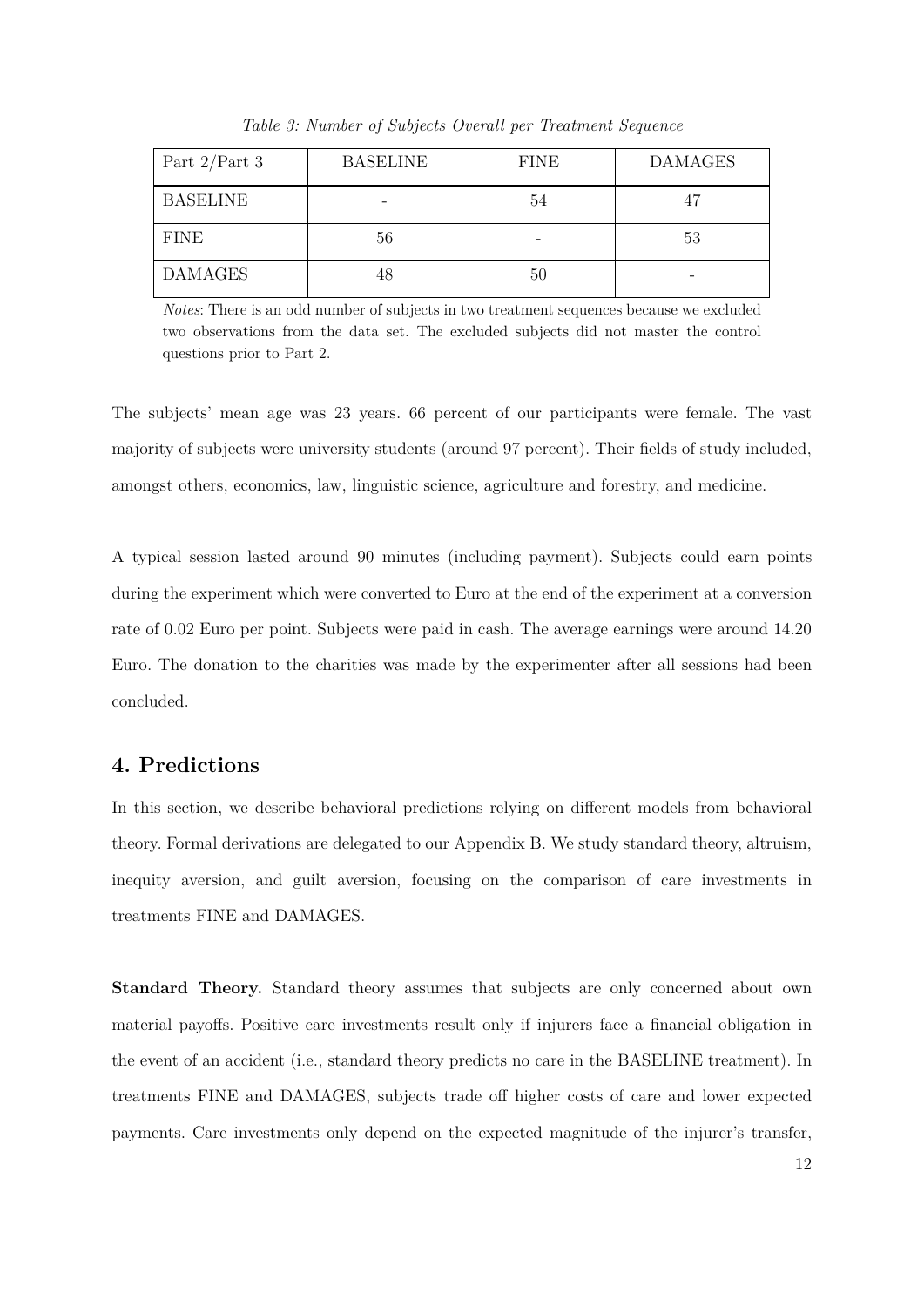but not on the eventual recipient, and should therefore not differ between treatments FINE and DAMAGES. Denoting care in treatment  $j, j \in \{FINE, DAMAGES\}$  by  $x^j$  we have

## **Hypothesis 1 (Standard Theory):** We expect  $x^{FINE} = x^{DAMAGES} > 0$ .

**Altruism.** When subjects make their decision about care, they may also consider how it influences other subjects' payoffs. Fehr and Schmidt (2006), for example, report evidence that is consistent with this kind of unconditional altruism. The fact that victims incur harm in the event of an accident induces higher care in treatments FINE and DAMAGES (relative to the standard theory baseline) according to the weight of victim payoffs in the injurer's utility function. The fact that the injurer's payment increases the victim's or the society's payoffs in turn lowers care investments. Generally, altruism towards the victim may differ from altruism towards society at large. Thus, care will be lower (higher) in FINE than in DAMAGES when altruism towards society at large dominates (is smaller than) altruism towards the victim.

**Hypothesis 2 (Altruism):** (i) We expect  $0 < x^{FINE} < x^{DAMAGES}$  if altruism towards society *at large is greater than altruism towards the victim. (ii) We expect*  $x^{FINE} > x^{DAMAGES} > 0$  if *altruism towards society at large is smaller than altruism towards the victim.* 

**Inequity Aversion.** Fehr and Schmidt (1999) proposed that much of behavioral data can be explained by considering that individuals dislike having payoffs that differ from the payoffs of others. The widespread use of inequity aversion theory has been attributed to its *empirical realism* combined with *analytical tractability* (Trautmann 2009). We assume that comparisons pertain to realized payoffs and note that – in treatment DAMAGES – the injurer experiences disadvantageous inequity in all circumstances. In the event of no accident, disadvantageous inequity is due to the fact that the injurer incurs the costs of care. In the event of an accident, the inequity is even magnified because the injurer additionally loses 270 points, whereas the victim only loses 30 points after receiving the damages payment. In treatment FINE, inequity is the same as in the DAMAGES treatment if no accident occurs. In the accident state, however,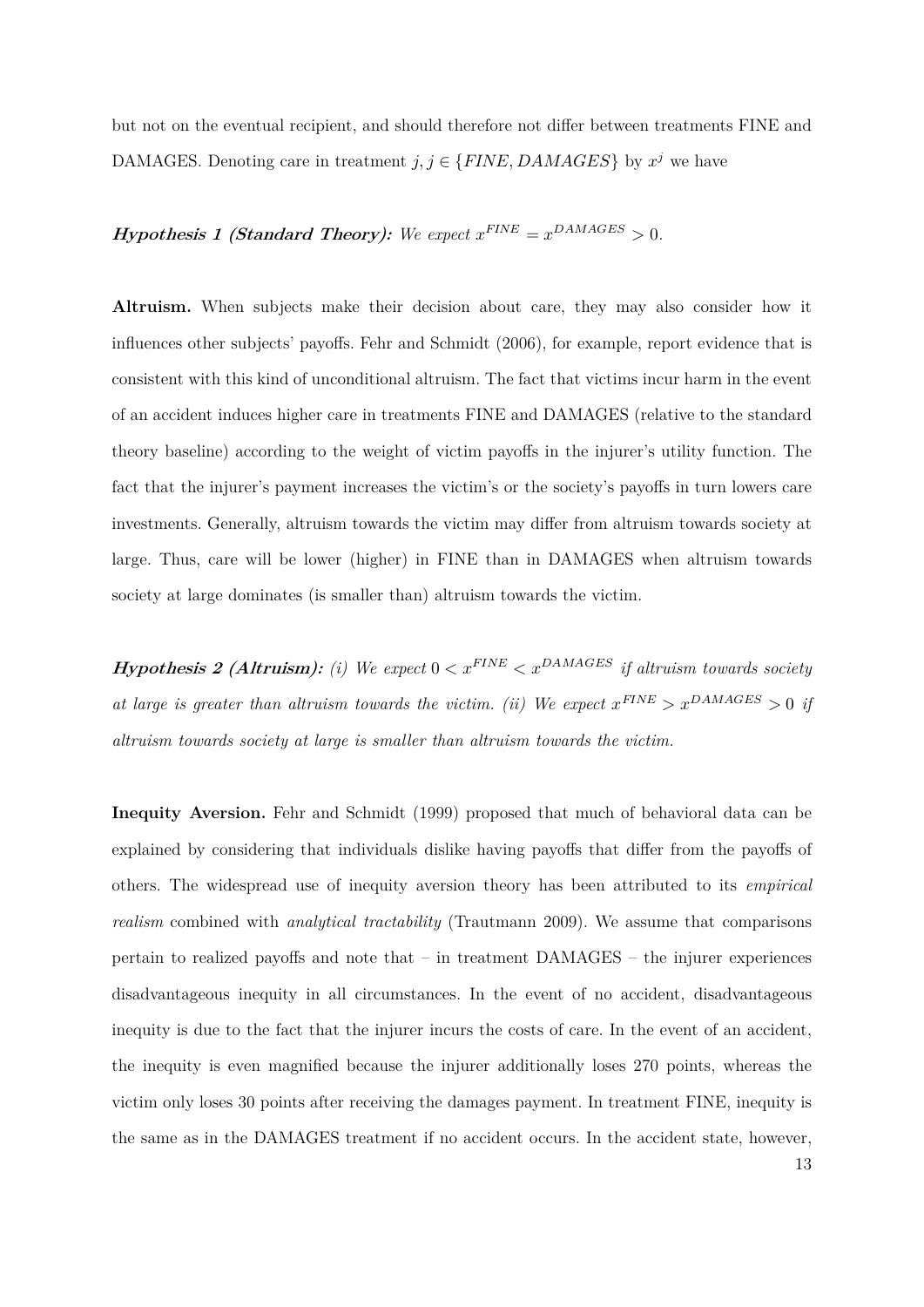the inequity in the two treatments differs considerably, because in treatment FINE the injurer incurs costs of care and loses 270 points, while the victim loses 300 points. With a care investment larger than 30, the injurer experiences disadvantageous inequity in all circumstances in treatment FINE. When compared to the payoff difference in the accident state in the DAMAGES treatment, the payoff difference is much smaller in treatment FINE. Consequently, the injurer is less inclined to prevent the accident in treatment FINE than in treatment DAMAGES. We conclude:

# **Hypothesis 3 (Inequity aversion):** We expect  $0 < x^{FINE} < x^{DAMAGES}$ .

**Guilt Aversion.** Assume that the injurer experiences guilt when she thinks that she disappointed the victim's payoff expectations (e.g., Battigalli and Dufwenberg 2007), supposing that the relevant comparison is between the victim's expected and actual payoffs. Actual victim payoffs fall short of expected payoffs when an accident occurs. Given some fixed care expectation, the difference between expected and actual payoffs in the accident state is larger in treatment FINE than in treatment DAMAGES. This ranking of payoff differences results because the victim is partly compensated in the DAMAGES treatment. The anticipated guilt from the accident state can thus be expected to be larger in the FINE treatment than in DAMAGES treatment, which should increase care in treatment FINE relative to care in treatment DAMAGES.<sup>14</sup>

**Hypothesis 4 (Guilt Theory):** We expect  $x^{FINE} > x^{DAMAGES} > 0$ .

<sup>&</sup>lt;sup>14</sup> Endogenizing expected care using rational expectations, the above effect should be reinforced given the consistent beliefs by victims of higher care in treatment FINE than in treatment DAMAGES (the corresponding lower accident probability further compounds the feeling of guilt in the event of an accident in treatment FINE). See Appendix B.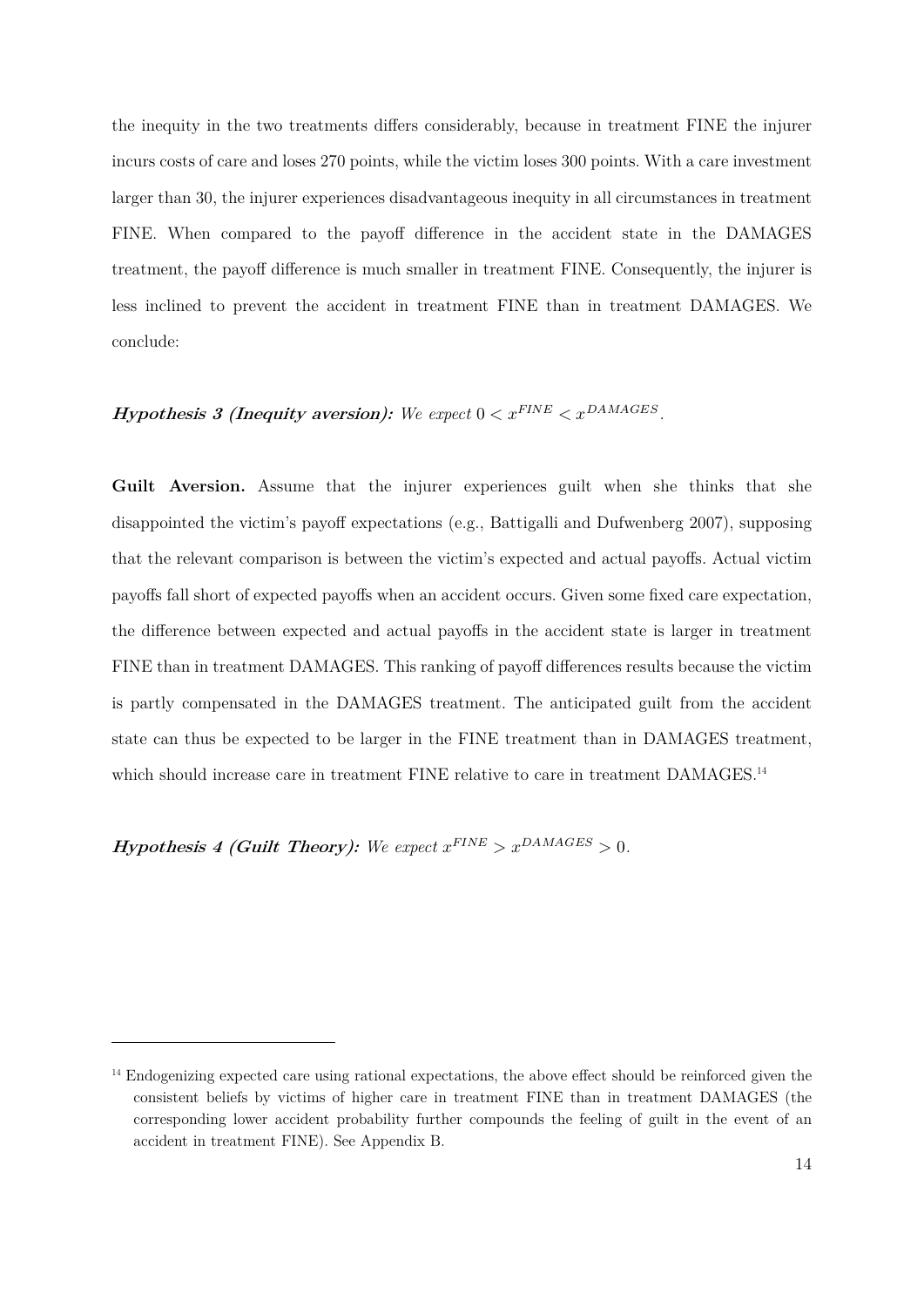## **5. Results**

In this section, we will first assess whether the order of treatments in Parts 2 and 3 was relevant for the chosen care levels (Section 5.1). Next, we will compare care investments across treatments at the group level (Section 5.2), followed by an analysis at the individual level (Section 5.3). Finally, we will discuss the subjects' beliefs about care investments and the extent to which they match actual care choices (Section 5.4).

## **5.1 No Order Effects in Care Investments**

Each injurer chooses care investments in two treatments (in Parts 2 and 3). When we test whether the order of treatments is relevant, we do not find a statistically significant difference at the 10% level between care investments in Parts 2 and 3 for any of the three treatments (Mann-Whitney U tests (MWU), Part 2 vs. 3, BASELINE:  $p = 0.187$ , DAMAGES:  $p = 0.674$ , FINE:  $p = 0.550$ .<sup>15</sup> Based on this finding, we present our results at the group level using the pooled data from Parts 2 and 3.

## **5.2 Care at the Group Level**

The average care investment in treatment BASELINE amounts to 49 points, is distinct from zero, and is considerably smaller than the average care investment in both treatment FINE (99 points) and treatment DAMAGES (125 points), as shown in Figure 1. We thus find that injurers invest a greater amount in treatment DAMAGES than in treatment FINE. This finding is supported statistically by a Wilcoxon signed-rank test (WSR) of the care levels in treatments DAMAGES and FINE for those injurers who participated in both of the treatments ( $N = 52$ ,  $p = 0.001$ ). In addition, care levels in treatments BASELINE and DAMAGES (N = 47, p = 0.000), and BASELINE and FINE ( $N = 55$ ,  $p = 0.000$ ) are significantly different according to WSR tests.<sup>16</sup> In our pooled data, the mean care investment in treatment DAMAGES is about

<sup>&</sup>lt;sup>15</sup> All reported tests are two-sided.

<sup>&</sup>lt;sup>16</sup> For all treatment comparisons, the pooled sample consists of a mix of independent and dependent observations. In the main text, we therefore report the within-comparison of subjects who played both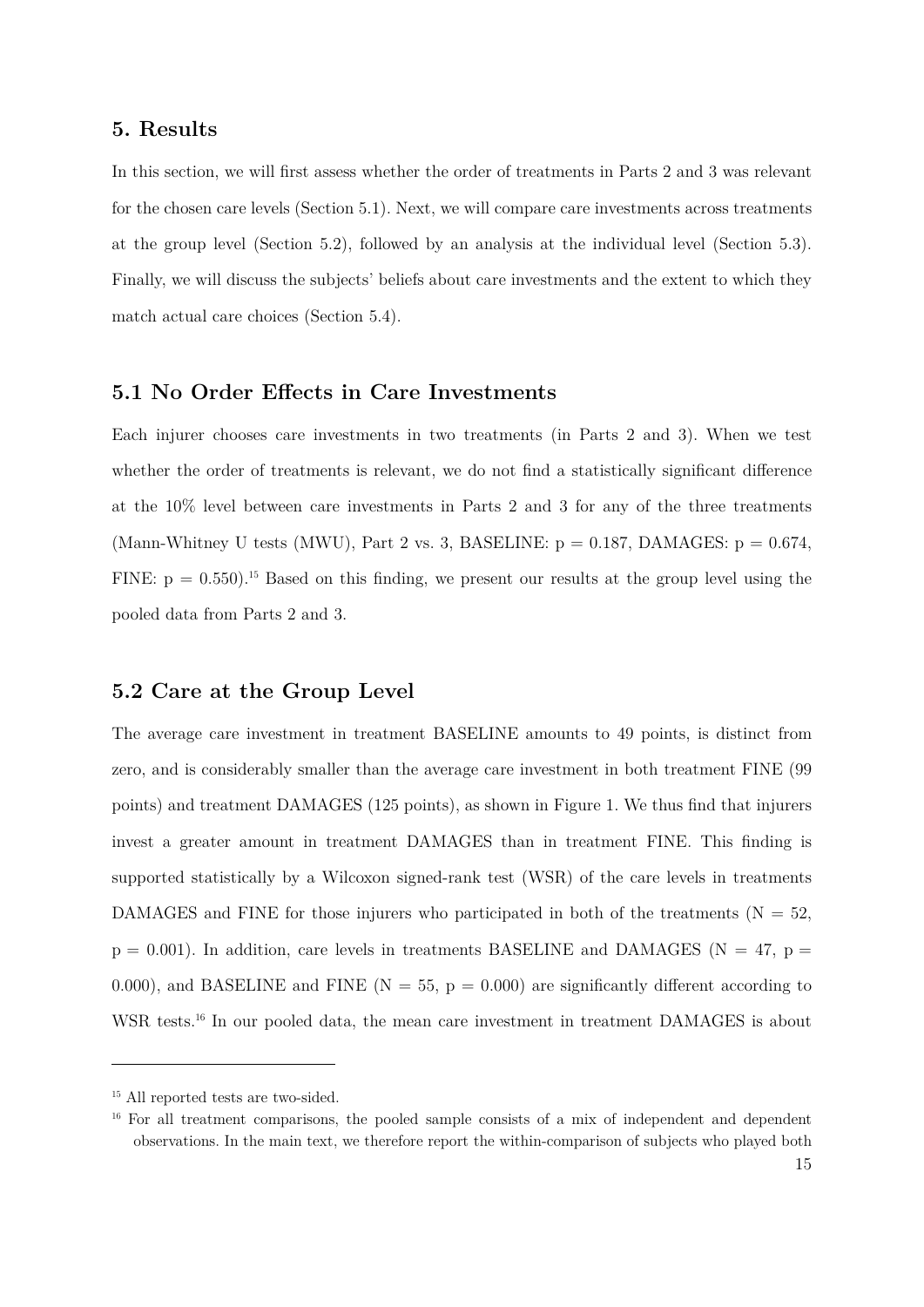125% of the mean care investment in the FINE treatment, and the latter is about 200% of the mean care investment in treatment BASELINE.

The actual care levels may be compared with the care investment that minimizes the sum of care costs and the expected harm (i.e., the socially optimal level in textbook representations of the unilateral-care model) 17 and the care that minimizes the injurer's expected costs in FINE and DAMAGES, which is a care investment of 60 points and 45 points, respectively.

*Figure 1: Care Investments in Treatments BASELINE,* DAMAGES*, and FINE* 



treatments. However, we could also compare care levels between subjects. To create a sample of independent observations, we start from the whole sample and, for subjects who played both treatments, drop the observations from Part 3. Treatment differences are significantly different according to MWU tests ( $N = 154$ , DAMAGES vs. FINES:  $p = 0.028$ ; DAMAGES vs. BASELINE:  $p = 0.000$ ; FINE vs. BASELINE:  $p = 0.000$ ).

<sup>&</sup>lt;sup>17</sup> Note that the care investment that minimizes the sum of care costs and expected harm is socially optimal only when agents have utility functions linear in wealth and not featuring any of the behavioral characteristics mentioned above.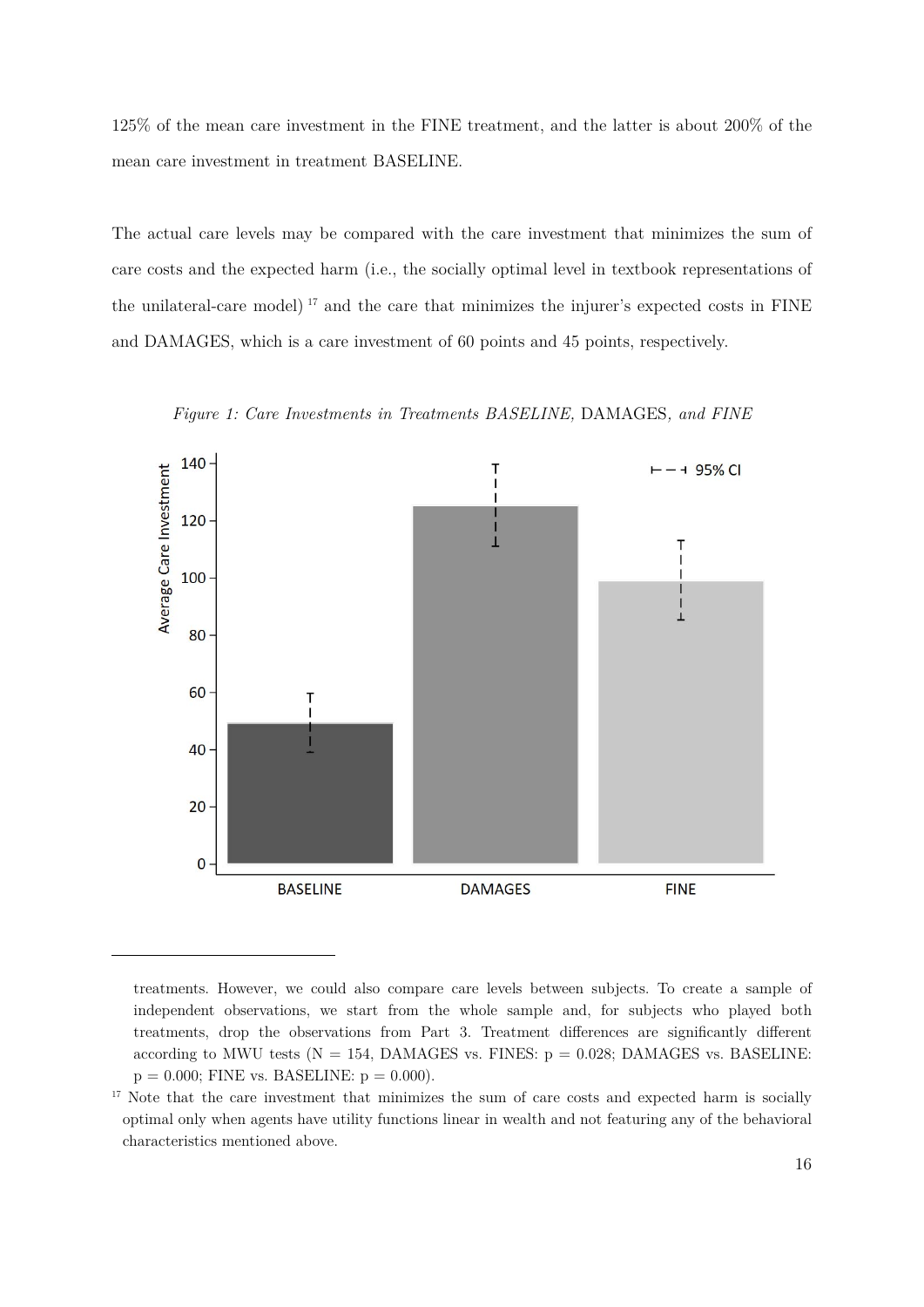Figure 2 shows the cumulative distribution functions for the observed care investments. We find that the distribution for treatment BASELINE dominates the other two in the sense of firstorder stochastic dominance, and that the distribution for treatment FINE dominates the distribution for treatment DAMAGES. About 64 (79) percent of subjects in FINE (DAMAGES) invest more than the 45 points, maximizing their own expected payoffs, and only a small fraction decides not to invest at all (14 (8) percent). In contrast, 34 percent of subjects in treatment BASELINE do not invest in care at all.



*Figure 2: Cumulative Distribution Functions of Care Investments in Treatments* 

# **5.3 Care at the Individual Level**

The results at the group level explained in Section 5.2 are confirmed by regression analyses which take individual heterogeneity into account, using the information from Part 4. The fact that injurers chose their care levels in Parts 2 and 3 gives our data a panel structure. In order to exploit this panel structure, we use random-effects regressions for care choices in Parts 2 and 3. Regression results are presented in Table 3. The reference category is the behavior in the FINE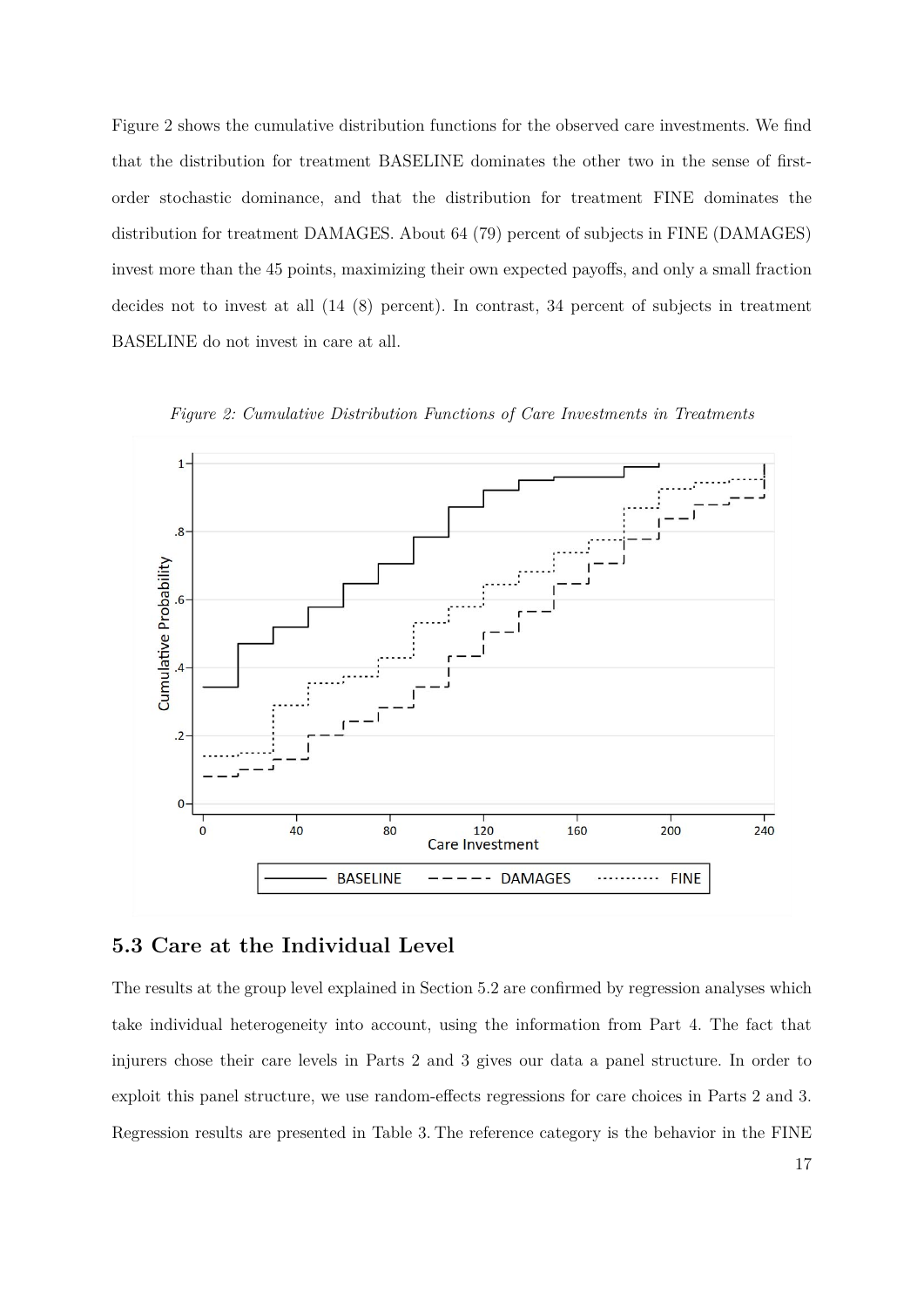treatment. In Model 1, the care investment is regressed on two treatment dummies and a "Part 3" dummy (equal to one when the choice was taken in Part 3). Model 2 includes subjects' social value orientation score, their risk preferences, and their justice sensitivity (perpetrator scale) into the empirical model. Model 3 adds controls for subjects' demographic characteristics such as age, gender, and their field of study.

|                     | (1)         | (2)         | (3)         |
|---------------------|-------------|-------------|-------------|
|                     | Model 1     | Model 2     | Model 3     |
| <b>BASELINE</b>     | $-50.04***$ | $-49.85***$ | $-50.95***$ |
|                     | (8.49)      | (8.47)      | (8.58)      |
| <b>DAMAGES</b>      | $28.90***$  | 28.36***    | $28.25***$  |
|                     | (8.57)      | (8.55)      | (8.68)      |
| <b>SVO</b>          |             | 0.44        | 0.40        |
|                     |             | (0.31)      | (0.34)      |
| Risk Attitude       |             | 3.35        | 3.04        |
|                     |             | (2.49)      | (2.67)      |
| Justice Sensitivity |             | $8.09**$    | 5.72        |
|                     |             | (3.92)      | (4.34)      |
| Part 3              | $-6.36$     | $-6.36$     | $-6.34$     |
|                     | (6.69)      | (6.70)      | (6.70)      |
| Constant            | $101.63***$ | $47.44**$   | 65.92       |
|                     | (7.12)      | (20.61)     | (55.49)     |
| Demographics        | NO          | NO          | YES         |
| N                   | 308         | 308         | 308         |
| No. of Groups       | 154         | 154         | 154         |

*Table 3: Treatment Effects on Care Investments at the Individual Level* 

*Notes*: Results from random effects regressions. FINE treatment as reference category. Standard errors in parentheses. The dummy variables BASELINE and DAMAGES are equal to 1 for the BASELINE and the DAMAGES treatment, respectively. SVO controls for subjects' social value orientation. Risk Attitude controls for subjects' risk preferences (on a scale from 1 to 6). Justice Sensitivity (perpetrator) controls for subjects' justice sensitivity (average of two 6-item Likert-like scales). The Part 3 dummy equals 1 when the choice stems from Part 3. Demographic controls include participants' age, gender, experimental experience, number of siblings, a dummy whether the subject is a student, their field of study, their semester, and a dummy whether participants work for more than 10 hours per week.  $*, **$ , \*\*\* indicate significance at the 10%, 5%, and 1% level.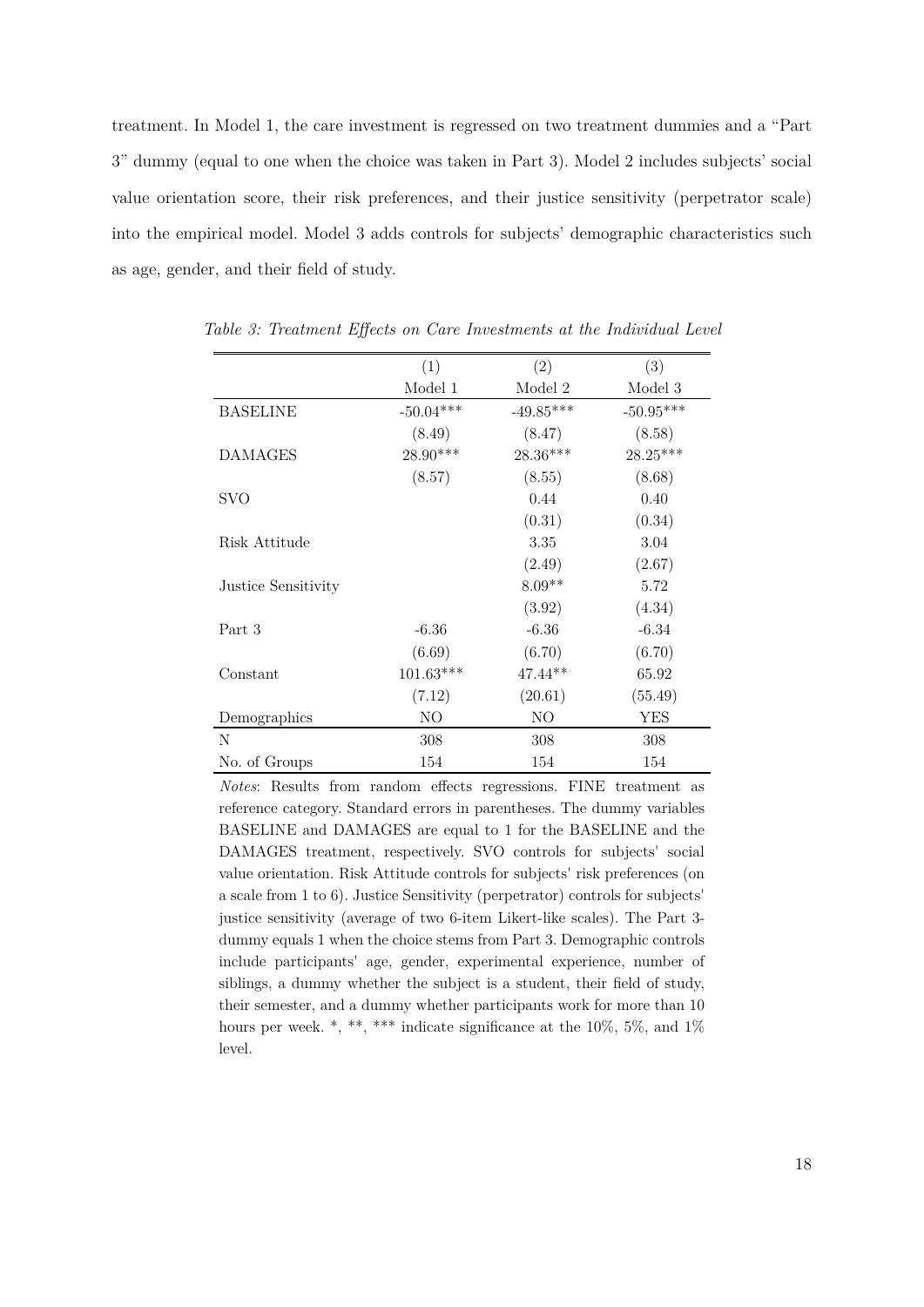We confirm the treatment effects reported in Section 5.2 as indicated by the significance of the dummy variables for treatment BASELINE and treatment DAMAGES in all three models. As the negative coefficient for the BASELINE dummy variable suggests, injurers invest significantly less in treatment BASELINE than in treatment FINE, whereas the positive coefficient for the DAMAGES dummy variable shows that injurers invest significantly more money into accident avoidance in treatment DAMAGES than in treatment FINE. The difference between the DAMAGES treatment and the BASELINE treatment is confirmed by Wald tests of the coefficients of the treatment dummies which display p-values of 0.000 for all three models. These results are robust to the inclusion of the control variables in Model 2 and the participants' demographics in Model 3. We find that neither the subjects' social value orientation, nor their risk preferences, nor their justice sensitivity significantly explain care investments once the sociodemographic information is incorporated.

# **5.4 Beliefs**

-

We elicited the victims' first-order beliefs about the average care investment of injurers in their session. In addition, we elicited the injurers' second-order beliefs about the expectations of their matched victim. Figure 3 illustrates the respective average beliefs.<sup>18</sup> As the figures show, mean first-order beliefs and mean second-order beliefs are quite similar, and while the victims' firstorder beliefs are descriptively higher than the injurers' second-order beliefs in each treatment, the beliefs of injurers and victims are not statistically different from each other (first-order beliefs vs. second-order beliefs, BASELINE:  $p = 0.593$ , DAMAGES:  $p = 0.236$ , FINE:  $p = 0.129$ , MWU).

<sup>&</sup>lt;sup>18</sup> We report results on the pooled data from Part 2 and 3 of the experiment. We find no order effect for subjects' beliefs in the DAMAGES and FINE treatment according to MWU tests (second-order beliefs, DAMAGES:  $p = 0.312$ , FINE:  $p = 0.662$ ; first-order-beliefs, DAMAGES:  $p = 0.122$ , FINE:  $p = 0.434$ ). However, in treatment BASELINE, second-order beliefs and first-order beliefs in Part 2 are significantly different from their counterparts in Part 3  $p \le 0.034$  for both beliefs, MWU). Yet, this is not a concern since the differences in care investments between either the FINE or the DAMAGES and the BASELINE treatment can be established using only the data from Part 2.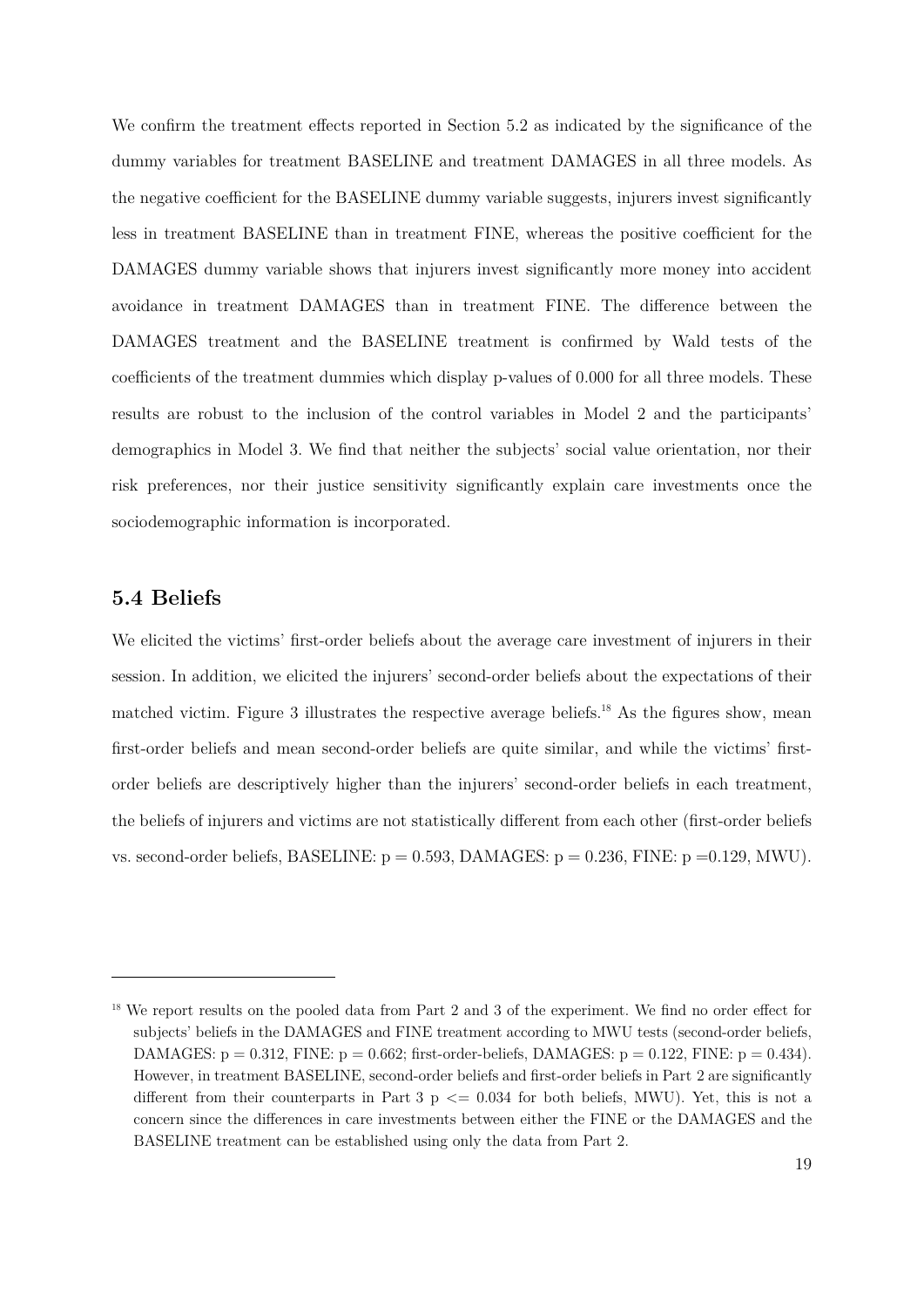We find that the injurers' second-order beliefs are treatment-dependent and show the same ranking as the actual care investments.19 Differences in second-order beliefs between treatment BASELINE and either the DAMAGES or the FINE treatment are statistically significant according to WSR tests ( $p = 0.000$  for both comparisons) for the subjects who played the both treatments. Differences in second-order beliefs between the DAMAGES and the FINE treatment are also significant (WSR,  $p = 0.005$ ). Finally, the injurers' second-order beliefs and care investments are highly correlated. This is supported by a Spearman correlation coefficient of at least 0.672 for all three treatments ( $p = 0.000$ ).

*Figure 3: Injurers' Second-Order Beliefs and Victims' First-Order Beliefs*



 $-1$  95% CI

<sup>&</sup>lt;sup>19</sup> The victims' first-order beliefs are ranked similar to the injurers' second-order beliefs. Pairwise WSR tests display p-values of 0.000 for the comparison of the BASELINE with the treatment DAMAGES or the treatment FINE, respectively, and a p-value of 0.003 for the comparison of the treatments DAMAGES and FINE (for those subjects who played both treatments).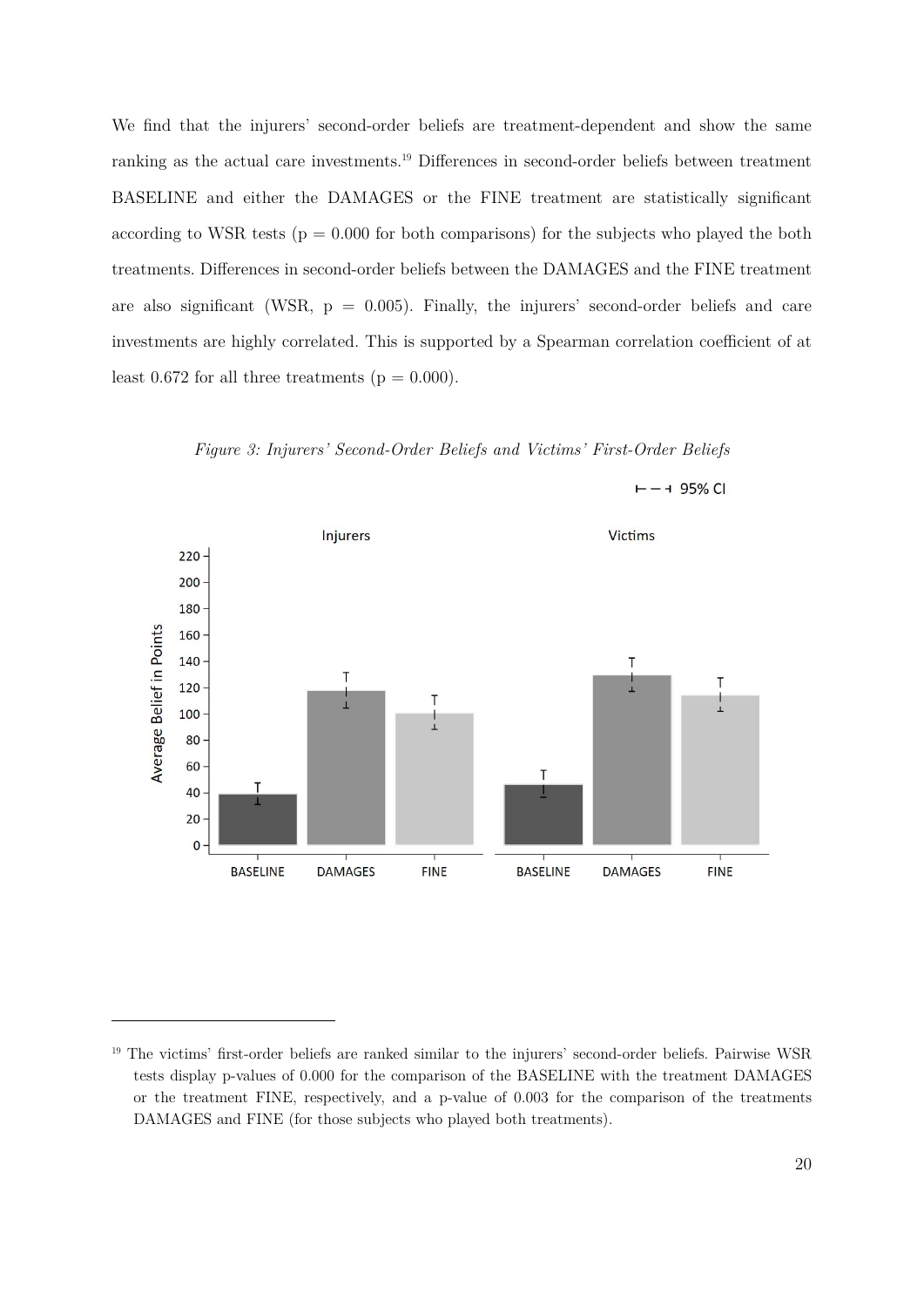## **6. Discussion**

Our results violate the standard-theory predictions, that is, we reject Hypothesis 1. Despite the fact that monetary payoffs were maintained across the treatments DAMAGES and FINE, the kind of payment proved to be important for care investments. Our findings are consistent with subjects being altruistic. According to Hypothesis 2 (i), treatment DAMAGES induces greater care investments than treatment FINE when altruism for society at large exceeds altruism regarding the victim. Our results are further consistent with Hypothesis 3 assuming that injurers are inequity-averse. Subjects invest more in accident avoidance when the accident state implies marked disadvantageous inequity (that is, in treatment DAMAGES). In contrast, the prediction derived assuming simple guilt aversion is inconsistent with our results (i.e., Hypothesis 4 is rejected by our data).

In addition to the approaches explained in Section 4, other factors may be relevant for our findings. For example, it may be that participants interpret the decision-making context they face in a given treatment in a treatment specific way that influences their choices. In the DAMAGES treatment, the institution mandates that the injurer pays a compensatory payment to the victim in the event of harm. In stark contrast, the institution in treatment FINE "tolerates" that the victim suffered harm in the event of an accident. The subjects' perception may thus be that, in the DAMAGES treatment, injurers are held responsible for causing harm *to their victims* (as injurers are responsible for their victims' integrity)*,* while in treatment FINE, injurers are held responsible simply for having caused harm. By invoking a stronger feeling of responsibility in the DAMAGES treatment, this different perception of the respective institutions would lead to a ranking of care levels like that observed in our data. Along similar lines, Deffains et al. (2019) argue that liability rules may crowd in concerns for the well-being of others because they create visible relationships between injurers and victims or generate a moral suasion effect.

In the psychology literature, it is explained that people require compensation of the harmed party to achieve justice when the injurer breached a standard of conduct, but that compensation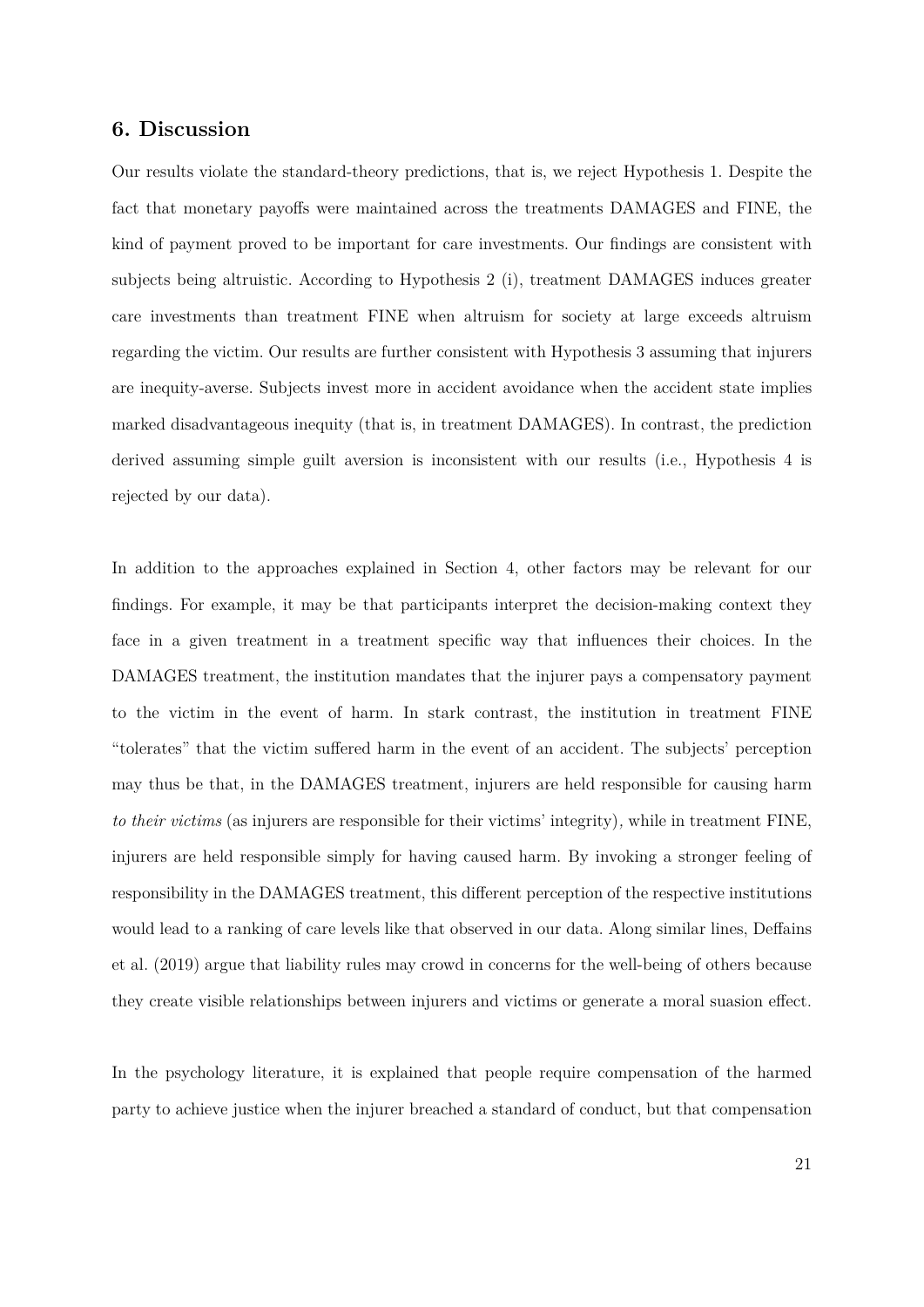may not be necessary in the absence of such a breach (e.g., Darley and Pittman 2003).<sup>20</sup> In data from our post-experimental questionnaire, we find some support that subjects perceive the duty to compensate the victim of an accident as morally more appropriate than the duty to pay a fine to society at large. Specifically, in our questionnaire, we show participants a one-sentence vignette describing a situation in which an injurer could influence the accident probability and ultimately causes harm to another person. We then ask participants how morally appropriate they find the three different forms of payment (no payment, damages, fine) on a six-item Likert-like scale (ranging from  $0 =$  not appropriate at all to  $5 =$  fully appropriate). We find that participants perceive damages to be markedly more appropriate than a fine (mean rating for damages  $= 4.35$ , for a fine = 2.33, for no payment = 0.52,  $N = 262$ ).<sup>21</sup> Against this backdrop, it may be hypothesized that our subjects act more in alignment with the perceived purpose of the policy when the policy itself is considered as more legitimate (see, e.g., Tyler 2003). The relatively more legitimate institution in the DAMAGES treatment should thus trigger relatively greater care investments than in treatment FINE, as is true for our data.

We followed up on the perceived appropriateness of the different institutions. In sessions conducted after the main experiment, we collected data about the social norms governing the different levels of care in our treatments (following Krupka and Weber 2013). Participants of that follow-up study were presented with the injurer's decision-making problem for one of the three treatments and, for every possible care choice, had to state whether they considered the care level either "very socially inappropriate", "somewhat socially inappropriate", "somewhat socially appropriate", or "very socially appropriate" (coded on a scale from 1 to 4). One of the 17 possible care choices was randomly chosen for payment, and subjects received 7 Euro if their rating equaled the modal response in the session. 84 subjects participated in four sessions in August 2019. We present the average ratings per care level in Figure 4. We find that the average

<sup>&</sup>lt;sup>20</sup> In addition to the evaluation of the injurer's act in terms of intentions, it has been argued that whether or not compensation can repair damaged relationships depends on the level of compensation (e.g., De Cremer 2010, Desmet et al. 2011, Haesevoths et al. 2013).

<sup>&</sup>lt;sup>21</sup> These data are only available from the third session onwards, leading to a lower number of observations.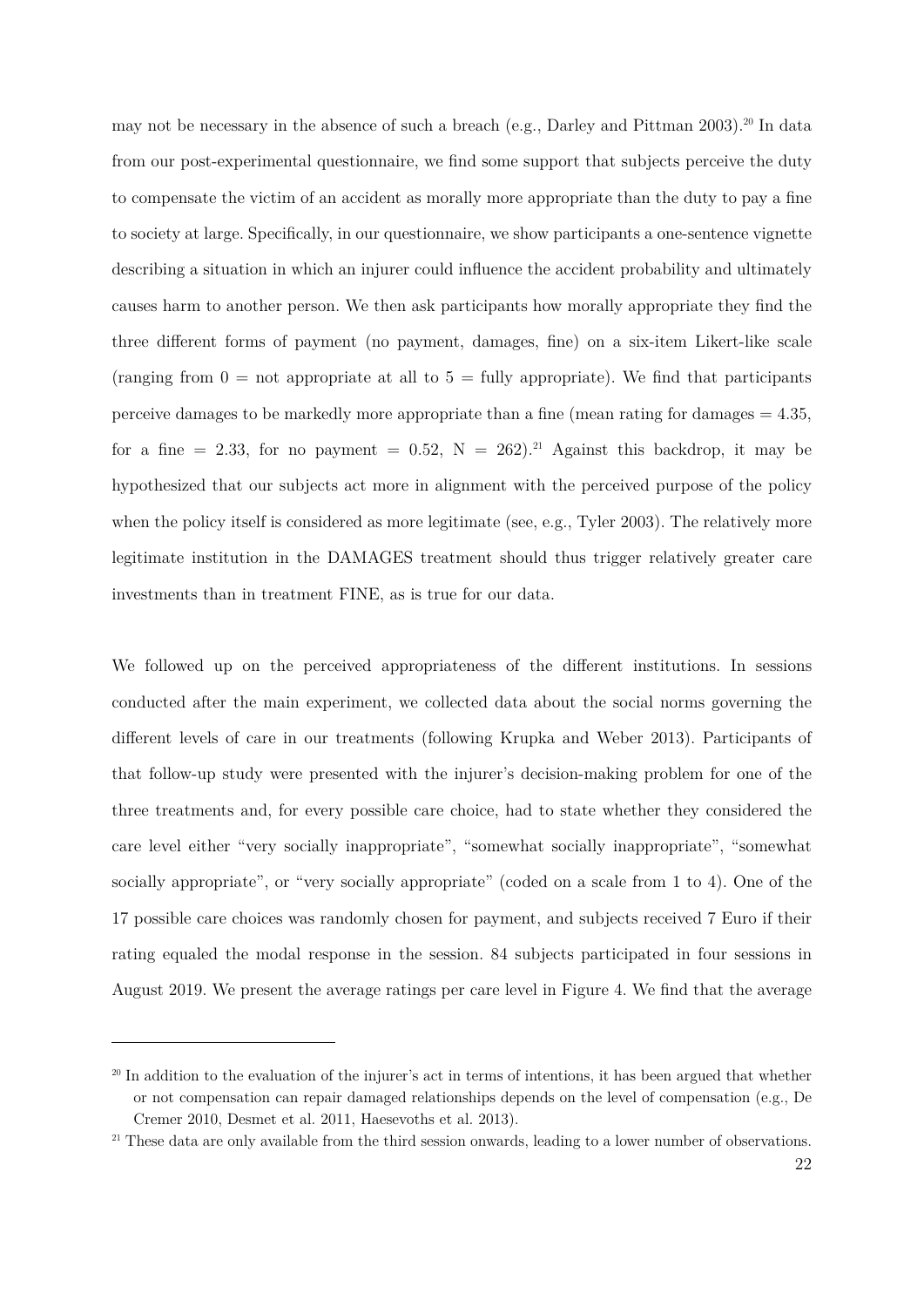social appropriateness of a given level of care is descriptively higher in the DAMAGES treatment, which may represent the overall greater approval of this institution (as explained above). However, other than that, we do not find any meaningful differences for the different regimes. Hence, the social appropriateness of the different care levels under the three institutions studied does not help to explain the reported treatment differences in care choices.

![](_page_24_Figure_1.jpeg)

*Figure 4: Social Norms Regarding Care Levels* 

# **7. Conclusion**

Using experimental data, we compare the care levels induced by fines and damages in a design representing the standard unilateral-care model. In contrast to the prediction based on standard theory, we find that damages under a strict liability regime induce significantly higher care investments than a requirement to pay a fine that is as high as the damages payment. Accordingly, care levels depend not only on the magnitude of the financial consequences, but also on who receives eventual payments.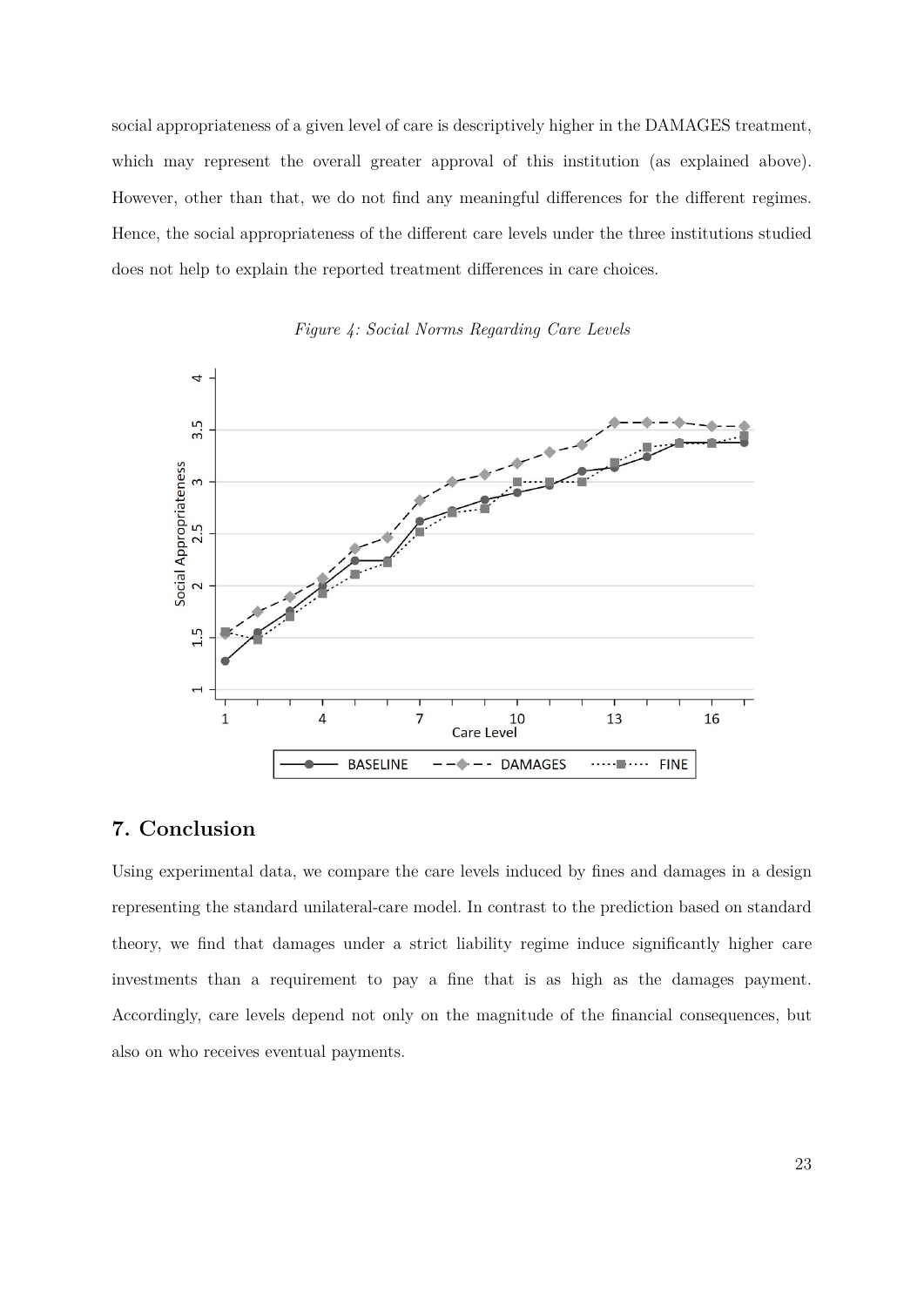Our results are consistent with different behavioral theories. If a liability regime creates a greater perceived responsibility for the integrity of the victim or is perceived as the relatively more legitimate institution for the context at hand, we would expect the ranking of care investments that we obtain in our data. Moreover, our findings are in line with predictions based on altruism – when altruism towards society at large (represented by charities in our design) exceeds altruism towards the victim – and inequity aversion.

Our key finding is important for policy-making. Two policy instruments that seem equivalent induce very different care investments. The policy-maker's choice with respect to the policy instrument in the harmful externality domain thus must incorporate that non-material incentives can drive a sizable wedge between behavioral outcomes of different instruments. We find that the fact that victims receive compensation – which at face value seems to lower the wrongfulness of the accident – raises observed care levels relative to a scenario in which injurers pay a fine to society at large. Our findings suggest that implementing the policy that serves the fairness ideals of many individuals also creates greater care investments. Our results are also important for recommendations regarding combining liability with fines, that is, payments to the state (e.g., Goerke 2002, 2003 or Shavell 2019), as the symmetry that is supposed in these contributions is questioned by our results.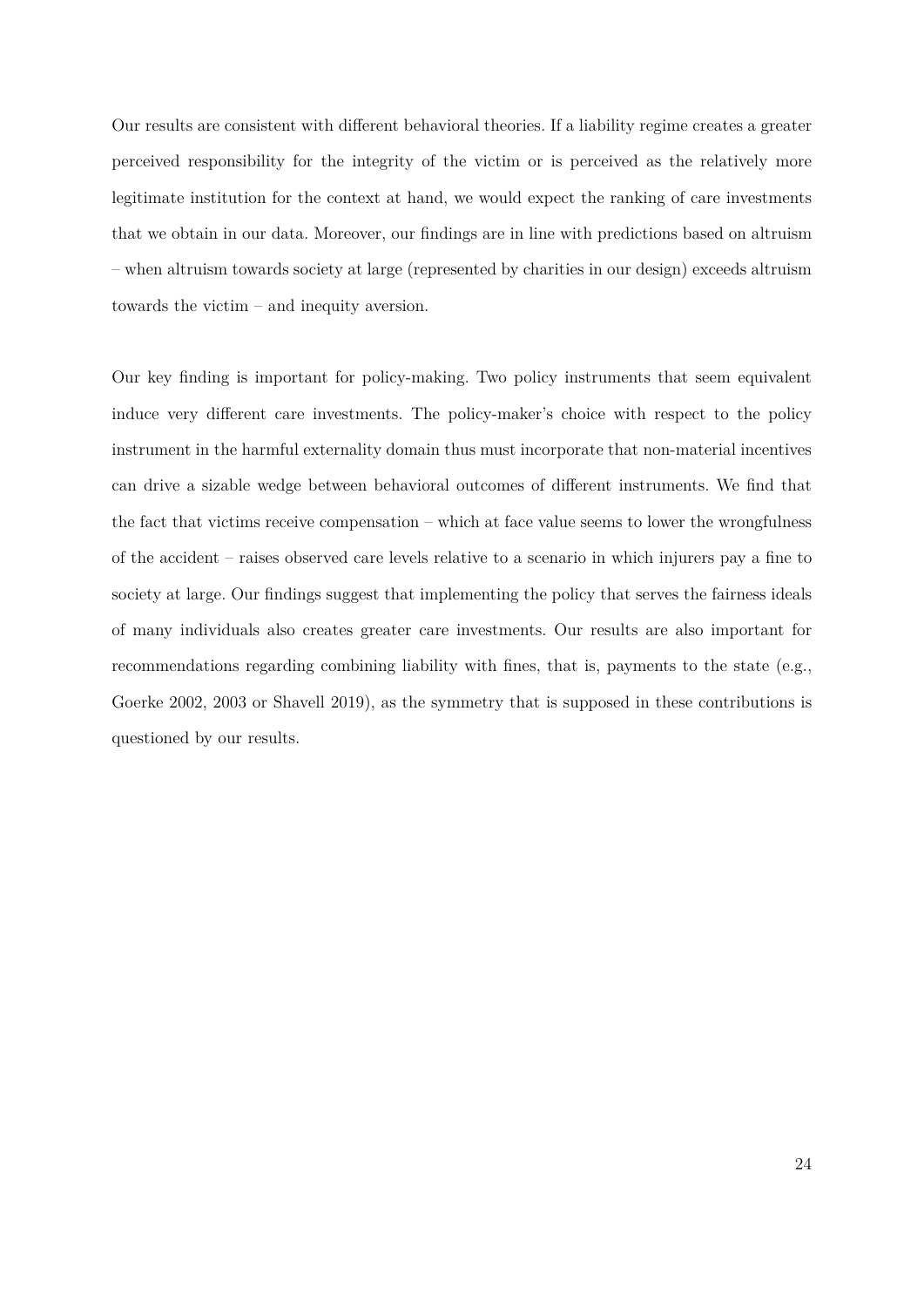# **Acknowledgements**

We thank Michaela Pielmeier and Rovina Pinto for programming z-Tree and their research assistance. We gratefully acknowledge the feedback and suggestions provided by Claudia Cerrone, Christoph Engel, Susann Fiedler, Elissa Gentry, Leonie Gerhards, Eric Helland, Yoan Hermstrüwer, Oliver Himmler, Andreas Lange, Adi Leibovitch, César Martinelli, Marco Ottaviani, Hannah Schildberg-Hörisch, and Alexander Stremitzer. Moreover, we have tremendously benefited from feedback received from participants of workshops in Bologna, Bonn, Nancy, and Marburg, the 2019 Annual Meeting of the American Law & Economics Association, the 2019 Annual Meeting of the European Association of Law & Economics, the 2019 Annual Conference of the Verein für Socialpolitik, and the 2019 Conference on Empirical Legal Studies.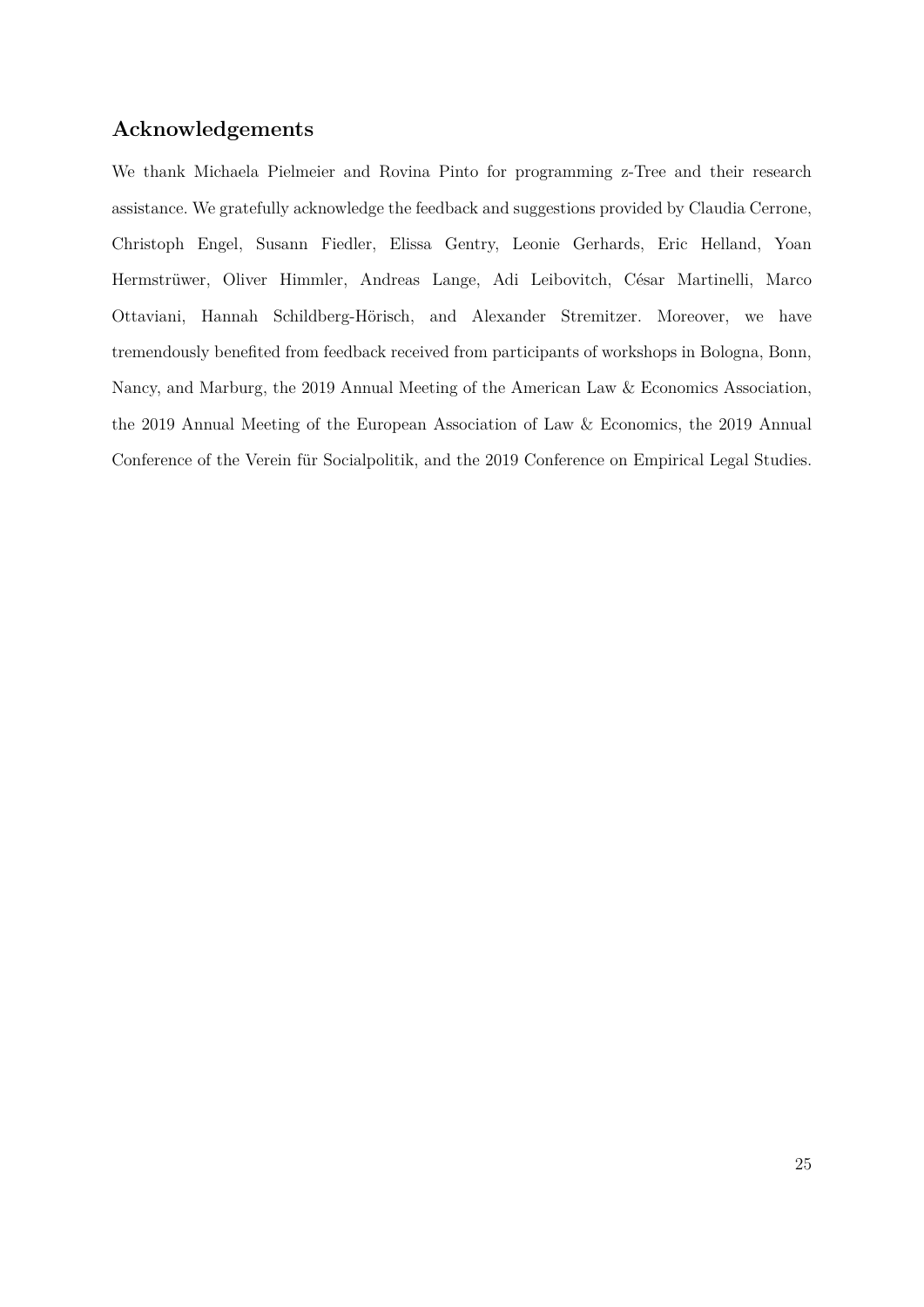# **References**

Abeler, J., Falk, A., Goette, L., and D. Huffman, 2011. Reference points and effort provision. *American Economic Review* 101, 470-492.

Angelova, V., Armantier, O., Attanasi, G., and Y. Hiriart, 2014. Relative performance of liability rules: Experimental evidence. *Theory and Decision* 77, 531-556.

Battigalli, P., and M. Dufwenberg, 2007. Guilt in games, *American Economic Review: Papers and Proceedings* 97, 170-176.

Baumert, A., Beierlein, C., Schmitt, M., Kovaleva, A., Liebig, S., and B. Rammstedt, 2014. Measuring four perspectives of justice sensitivity with two items each. *Journal of Personality Assessment* 96, 380-390.

Beranek, B., Cubitt, R., and S. Gächter, 2015. Stated and revealed inequality aversion in three subject pools. *Journal of the Economic Science Association* 1, 43-58.

Blanco, M., Engelmann, D., and H.T. Normann, 2011. A within-subject analysis of otherregarding preferences. *Games and Economic Behavior* 72, 321-338.

Bovenberg, A.L., and L.H. Goulder, 2002. Environmental taxation and regulation. In: A. J. Auerbach and M. Feldstein (eds.), *Handbook of Public Economics*, Vol. 3, North Holland: Elsevier.

Cartwright, E., forthcoming. A survey of belief-based guilt aversion in trust and dictator games. *Journal of Economic Behavior and Organization.*

Charness, G. and M. Dufwenberg, 2006. Promises and partnership. *Econometrica* 74, 1579-1601.

Charness, G., and M. Rabin, 2002. Understanding social preferences with simple tests. *Quarterly Journal of Economics* 117, 817-869*.*

Charness, G. and M.O. Jackson, 2009. The role of responsibility in strategic risk-taking. *Journal of Economic Behavior and Organization* 69, 241-247.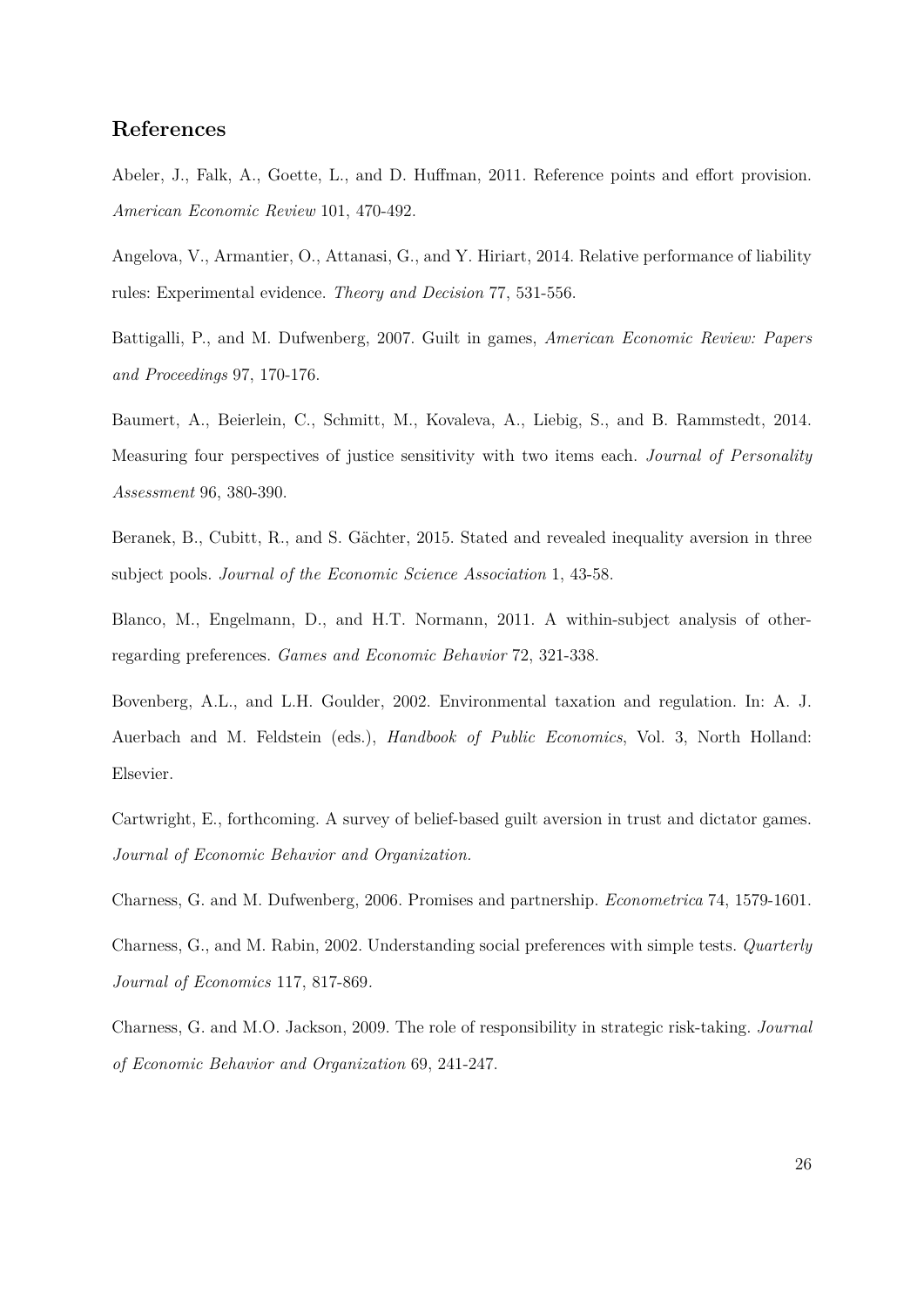Crosetto, P., Weisel, O., and F. Winter, 2019. A flexible z-Tree and o-Tree implementation of the Social Value Orientation Slider Measure. *Journal of Behavioral and Experimental Finance*  23, 46-53.

Croson, R., 2009. Experimental law and economics. *Annual Review of Law and Social Sciences* 5, 25-44.

Darley, J.M., and T.S. Pittman, 2003. The psychology of compensatory and retributive justice. *Personality and Social Psychology Review* 7, 324-336.

Dave, C., Eckel, C.C., Johnson, C.A., and C. Rojas, 2010. Eliciting risk preferences: When is simple better? *Journal of Risk and Uncertainty* 41, 219-243.

De Cremer, D., 2010. To pay or to apologize? On the psychology of dealing with unfair offers in a dictator game. *Journal of Economic Psychology* 31, 843-848.

Deffains, B., Espinosa, R., and C. Fluet, 2019. Laws and norms: Experimental evidence with liability rules. *International Review of Law and Economics* 60, 105858.

Deffains, B., and C. Fluet, 2013. Legal liability when individuals have moral concerns. *Journal of Law, Economics, and Organization* 29, 930-955.

Desmet, P.T.M., De Cremer, D., and E. van Dijk, 2011. In money we trust? The use of financial compensations to repair trust in the aftermath of distributive harm. *Organizational Behavior and Human Decision Processes* 114, 75-86.

Desmet, P.T.M., Gerhards, L., and F. Weber, 2020. Is compensation fine? Sanction regimes and their effects on deterrence and trust. Mimeo.

Dopuch, N., and R.R. King, 1992. Negligence versus strict liability regimes in auditing: An experimental investigation. *Accounting Review* 67, 97-120.

Duersch, P., and J. Müller, 2015. Taking punishment into your own hands: An experiment. *Journal of Economic Psychology* 46, 1-11.

Eckel, C.C., and P.J. Grossman, 2002. Sex differences and statistical stereotyping in attitudes toward financial risk. *Evolution and Human Behavior* 23, 281-295.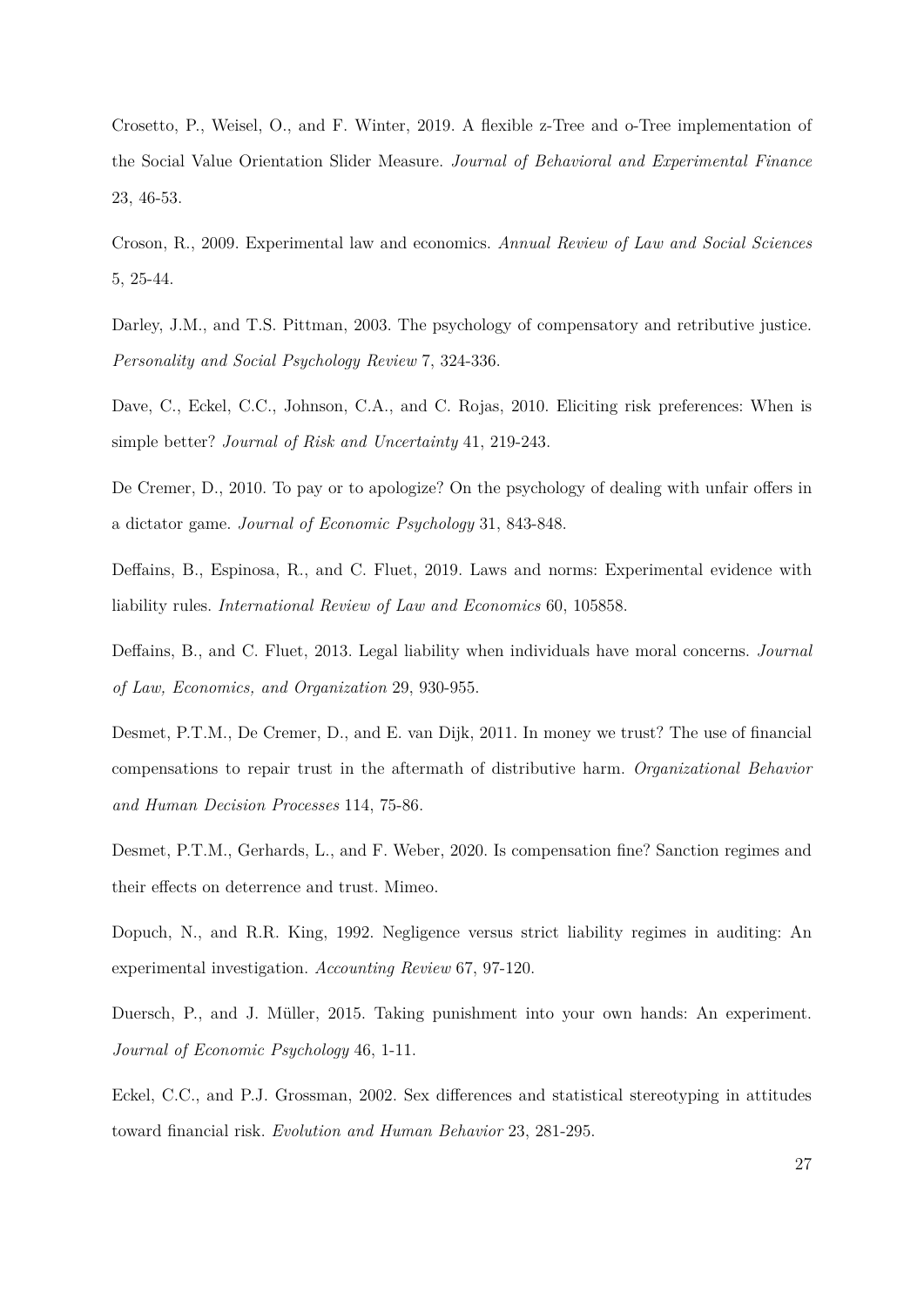Eckel, C.C., and P.J. Grossman, 2008. Forecasting risk attitudes: An experimental study using actual and forecast gamble choices. *Journal of Economic Behavior and Organization* 68, 1-17.

Eisenberg, T. and C. Engel, 2014. Assuring civil damages adequately deter: A public good experiment. *Journal of Empirical Legal Studies* 11, 301-349.

Engelmann, D., and M. Strobel, 2004. Inequality aversion, efficiency, and maximin preferences in simple distribution experiments. *American Economic Review* 94, 857-869.

Fehr, E., and K. Schmidt, 1999. A theory of fairness, competition, and cooperation. *Quarterly Journal of Economics* 114, 817-868.

Fehr, E., and K. Schmidt, 2006. The economics of fairness, reciprocity, and altruism – Experimental evidence and new theories. In: Kolm, S.C., Ythier, J.M. (Eds.). *Handbook on the Economics of Giving.* Amsterdam: Elsevier.

Fischbacher, U., 2007. z-Tree: Zurich toolbox for ready-made economic experiments. *Experimental Economics* 10, 171-178.

Füllbrunn, S., and T. Neugebauer, 2013. Limited liability, moral hazard, and risk taking: A safety net experiment. *Economic Inquiry* 51, 1389-1403.

Goerke, L., 2002. Accident law: Efficiency may require an inefficient standard. *German Economic Review* 3, 43-51.

Goerke, L., 2003. Road traffic and efficient fines. *European Journal of Law and Economics* 15, 65-84.

Greiner, B., 2015. Subject pool recruitment procedures: Organizing experiments with ORSEE. *Journal of the Economic Science Association* 1, 114-125.

Guerra, A., and F. Parisi, 2019. Victims versus tortfeasors: An experimental test of the symmetric behavior hypothesis. Available at SSRN: https://ssrn.com/abstract=3133168 or http://dx.doi.org/10.2139/ssrn.3133168.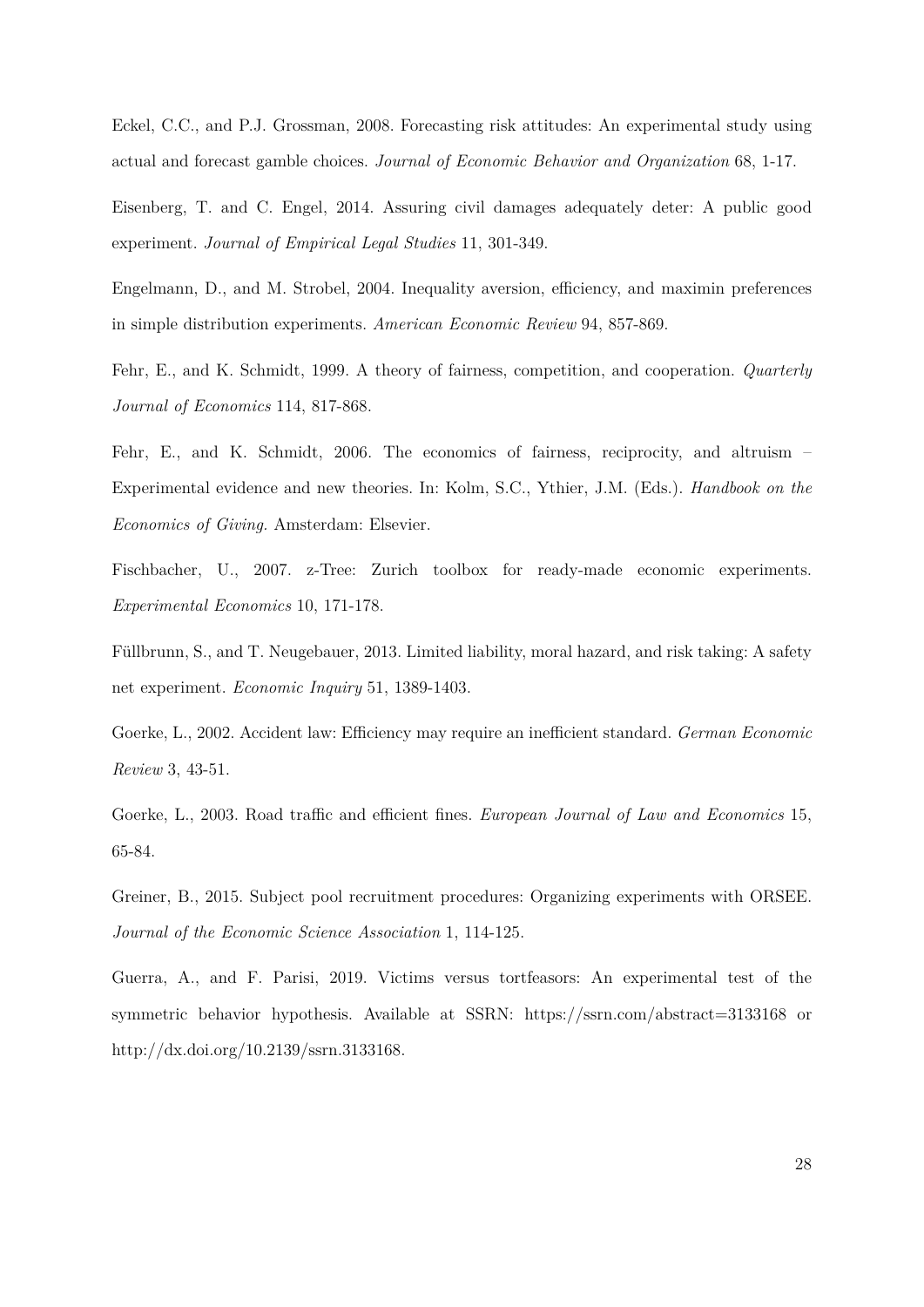Haesevoets, T., Folmer, C.R., De Cremer, D., and A. van Hiel, 2013. Money isn't all that matters: The use of financial compensation and apologies to preserve relationships in the aftermath of distributive harm. *Journal of Economic Psychology* 35, 95-107.

Hoeppner, S., Freund, L., and B. Depoorter, 2017. The moral-hazard effect of liquidated damages: An experiment on contractual remedies. *Journal of Institutional and Theoretical Economics* 173, 1-22.

Kaplow, L., and S. Shavell, 2001. Fairness versus welfare. *Harvard Law Review* 114, 961-1388.

Kaplow, L. and S. Shavell, 2002. *Fairness versus welfare.* Harvard University Press: Cambridge, MA.

King, R.R., and R. Schwartz 1999. Legal penalties and audit quality: An experimental investigation. *Contemporary Accounting Review* 16, 685-710.

Koskela, E., and R. Schoeb, 1999. Alleviating unemployment: The case for green tax reform. *European Economic Review* 43, 1723-1746.

Murphy, R.O., Ackermann, K.A., and M.J.J. Handgraaf, 2011. Measuring social value orientation. *Judgment and Decision Making* 6, 771-781.

Landeo, C.M., Nikitin, M., and L. Babcock, 2007. Split-awards and disputes: An experimental study of a strategic model of litigation. *Journal of Economic Behavior and Organization* 63, 553- 572.

Oxoby, R.J., and J. Spraggon, 2008. Mine and yours: Property rights in dictator games. *Journal of Economic Behavior and Organization* 65, 703-713.

Phaneuf, D.J., and T. Requate, 2017. *A course in environmental economics.* Cambridge, UK: Cambridge University Press.

Polinsky, A.M., and S. Shavell, 1994. A note on optimal cleanup and liability after environmentally harmful discharges. *Research in Law and Economics* 16, 17-24.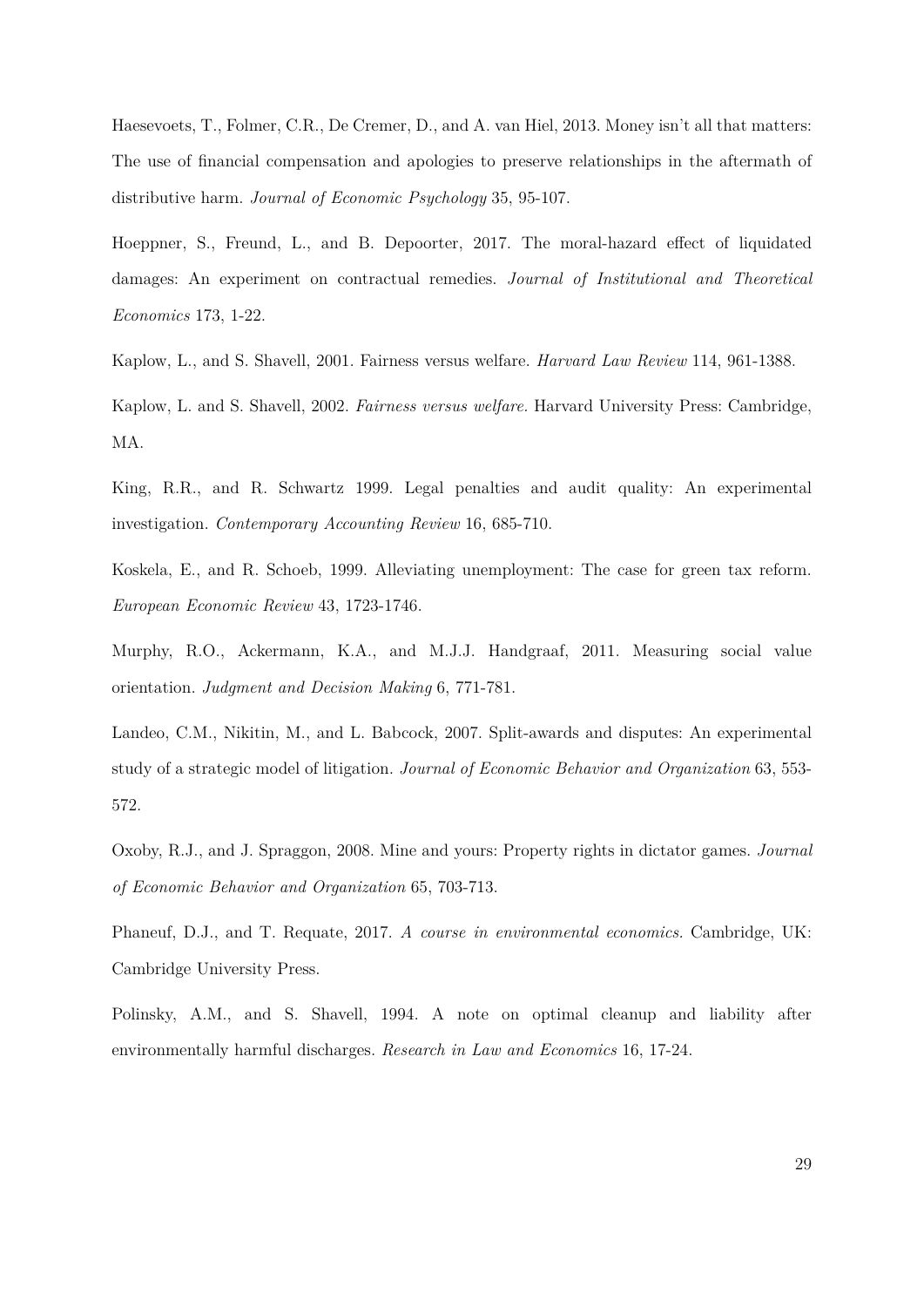Schmitt, M., Baumert, A., Gollwitzer, M., and J. Maes, 2010. The justice sensitivity inventory: Factorial validity, location in the personality facet space, demographic pattern, and normative data. *Social Justice Research* 23, 211-238.

Shavell, S., 1993. The optimal structure of law enforcement. *Journal of Law and Economics* 36, 255-287.

Shavell, S., 2011. Corrective taxation versus liability. *American Economic Review: Papers and Proceedings* 101, 273-276.

Shavell, S., 2013. A fundamental enforcement cost advantage of the negligence rule over regulation. *Journal of Legal Studies* 42, 275-302.

Shavell, S., 2019. On the redesign of accident liability for the world of autonomous vehicles. *NBER Working Paper* 26220.

Sullivan, S.P., and C.A. Holt 2017. Experimental economics and the law. In: Parisi, F. (ed.), *Oxford Handbook of Law and Economics,* Oxford University Press, Chapter 5.

Trautmann, S.T., 2009. A tractable model of process fairness under risk. *Journal of Economic Psychology* 30, 803-813.

Tyler, T.R., 2003. Procedural justice, legitimacy, and the effective rule of law. *Crime and Justice* 30, 283-357.

Weigend T., 2001. Sentencing and punishment in Germany, in: Tonry, M. and R.S. Frase (eds.) *Sentencing and Sanctions in Western Countries,* Oxford University Press, Oxford.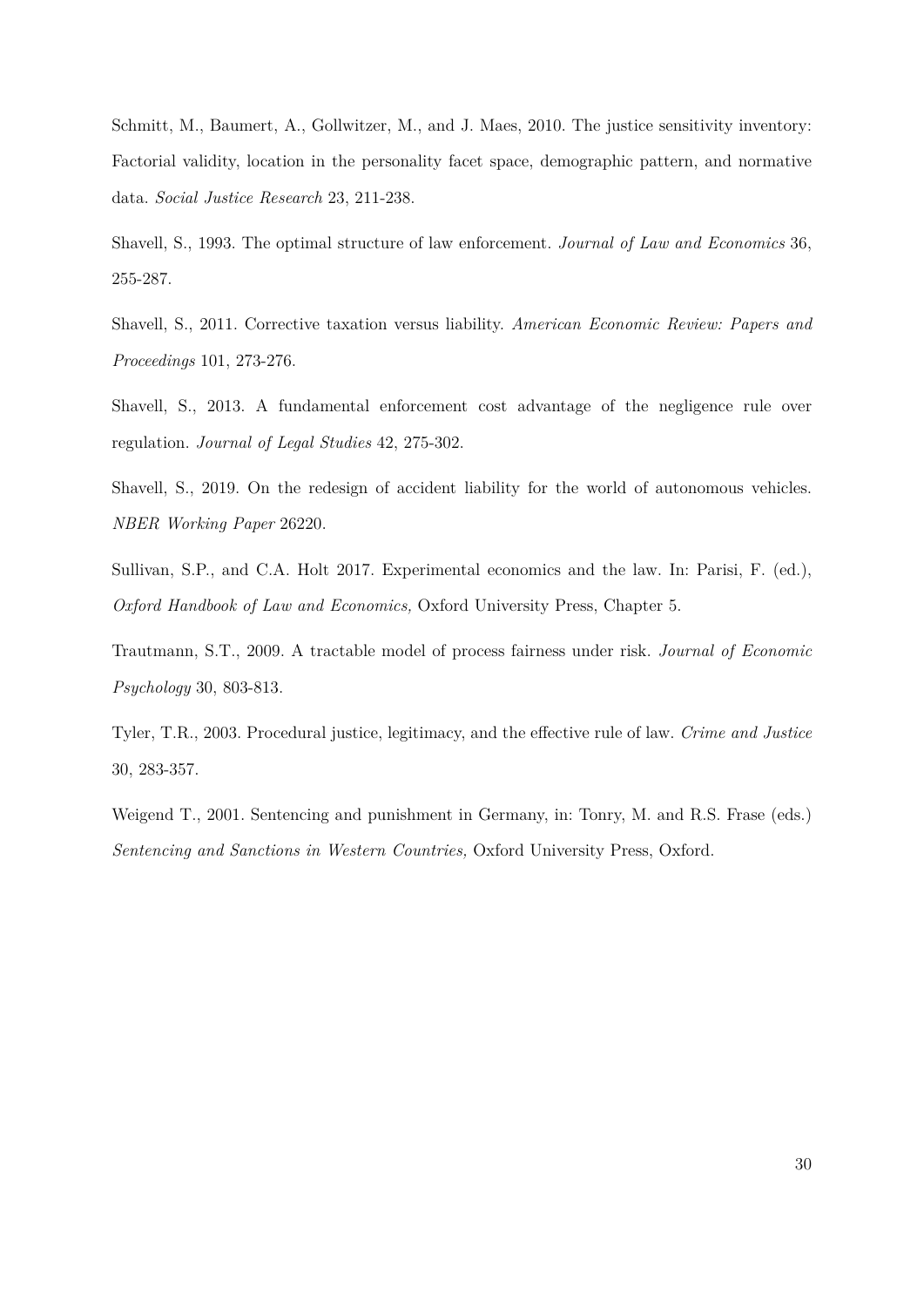# **Appendix A**

![](_page_32_Figure_1.jpeg)

*Figure A.1: Injurers' decision screen* 

The table contains information about the cost of care and the accident probability. How many out of 100 squares are filled in red illustrates the accident probability based on the player's preselection.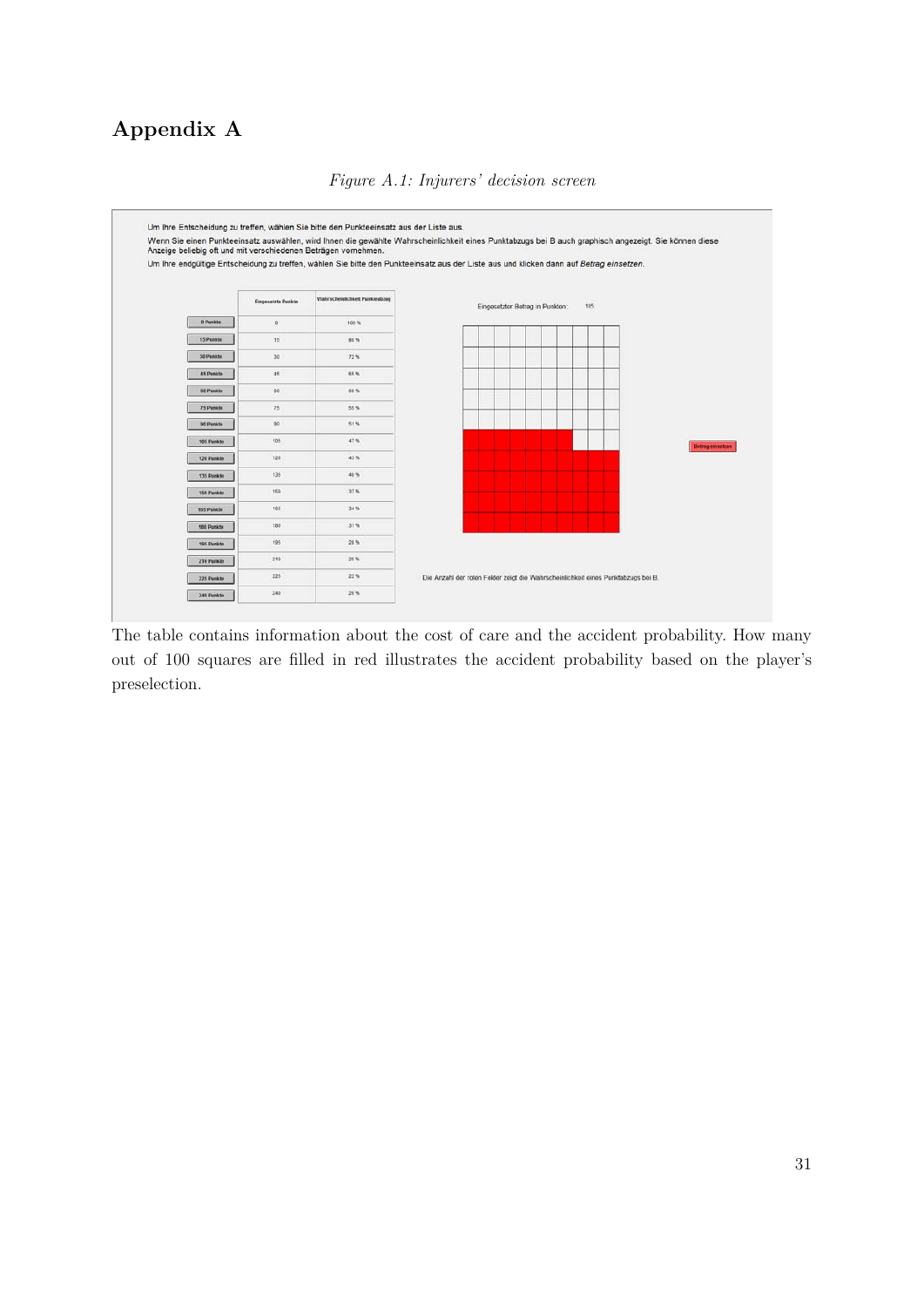## **Appendix B: Formal Derivation of Hypotheses**

Along the lines of our design, we assume that, having earned an amount equal to  $y$  in the realeffort task, the injurer selects care x in Stage 1, implying investment costs equal to  $cx^2/2$  and an accident probability amounting to  $p(x) = 1 - x$  where  $x \in [0, \overline{x} < 1]$ . We assume quadratic cost of care and a linear accident probability for expositional convenience only. An accident in Stage 2 imposes harm amounting to h on the victim. In Stage 3, a payment  $D(F)$  is due after an accident occurred in the DAMAGES (FINE) treatment. The payment  $D$  is transferred to the victim (i.e., represents damages). The payment  $F$  is transferred to society at large (i.e., represents a fine). Our experimental setup assumes  $y = c = 750$ ,  $h = 300$ , and  $D = 270$  ( $F = 270$ ) in treatment DAMAGES (FINE).

**Standard Theory.** Standard theory assumes that the injurer's expected utility  $EU_I$  depends only on her own financial payoffs. Assuming risk neutrality for simplification, we have

$$
EU_I = y - c\frac{x^2}{2} - (1 - x)(D + F)
$$

from which we obtain equilibrium care as

$$
x^S = \frac{D+F}{c}
$$

which is the same for treatment FINE  $(F = 270, D = 0)$  and treatment DAMAGES  $(F = 0, D = 0)$ 270).

**Altruism.** Suppose that the injurer's utility consists of not only of her own expected financial payoffs, but also of both the victim's payoffs with weight  $\lambda$  and society's payoffs with weight  $\mu$ , where we assume  $\lambda, \mu \in [0,1)$ . The parameters  $\lambda$  and  $\mu$  describe the extent of altruism towards the victim and society at large, respectively. The injurer's objective function can be stated as

$$
EU_I = y - c\frac{x^2}{2} - (1 - x)(D + F) + \lambda[y - (1 - x)(h - D)] + (1 - x)\mu F
$$

The first-order condition

$$
\frac{dEU_I}{dx} = -cx + (D+F) + \lambda(h-D) - \mu F = 0
$$

32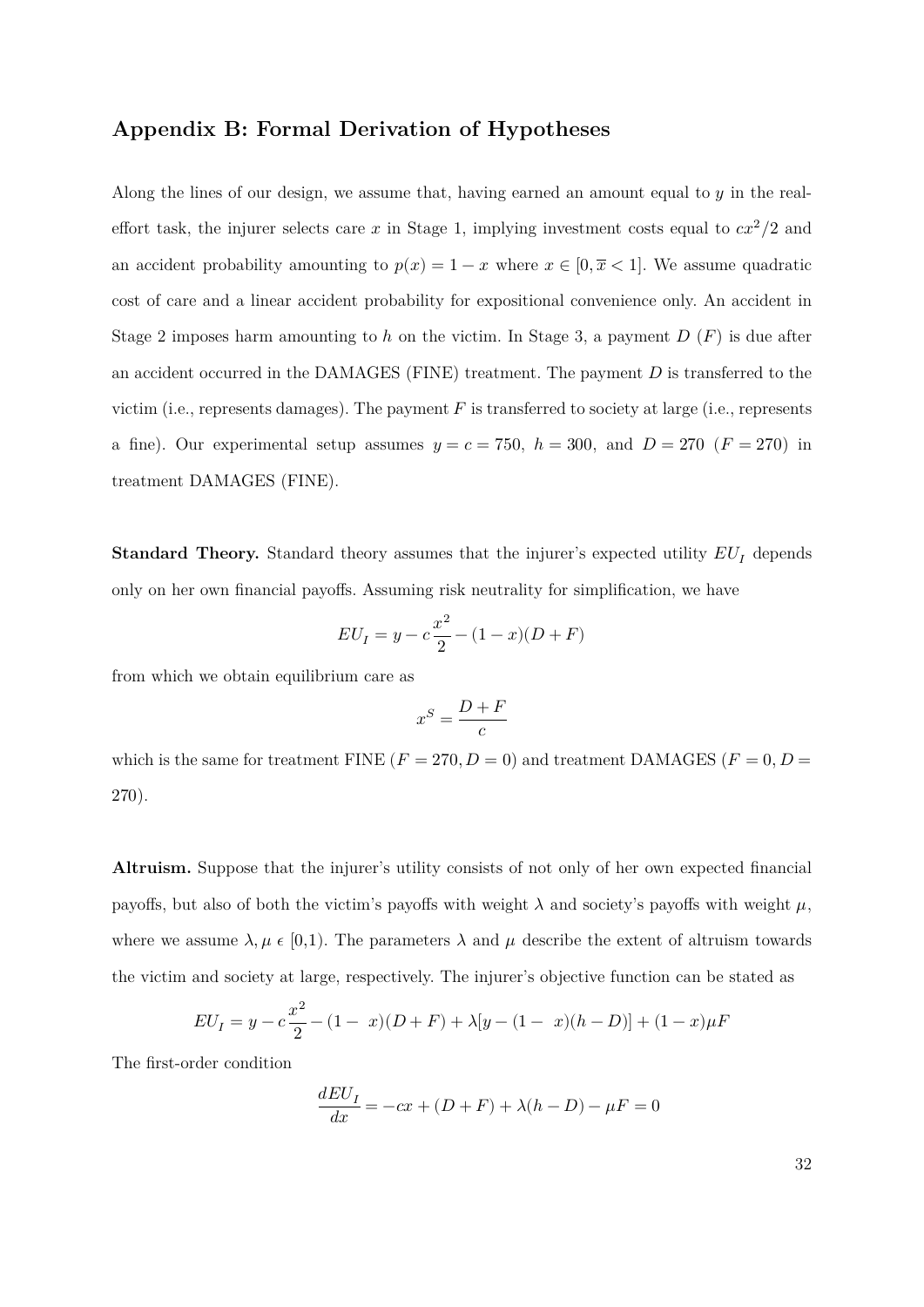is solved by the privately optimal level of care

$$
x^A = \frac{(D+F) + \lambda(h-D) - \mu F}{c}.
$$

Comparing the FINE and the DAMAGES treatment, care incentives are greater (lower) in treatment FINE than in DAMAGES if  $\lambda > \mu$  ( $\lambda < \mu$ ), that is, if the injurer cares more about the victim than society as a whole (more about society as a whole than the victim).

Inequity aversion. In our application of inequity aversion theory, the injurer's objective function can be stated as

$$
EU_I = (1-x)\pi_I^{accident} + x \pi_I^{no\,\,accident}
$$

$$
-(1-x)[\alpha \max\{0, \pi_V^{accident} - \pi_I^{accident}\} + \beta \max\{0, \pi_I^{accident} - \pi_V^{accident}\}]
$$

$$
- x[\alpha \max\{0, \pi_V^{no\,\,accident} - \pi_I^{no\,\,accident}\} + \beta \max\{0, \pi_I^{no\,\,accident} - \pi_V^{no\,\,accident}\}]
$$

where  $\pi_I(\pi_V)$  indicates the realized injurer (victim) payoff with

$$
\pi_I^{accident} = y - \frac{cx^2}{2} - F - D, \pi_V^{accident} = y - h + D
$$

$$
\pi_I^{no\,\,accident} = y - \frac{cx^2}{2}, \pi_V^{no\,\,accident} = y
$$

The circumstance with  $disadvantageous$  inequity enters with a weight  $\alpha$  that exceeds the weight  $\beta$  attached to the state with *advantageous* inequity,  $\alpha > \beta \geq 0$  with  $1 > \beta$ .

In treatment DAMAGES, with  $D = 0.9 * h$ , the victim's payoffs always exceed payoffs for the injurer, creating disadvantageous inequity for the injurer in both states. We obtain the objective function

$$
EU_I = y - \frac{cx^2}{2} - (1-x)D - \alpha \left[ \frac{cx^2}{2} + (1-x)(2D - h) \right].
$$

where the term in brackets displays the injurer's expected income disadvantage. Privately optimal care in the DAMAGES treatment results as

$$
x^{DAMAGES} = \frac{D + \alpha(2D - h)}{c(1 + \alpha)}.
$$

Marginal costs of care are higher than standard theory predicts because higher care widens the gap between the victim's payoffs and the injurer's payoffs in both states of the world. However,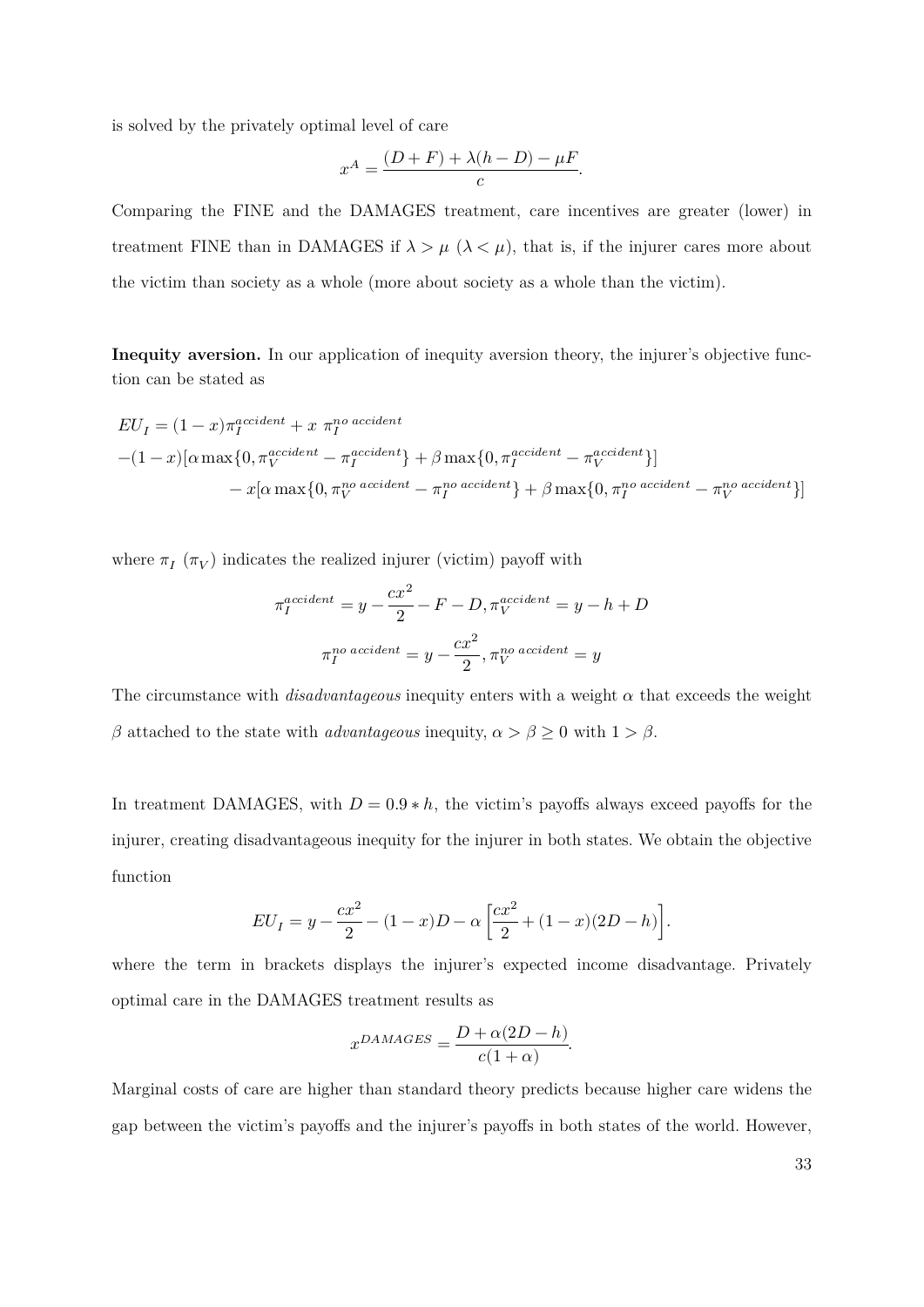the greater income difference in the accident state of the world implies an additional incentive to invest in accident avoidance.

In the FINE treatment, the victim's payoffs exceed those of the injurer in the event of no accident. After an accident, the victim's payoffs are higher than the injurer's payoffs only if harm falls short of the sum of the fine plus care costs, i.e., if  $h < F + cx^2/2$ . There is a level of care  $x^k$  defined by

$$
c\frac{(x^k)^2}{2} = h - F
$$

that divides the cases in which the injurer experiences advantageous inequity in the accident state of the world  $(x < x^k)$  from those cases in which disadvantageous inequity obtains  $(x > x^k)$ . Assuming the parameter values used in our experiment, we obtain  $x^k = 0.28$  corresponding to care costs of 30 and  $x^k < x^{DAMAGES}$  for all  $\alpha \geq 0.2^2$  For care levels  $x > x^k$  in treatment FINE, the injurer is experiencing disadvantageous inequity in all states of the world, and the objective function is given by

$$
EU_I = y - \frac{cx^2}{2} - (1 - x)F - \alpha \left[ \frac{cx^2}{2} - (1 - x)(h - F) \right].
$$

If the privately optimal care level is above  $x^k$ , this care level is given by

$$
x^{FINE} = \frac{F - \alpha(h - F)}{c(1 + \alpha)}
$$

In contrast to treatment DAMAGES, the income difference in the accident state is smaller than that in the no accident state. This reduces care incentives.

**Guilt theory.** Following our description in Section 4, the injurer maximizes

$$
EU_I = (1-x)\pi_I^{accident} + x \pi_I^{no\;accident}
$$

$$
-\gamma(1-x)[(1-\bar{x})\pi_V^{accident} + \bar{x} \pi_V^{no\;accident} - \pi_V^{accident}]
$$

$$
= y - c\frac{x^2}{2} - (1-x)(D+F) - \gamma (1-x)[\bar{x}(h-D)]
$$

<sup>&</sup>lt;sup>22</sup> To put the care level  $x^k$  into perspective, note that, for example, we obtain  $x_{DAMAGES}^I = 0.34$  for our parameter values and  $\alpha = 1$ . The mean level of  $\alpha$  in the data set of Blanco et al. (2011), for example, is about 1.2. See also Beranek et al. (2015).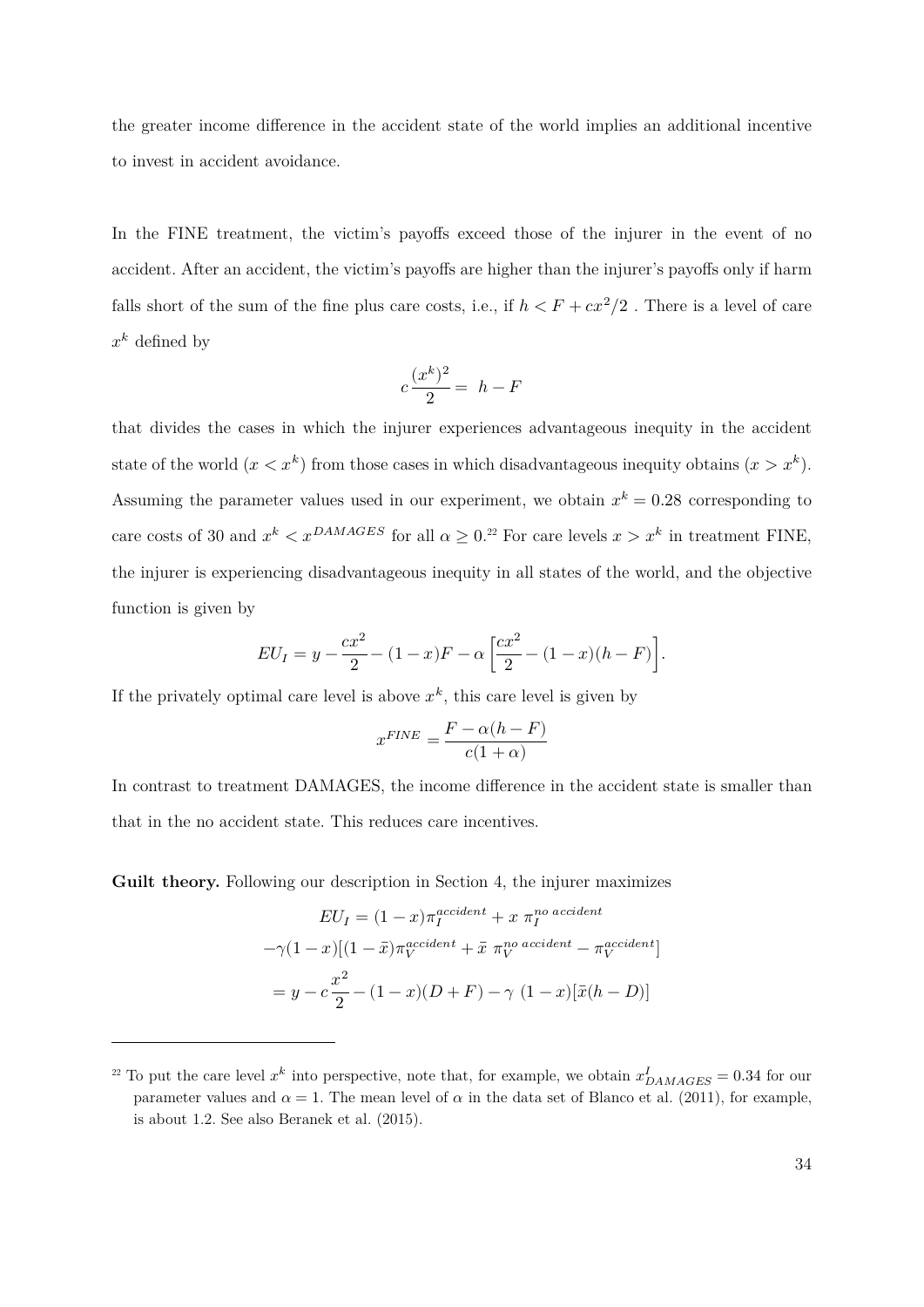where  $\bar{x}$  represents the reference point for own care and  $\gamma$  the importance of guilt aversion,  $0 <$  $\gamma$  < 1. The reference point may stem from the injurer's beliefs about the victim's expectations, or from what the tortfeasor believes the average individual would do, or from what the injurer thinks is morally right to do (Cartwright 2018). Privately optimal care results as

$$
x^G = \frac{D + F + \gamma \bar{x}(h - D)}{c}.
$$

For a given reference point, care in treatment FINE exceeds that in DAMAGES. A higher reference point  $\bar{x}$  increases care. In all likelihood, the reference point is treatment-dependent. Given that the care investment in treatment FINE exceeds that in treatment DAMAGES for given care expectations, it seems likely that the reference point in FINE surpasses that in DAMAGES. This reinforces the difference between scenarios in terms of what care level is expected from the injurer. This should hold if, for instance, the reference point is determined by beliefs about the behavior of the average individual or rational second-order beliefs. Should expectations be based on rational equilibrium beliefs,  $x^G = \bar{x}$ , we obtain

$$
x^G=\frac{D+F}{c-\gamma(h-D)}
$$

implying  $x^{FINE} > x^{DAMAGES}$ .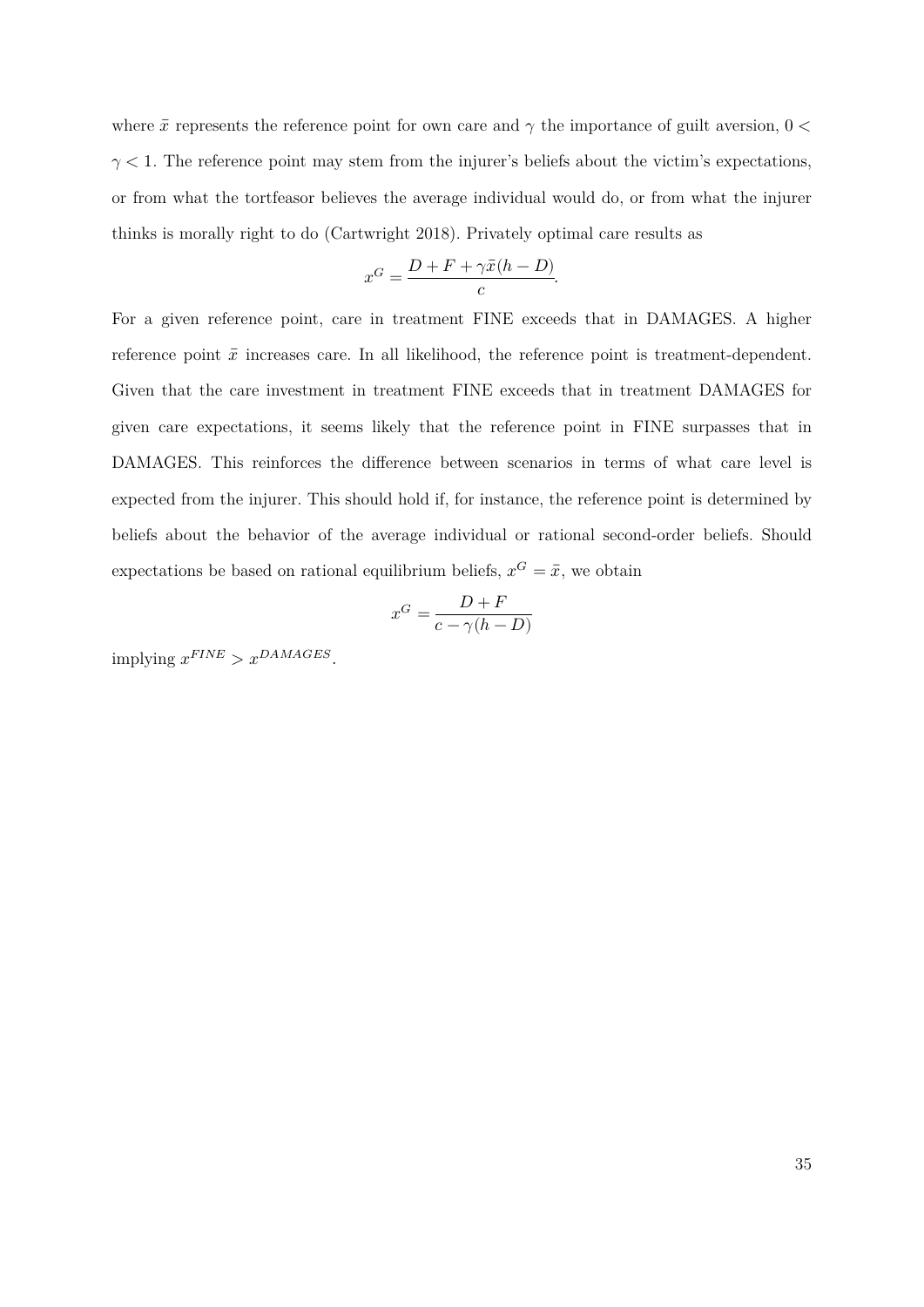## **Supplementary Material: Translated instructions care game**

#### **General Information on the Experiment**

Welcome to this experiment!

In this experiment, your decisions – and possibly the decisions of other participants – will have an influence on your payments. It is therefore very important that you read these instructions carefully. The experiment will be conducted in complete anonymity. In other words, you will not find out with whom you have interacted, just as those interacting with you will not find out anything about your identity. During the experiment, you must not speak to any of the other participants. Please raise your hand if you have any questions. We will come to you. Disobeying these rules will lead to exclusion from the experiment and all payments.

The experiment consists of 4 parts. These instructions will inform you about Part 1. We will distribute the instructions for Parts 2 and 3 to you just before those respective parts begin. The instructions for Part 4 will be shown to you on your screen later on.

You can earn money in all four parts of the experiment. Parts 1 and 4 are definitely relevant for your payment. Whether Part 2 or Part 3 will be paid out to you will depend on a random decision made by the computer at the end of the experiment. Whether Part 2 or Part 3 is chosen will be equally probable.

During the experiment, we will speak not of Euro, but of points. Your entire income will hence initially be calculated in points. The total number of points accumulated by you will be converted into Euro and paid out to you at the end of the experiment, at a conversion rate of:

#### **1 Point = 0.02 Euro.**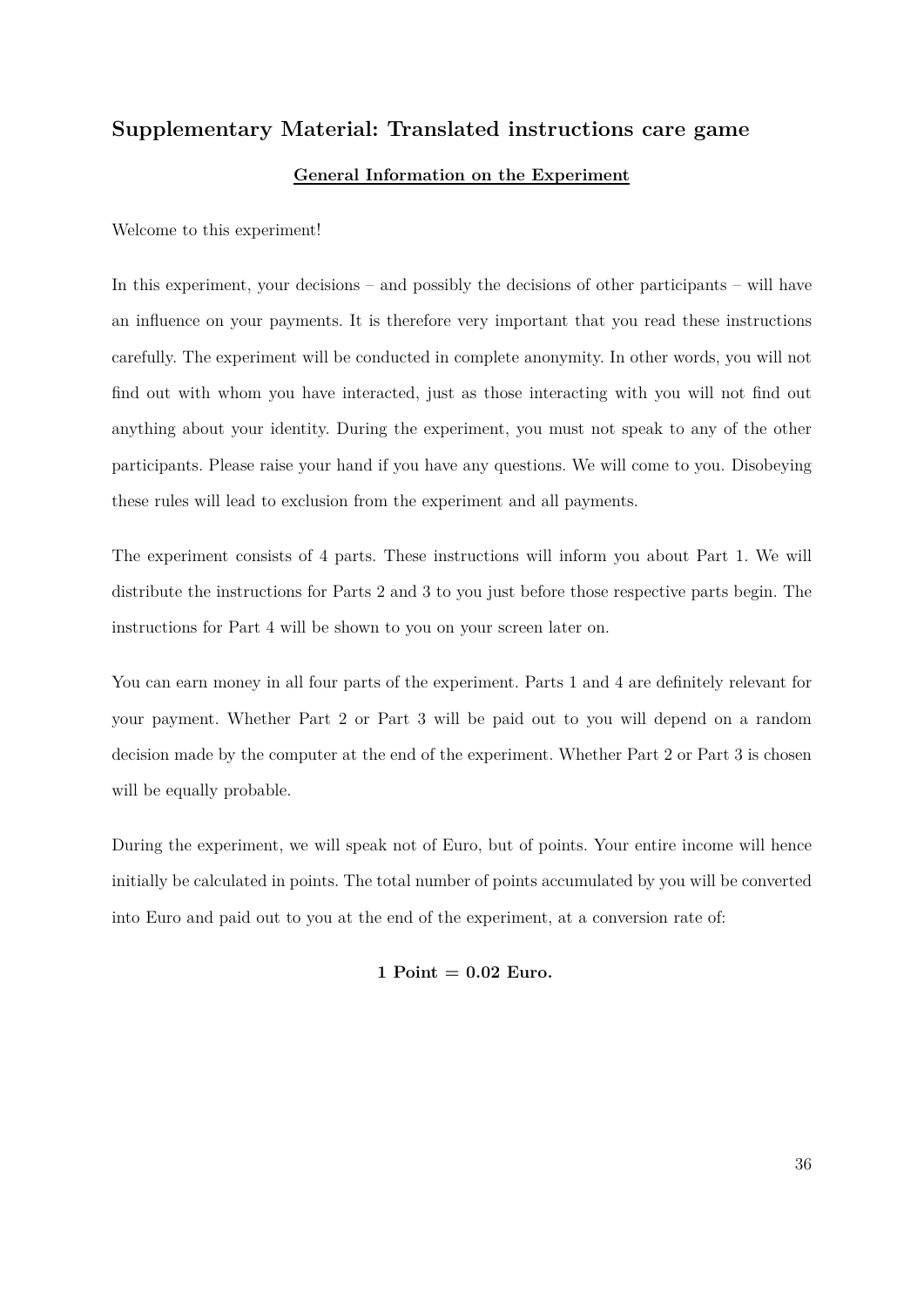#### **Information on the First Part of the Experiment**

The first part of the experiment lasts a maximum of 10 minutes. During this time, you will be asked to solve the following task: You will be shown a table on your screen. A table consists of 10 lines, each of which has 15 numbers. These numbers are either 0 or 1. Your task is to guess correctly the number of zeros in the table, to write this figure in the appropriate box, and to click OK on your screen. If you have entered the correct number, a new table will automatically appear. If not, please double-check your solution for the current table, enter a new number, and confirm by clicking OK. If you enter the wrong value three times, this task will be considered unsolved and you will automatically be directed to a new table.

Your points account will be credited with **750 points** if you correctly solve **3 tables** within the time specified.

The first part of the experiment ends once either every participant has correctly solved three tables or once 10 minutes have elapsed. If one or several people are unable to solve three table tasks correctly within the specified time, the experiment is over for these participants. These people will only receive 250 points for showing up today. Since we require an even number of participants to continue, one person will be randomly selected in the case of an uneven number of remaining participants, and the experiment will end for this person as well. However, this person will receive the 750 points for solving the task. The participants concerned should remain in their booths for the further duration of the experiment.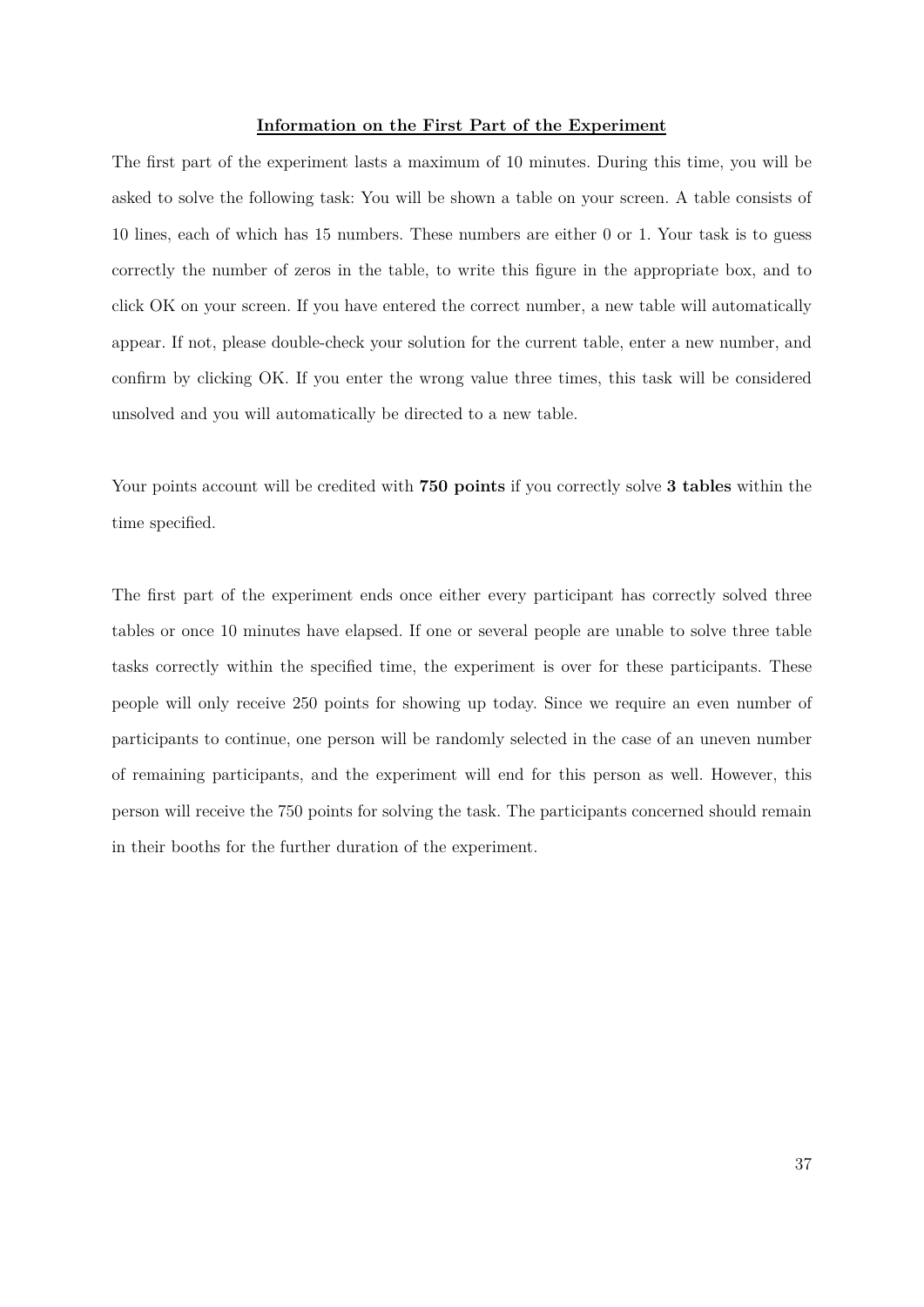### **[Treatment DAMAGES]**

#### **Information on the Second Part of the Experiment**

In Part 2 of the experiment, there are two roles: **A** and **B**. One person who has Role **A** and another who has Role **B** are assigned to each other at random. Whether you are assigned Role **A** or Role **B** is determined by chance. You are told at the beginning of the second part which role you have been assigned.

Part 2 of the experiment consists of **three phases:**

#### *Phase 1:*

In Phase 1, Person **A** can use points. With the number of points used, Person **A** decides how high the probability is of 300 points being deducted from Person **B** in the second phase.

From Table 1, **A** chooses a number of points he or she wishes to invest. It is not possible to choose a number of points that is not in the table. If **A** does not invest any points, then the points deduction for **B** occurs with a probability of 100 percent, i.e., definitely. A higher investment of points by **A** reduces the probability of points being deducted from Person **B**. The lowest probability of a points deduction is 20 percent and occurs if 240 points are used. The relationship between the points investment by **A** and the probability of points being deducted from Person **B** is shown in Table 1. The points used by **A** are deducted from **A**'s points account. **B** is not told how many points **A** has used.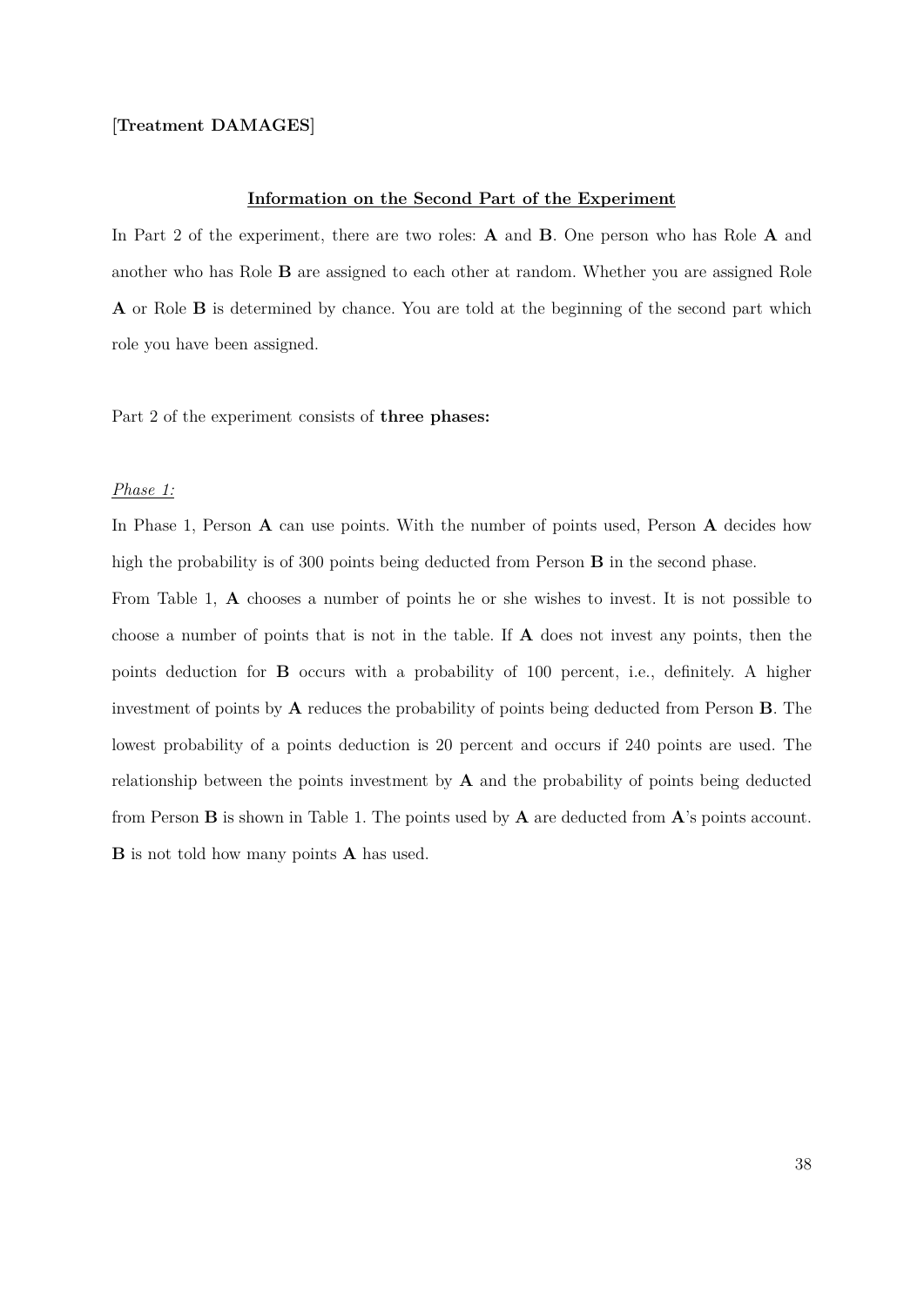| Points Invested by A | Probability of Points Being Subtracted |
|----------------------|----------------------------------------|
|                      | from B, in Percent                     |
| $\boldsymbol{0}$     | $100\,$                                |
| $15\,$               | $80\,$                                 |
| $30\,$               | $72\,$                                 |
| $45\,$               | $65\,$                                 |
| 60                   | $60\,$                                 |
| $75\,$               | $55\,$                                 |
| $90\,$               | $51\,$                                 |
| $105\,$              | $47\,$                                 |
| 120                  | $43\,$                                 |
| 135                  | $40\,$                                 |
| $150\,$              | $37\,$                                 |
| $165\,$              | $34\,$                                 |
| $180\,$              | $31\,$                                 |
| $195\,$              | $28\,$                                 |
| 210                  | $25\,$                                 |
| $225\,$              | $22\,$                                 |
| $240\,$              | $20\,$                                 |

*Table 1: Number of points used by* **A** *and the resulting probability level for a subtraction of points from* **<sup>B</sup>**

## *Phase 2:*

In Phase 2, the computer determines whether Person **B** is docked 300 points from his or her points account. For this the computer randomly chooses a number between 1 and 100. If this number is smaller than or the same as the probability determined by **A** for a points subtraction from **B**, then 300 points are deducted from **B**'s account. If the random figure is higher, there is no deduction. Hence, the points invested by **A** in Phase 1 determine how probable a points deduction from **B** will be in Phase 2. **A** and **B** are told whether or not 300 points have been subtracted from **B**'s account. The random number chosen by the computer is not communicated.

#### *Phase 3:*

Should **B** have suffered a points deduction **in Phase 2**, 270 points will be subtracted from **A**  in the third phase. These 270 points will then be credited to **B**'s account. If no points are subtracted from **B** in Phase 2, then nothing will happen in Phase 3.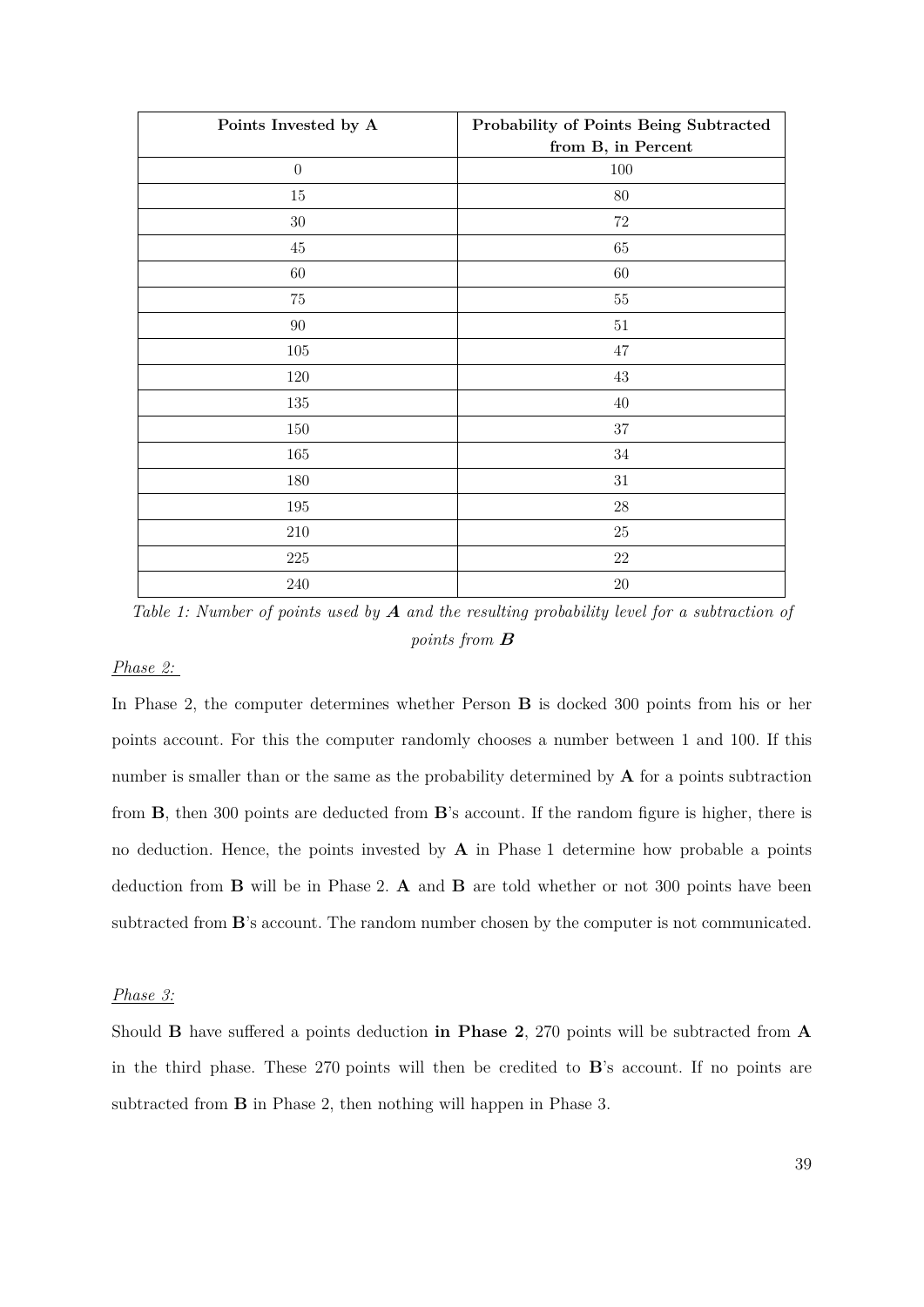#### *Income after Part 2:*

The income of **A** and **B** after the end of Part 2 therefore depends on whether points were subtracted from **B**'s account.

#### **If points were subtracted from B's account**, then the income is calculated as follows:

Income  $A =$ 

750 points from Part 1

– chosen points investment from Part 2 Phase 1

– 270 points to **B** from Part 2 Phase 3

Income  $\bf{B} =$ 

750 points from Part 1

– 300 points subtracted in Part 2 Phase 2

+ 270 points from **A** in Part 2 Phase 3

**If no points were subtracted from B's account**, then the income is calculated as follows:

Income  $\mathbf{A} =$ 

750 points from Part 1

– chosen points investment from Part 2 Phase 1

Income  $\mathbf{B} =$ 

750 points from Part 1

**Please note that, at this point of the experiment, you do not yet receive the information from Phases 2 and 3, and hence have not yet received any information on your payments. You will be given this information at the end of the experiment.**

Following Part 2, we ask both **A** and **B** to answer one question each on the points distribution in Phase 1. Answering this question can earn you further points. More information on this will be shown to you on your screen.

**Please answer some control questions first. Then Part 2 of the experiment will begin.**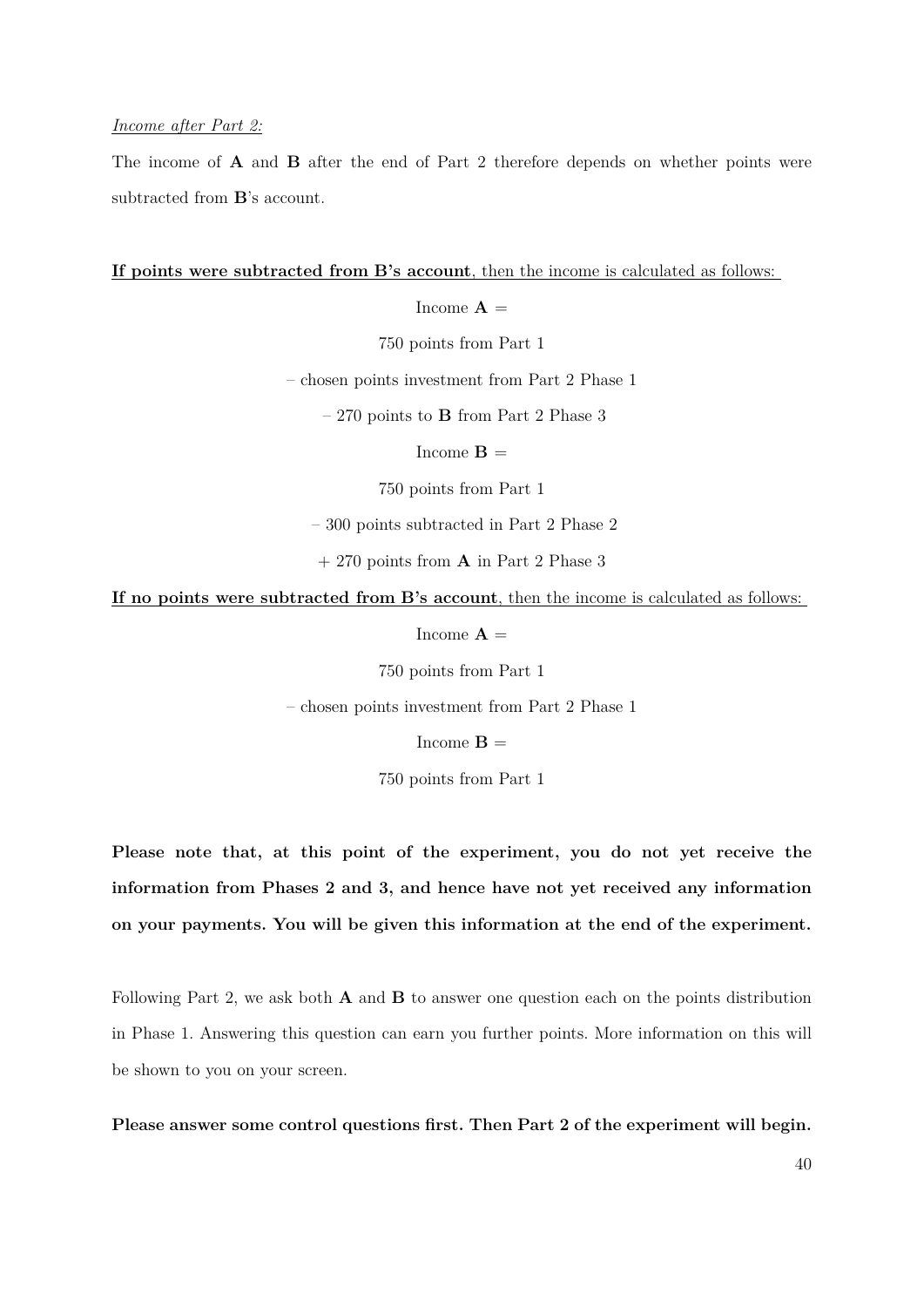#### **[Treatment DAMAGES]**

#### **Information on the Third Part of the Experiment**

In Part 3 of the experiment, there are also two roles: Role **A** and Role **B**. Each Person has the same role in Part 3 of the experiment which they had in Part 2. So, if in Part 2 you had Role **A**, then you will have Role **A** in Part 3 also. If you had Role **B** in Part 2, you will also have Role **B** in Part 3.

In Part 3, as before, one person with Role **A** and one Person with Role **B** are randomly assigned to each other. However, it is not possible for the person you are drawn with to be the same person who was already assigned to you in Part 2. You will therefore definitely interact with a different person in Part 3.

#### Part 3 of the experiment consists of **three phases:**

#### *Phase 1:*

Phase 1 in Part 3 is identical with Phase 1 in Part 2. Person **A** decides how many points, if any, to invest, thereby determining the probability with which 300 points will be deducted from the assigned Person **B** in the second phase. For this, **A** chooses a certain number of points from Table 1 (see the information on the second part of the experiment). The points invested are deducted from **A**'s account.

#### *Phase 2:*

Phase 2 in Part 3 is identical with Phase 2 in Part 2. As described in the information on the second part, the computer will decide whether or not 300 points will be subtracted from Person **B**'s account.

#### *Phase 3:*

Should **B** have suffered a points deduction **in Phase 2**, 270 points will be subtracted from **A**  in the third phase. These 270 points will then be credited to **B**'s account. If no points are subtracted from **B** in Phase 2, then nothing will happen in Phase 3.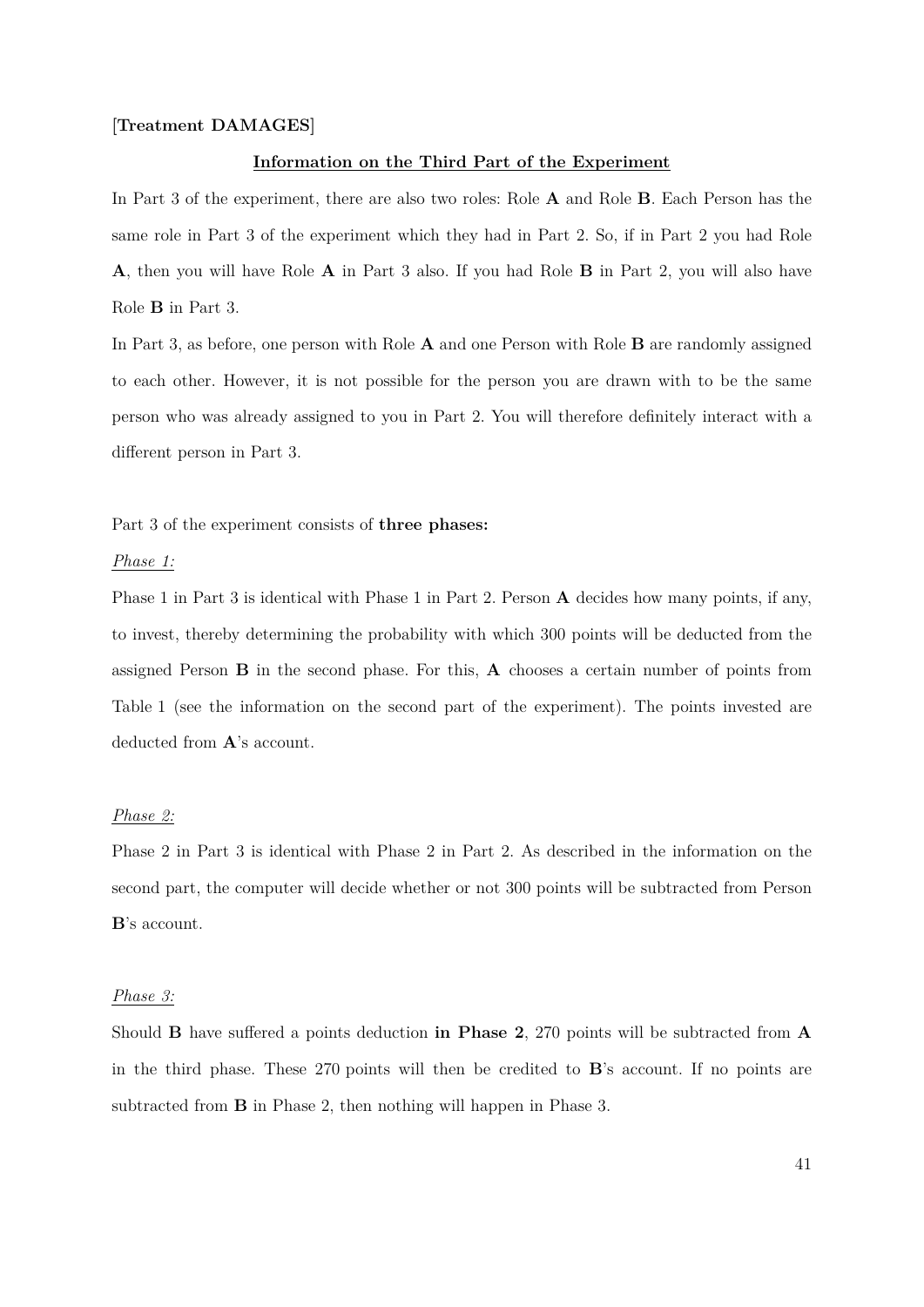#### *Income after Part 3:*

The income of **A** and **B** after Part 3 therefore depends on whether points were subtracted from **B**'s account.

### **If points were subtracted from B's account**, then the income is calculated as follows:

Income  $\mathbf{A} =$ 

750 points from Part 1

– chosen points investment from Part 3 Phase 1

– 270 points to **B** from Part 3 Phase 3

Income  $\mathbf{B} =$ 

750 points from Part 1

– 300 points subtracted in Part 3 Phase 2

+ 270 points from **A** in Part 3 Phase 3

**If no points were subtracted from B's account**, then the income is calculated as follows:

Income  $\mathbf{A} =$ 

750 points from Part 1

– chosen points investment from Part 3 Phase 1

Income  $\mathbf{B} =$ 

750 points from Part 1

**Please note that, at this point of the experiment, you do not yet receive the information from Phases 2 and 3, and hence have not yet received any information on your payments. You will be given this information at the end of the experiment.**

Following Part 3, we ask both **A** and **B** to answer one question each on the points distribution in Phase 1 of Part 3. Answering this question can earn you further points. More information on this will be shown to you on your screen.

42 **Please answer some control questions first. Then Part 3 of the experiment will begin.**